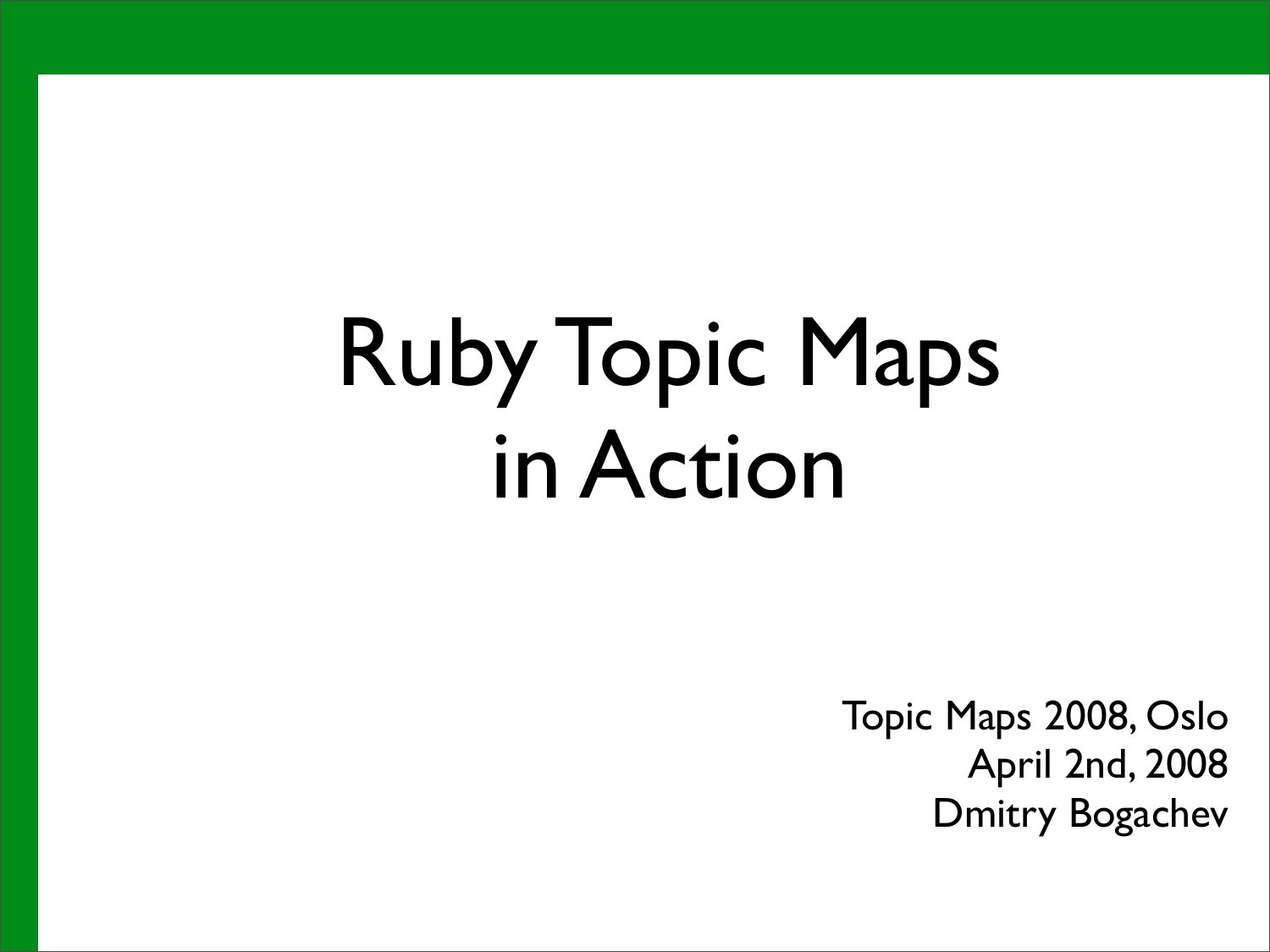

#### • Why

- Topic Maps, Ruby, Ruby on Rails, RTM
- Traditional Rails application with XTM export
	- Subject-centric blog (demo and details)
	- PSI server (demo)
- Subject-centric blog aggregator
	- Implementing application based on RTM
- Subject-centric computing
	- Topic Maps Grid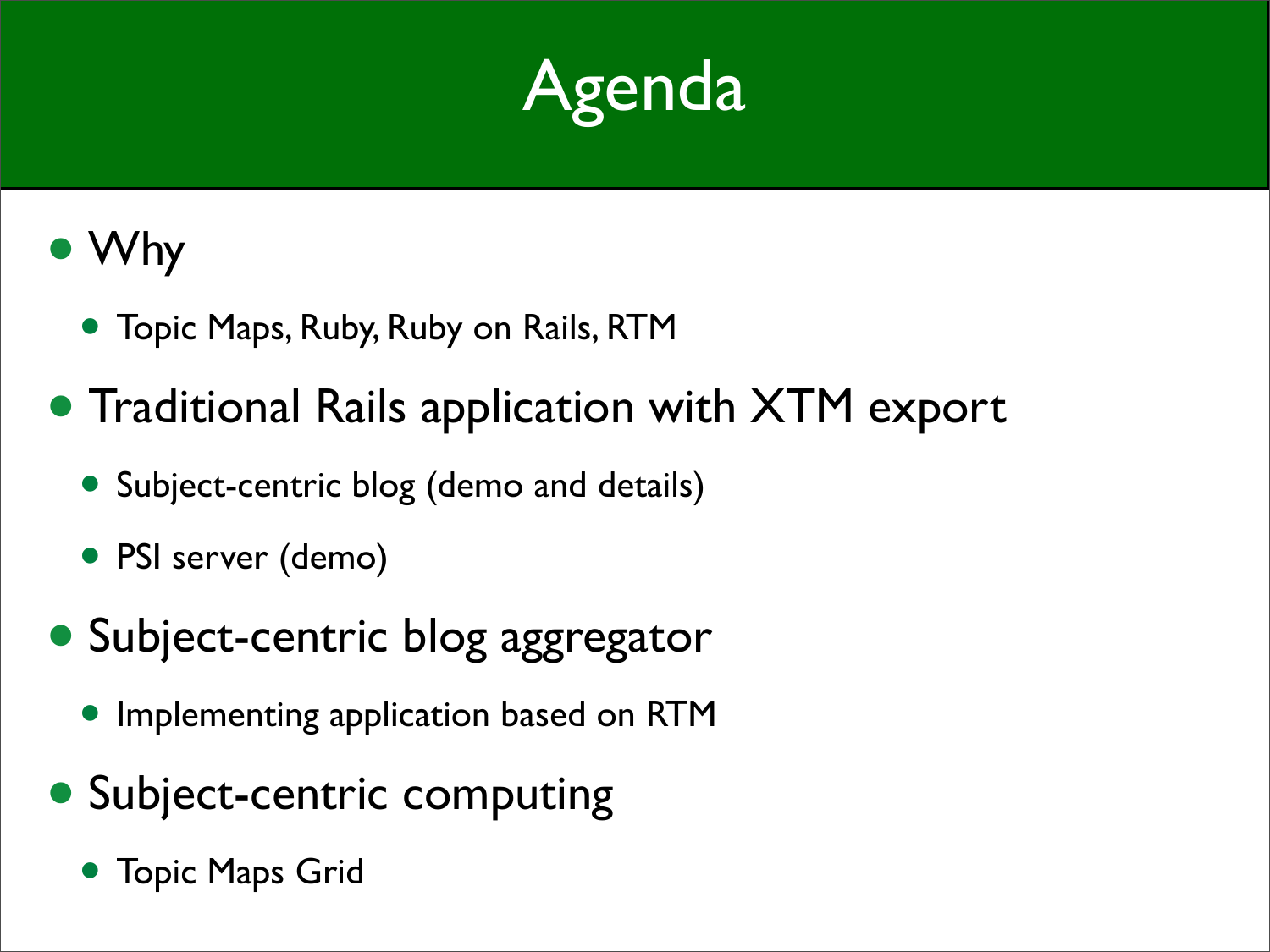#### Installation instructions

- Ruby (with RubyGem)
- Ruby on Rails
- RTM gem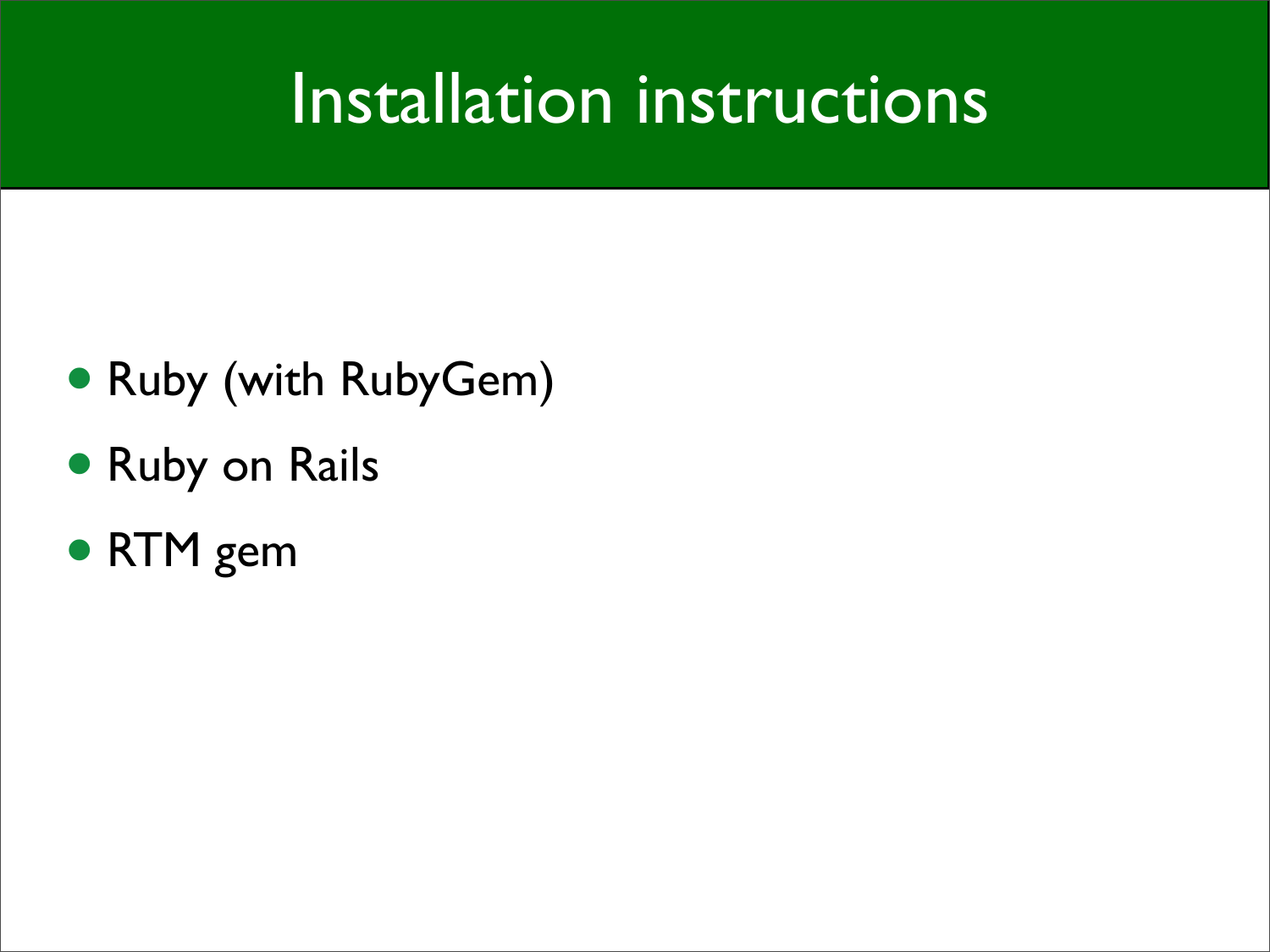#### "Subject-centric" blog

#### SUBJECT-CENTRIC

What if every subject that we think about can have explicit representation in our computers?

Index About Home

Thursday, February 28, 2008, 09:47 PM

Ontopedia

Syndication

RSS, XTM 1.0, XTM 2.0

XTM 1.0 (in Omnigator)

#### Recent subjects

**CTM** Domain Specific Language iPhone iPod touch ISO 13250 Multi-touch interaction OS X Leopard **Resource-Oriented Architecture RESTful Web Services** Robotics Ruby (programming language) Service-oriented architecture (SOA) Subject-centric computing **TMCL TMOL Topic Maps XTM** 

Authoring topic maps using Ruby-based DSL: CTM, the way I like it

Designing and using Domain Specific Languages (DSL) is a popular programming style in Ruby community. I am experimenting with Ruby-based DSL for authoring topic maps. Surprisingly, the result is very close to my view on the "ideal" CTM (Compact Topic Maps syntax).

I just would like to share a sample that should demonstrate main ideas of this approach. It is a piece of Ruby code that generates topic maps (behind the scenes).

First topic map defines some simple ontology.

```
# some definitions to support DSL
# should be included
topic map : ontology tm do
  tm base "http://www.example.com/topic maps/people/"
  topic; person) {
         "http://psi.example.com/Person"
    sid
    name "Person"
    isa :topic type
  \mathcal{Y}topic(:first name) {
    sid
         "http://psi.example.com/first name"
```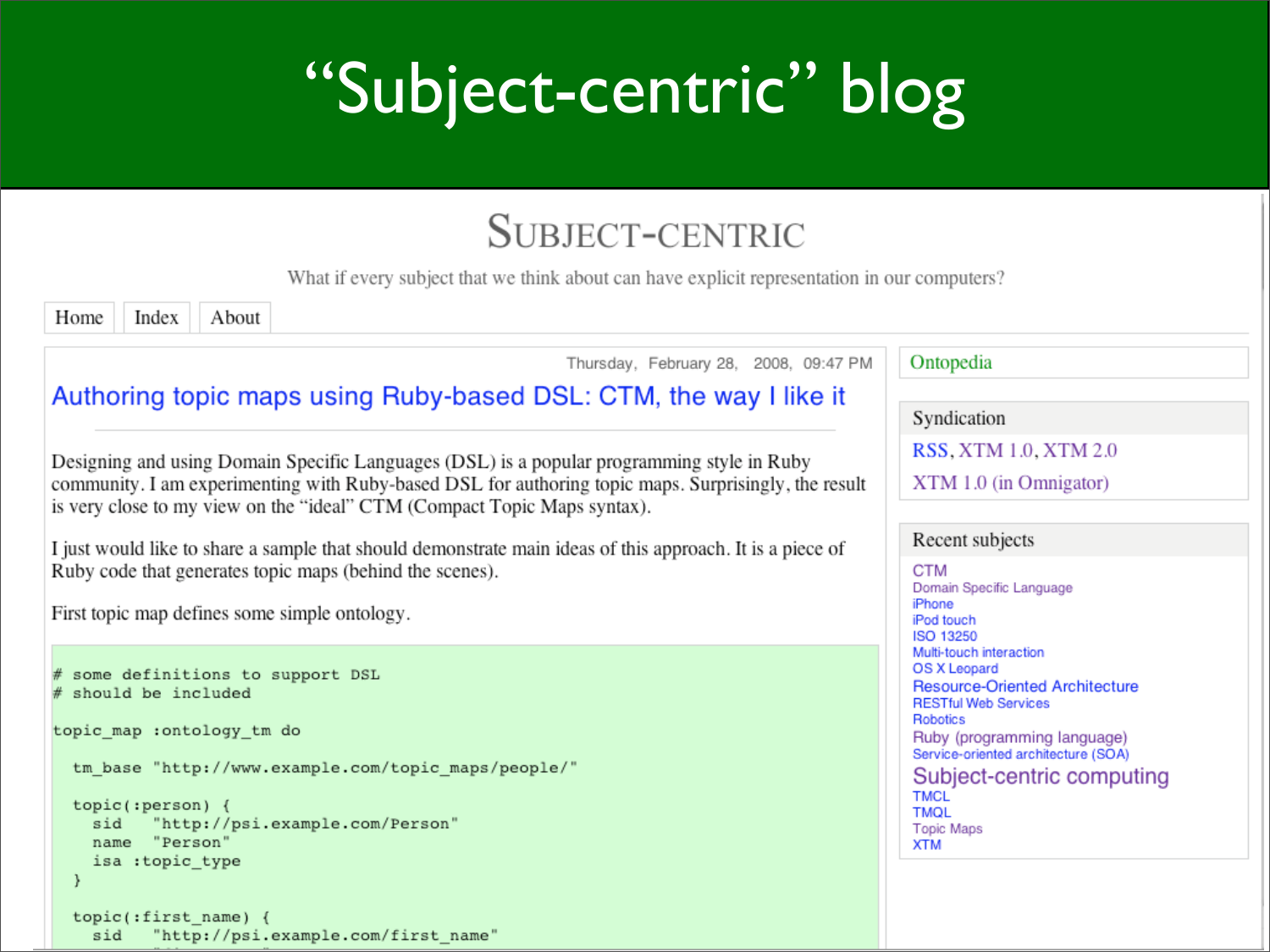#### "Subject-centric" blog: differentiation

- Explicit representation of relationships between posts and subjects (subjects are first class "citizens")
- Subjects are in a form of Published Subject Identifiers (PSI)
- Integration with PSI Server [\(psi.ontopedia.com\)](http://psi.ontopedia.net/)
	- the blog uses subjects identified on the PSI Server
- Usage of Dublin Core and Blogging ontologies
- "Traditional" Web app but with "Export as XTM" feature
	- XTM 1.0
	- XTM 2.0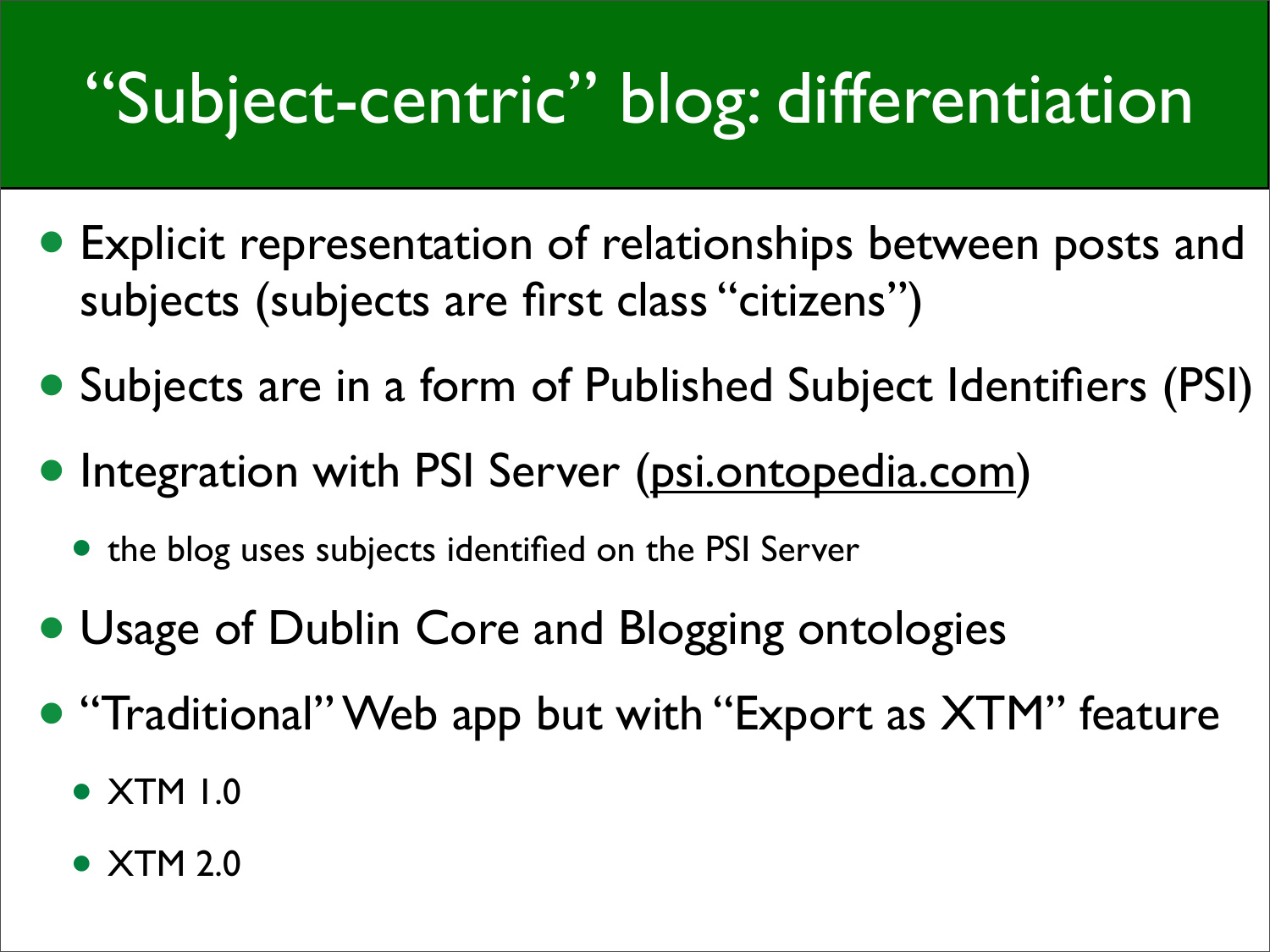#### Published Subject Identifiers

- A published subject identifier is an IRI that by definition is deemed to identify a single subject and that was expressly created in order to serve as the identifier of that subject
- A published subject identifier resolves to a humaninterpretable document, known as a published subject indicator, that is intended to convey a compelling and unambiguous "indication" of the identity of its subject and explicitly declares itself to be a subject indicator
	- Source: [http://www.ontopia.net/topicmaps/materials/](http://www.ontopia.net/topicmaps/materials/The_Case_for_Published_Subjects.pdf) The Case for Published Subjects.pdf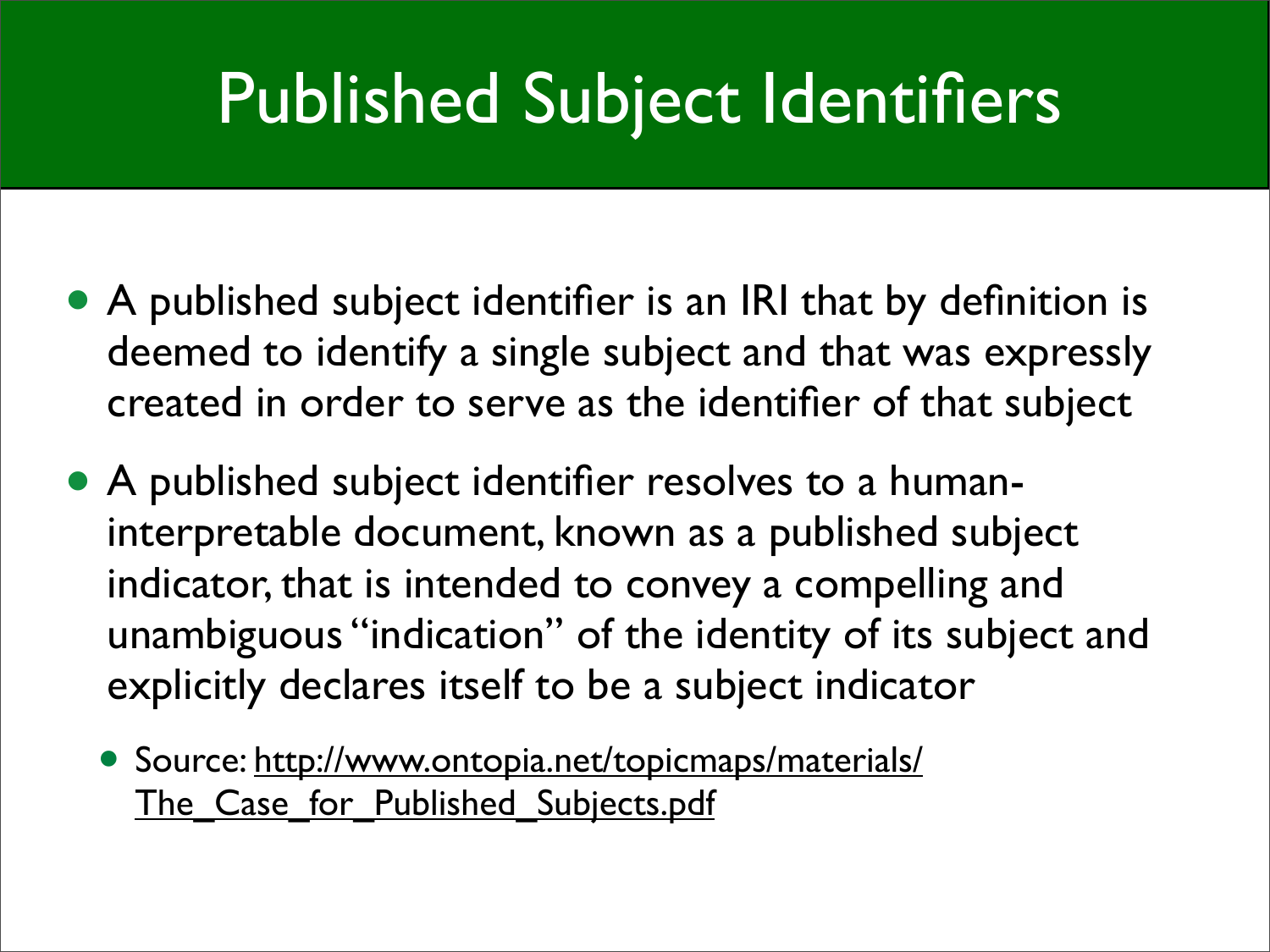#### Published Subject Identifiers: why

- Identifiers exist for the benefit of computers that need to be able to ascertain whether two pieces of information (or assertions) are about the same subject: if the identifiers are identical, this can be assumed to be the case; if they are not, no such assumption can be made
- Indicators exist for the benefit of humans whose job it is to assign identifiers to information resources; by examining and interpreting the contents of the subject indicator, a human can gain a notion of the identity of the subject that is sufficient for deciding whether or not to use that PSI.
	- Source: [http://www.ontopia.net/topicmaps/materials/](http://www.ontopia.net/topicmaps/materials/The_Case_for_Published_Subjects.pdf) The Case for Published Subjects.pdf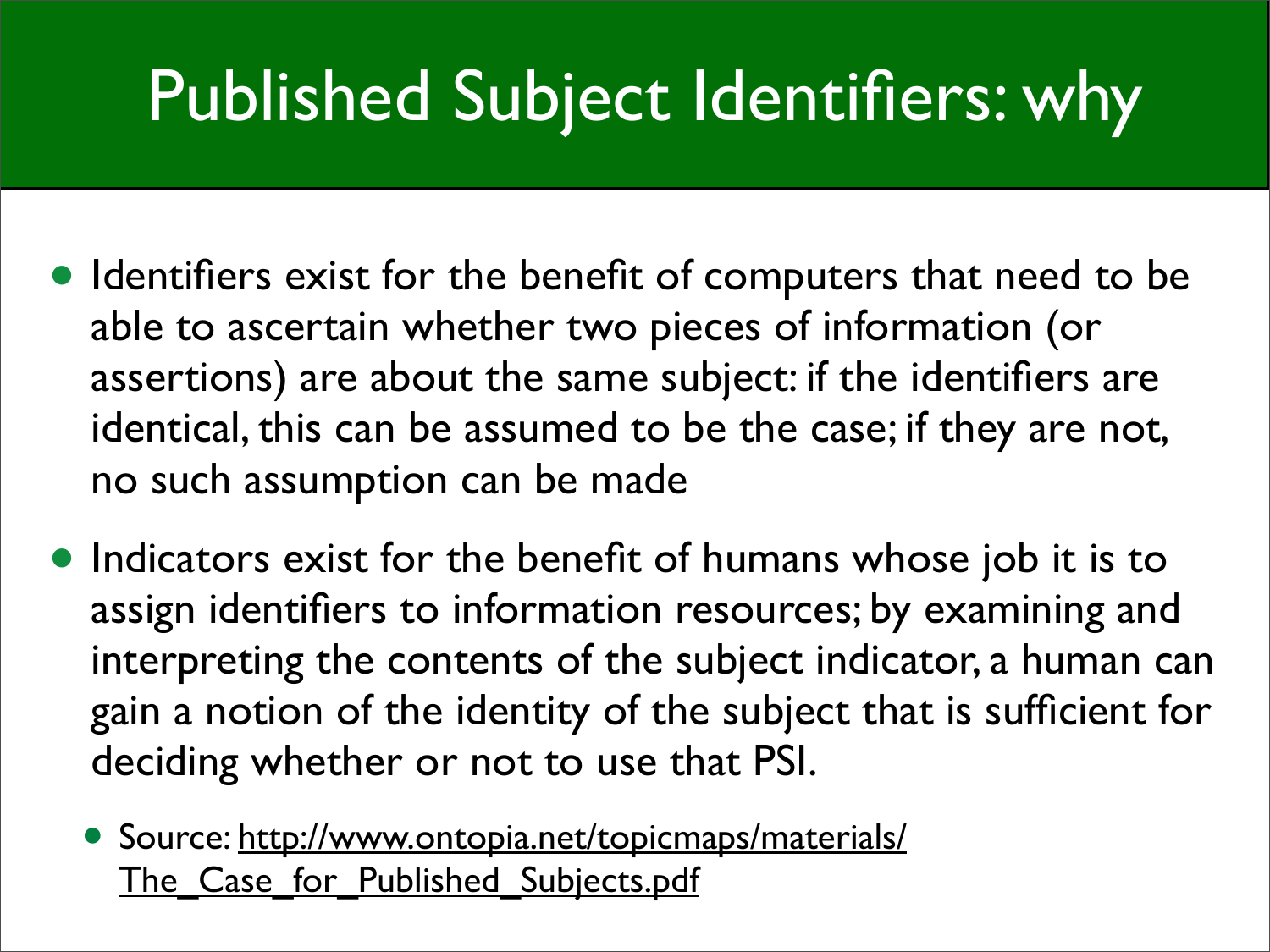### "Subject centric" blog: demo

#### SUBJECT-CENTRIC

What if every subject that we think about can have explicit representation in our computers?

Index About Home

#### Subject: Subject-centric computing

It is a branch of computing theory and practice which concentrates on explicit representations of subjects that are important for human activities in computer systems.

PSI: http://psi.ontopedia.net/Subject-centric computing

#### Related posts:

Monday, December 24, 2007, 08:32 PM

#### Subject-centric computing and robotics: Osaka will soon be known as the capital of the robotics world..?

I was in Kyoto for three days in December. Osaka-Kobe-Kyoto is a region with high concentration of companies involved in robotics. I cannot stop thinking about robotics and Subject-centric computing after this trip. Traditionally, when we talk about Subject-centric computing (SCC) and Topic Maps (as enabling technology), we assume more or less slowly evolving models. In the world of robotics, models are evolving in real time....

#### Ontopedia

Syndication

RSS, XTM 1.0, XTM 2.0

XTM 1.0 (in Omnigator)

#### Recent subjects

**CTM** Domain Specific Language iPhone iPod touch ISO 13250 Multi-touch interaction OS X Leopard **Resource-Oriented Architecture RESTful Web Services Robotics** Ruby (programming language) Service-oriented architecture (SOA) Subject-centric computing **TMCL TMOL Topic Maps XTM**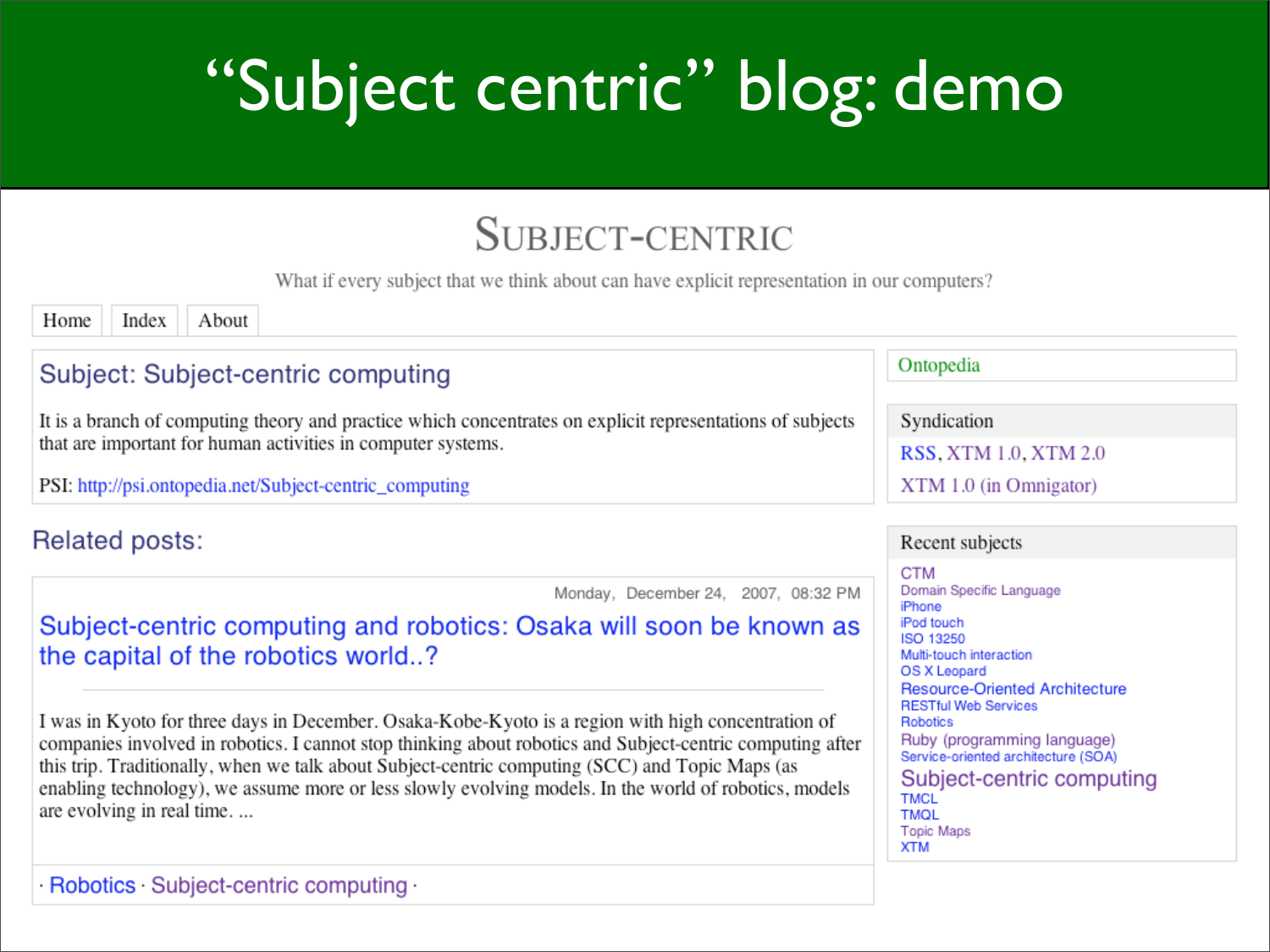### Implementation Details Overview

#### • MySQL database with domain specific tables

- Posts, Subjects, Tagging
- Sorry, no Topic Maps at this level :)

#### • Ruby on Rails

• Traditional usage of ActiveRecord (ORM)

#### • RSS, XTM export

- [XML Builder](http://builder.rubyforge.org/)
- Doubling Core and Blogging Ontologies are "embedded" in XTM export
	- no explicit representation in database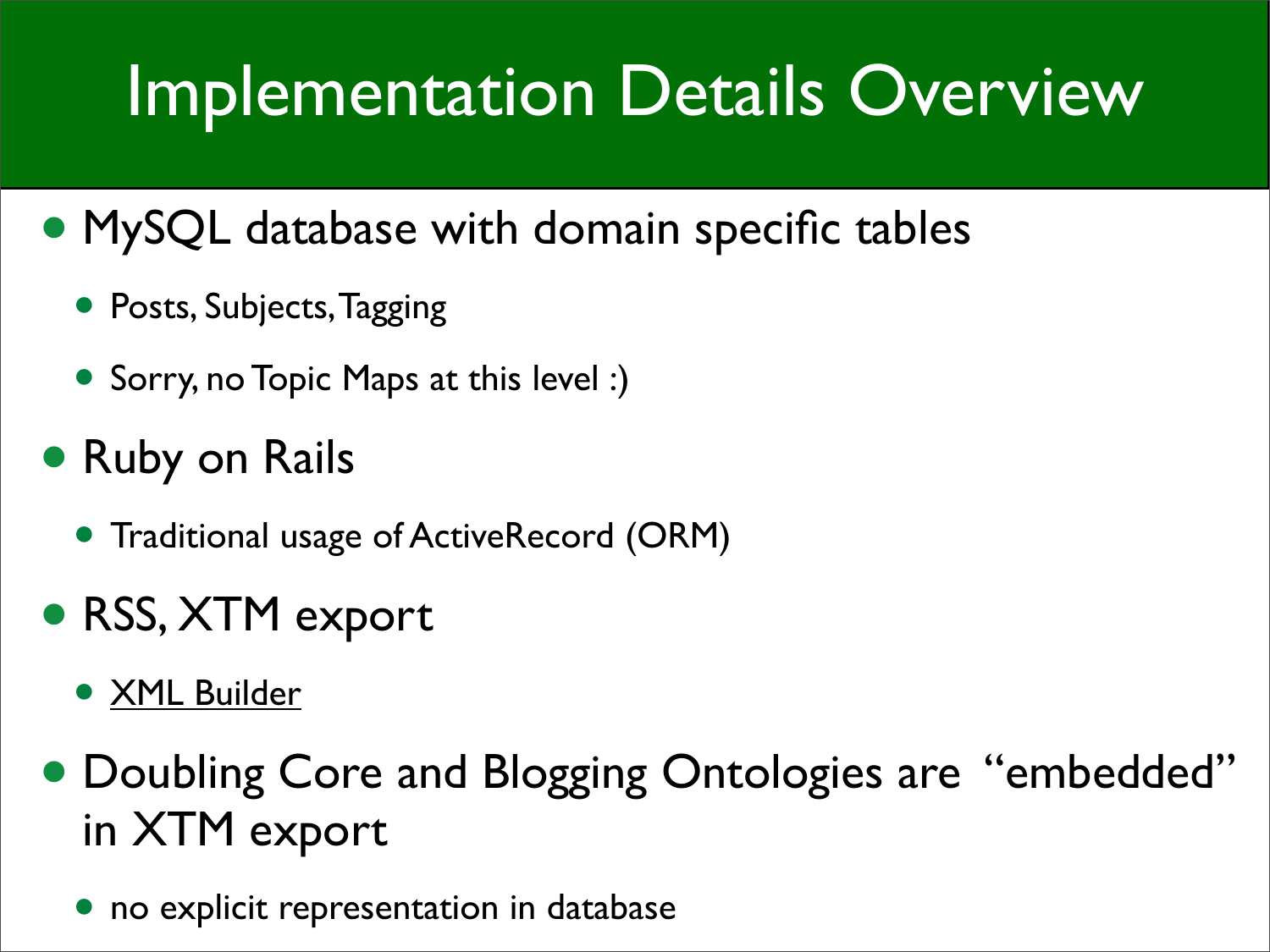#### Implementation details

- Database demo
- Rails demo
	- Models, Controllers, Views, Routing (and nice URIs)
- RSS export
- XTM export
	- XTM 1.0
	- XTM 2.0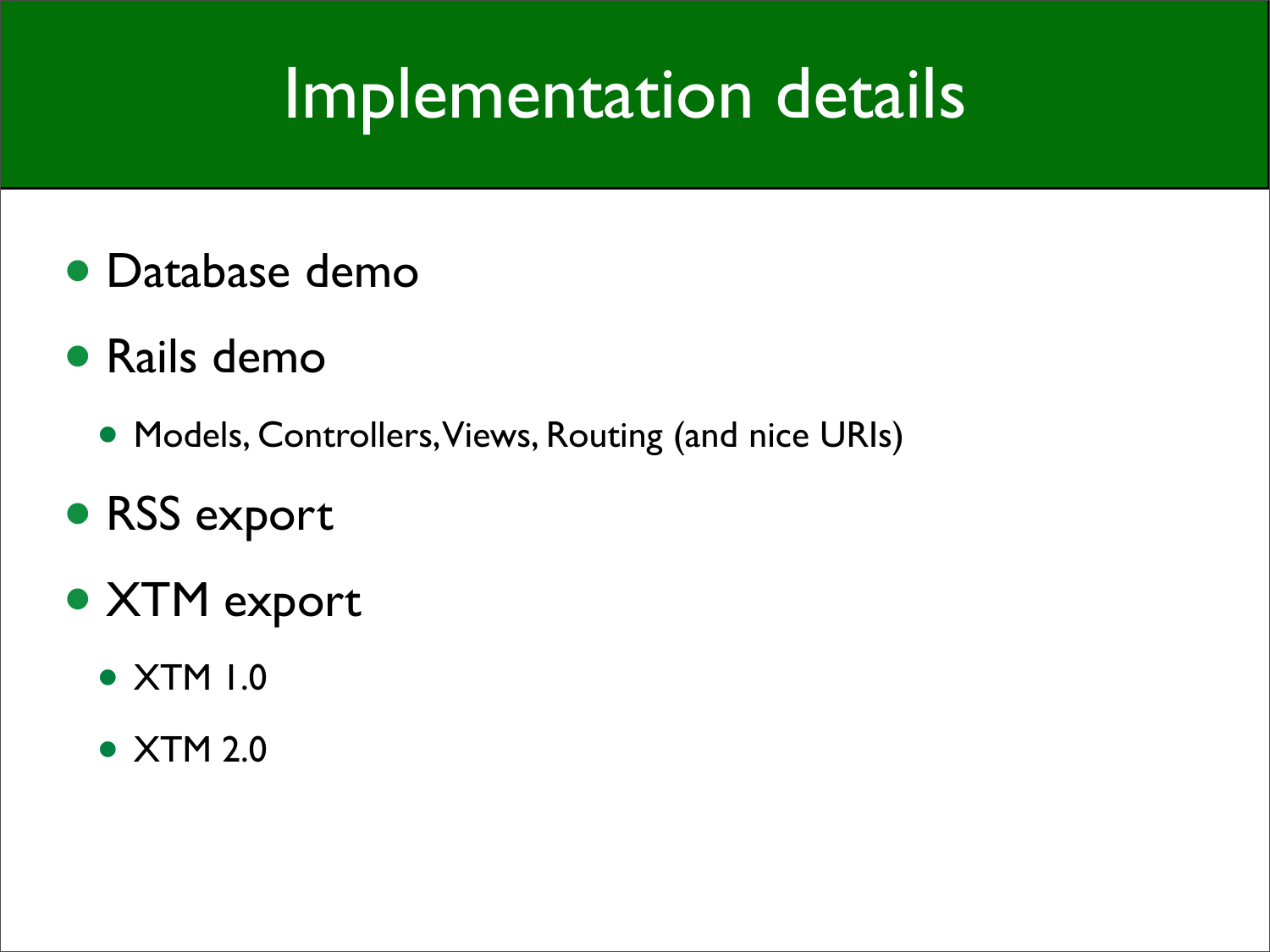#### Ontopedia PSI server

- Joint project with Steve Pepper
- Based on
	- [The Case for Published Subjects](http://www.ontopia.net/topicmaps/materials/The_Case_for_Published_Subjects.pdf)
	- TMGrid
- Directory of Published Subject Identifiers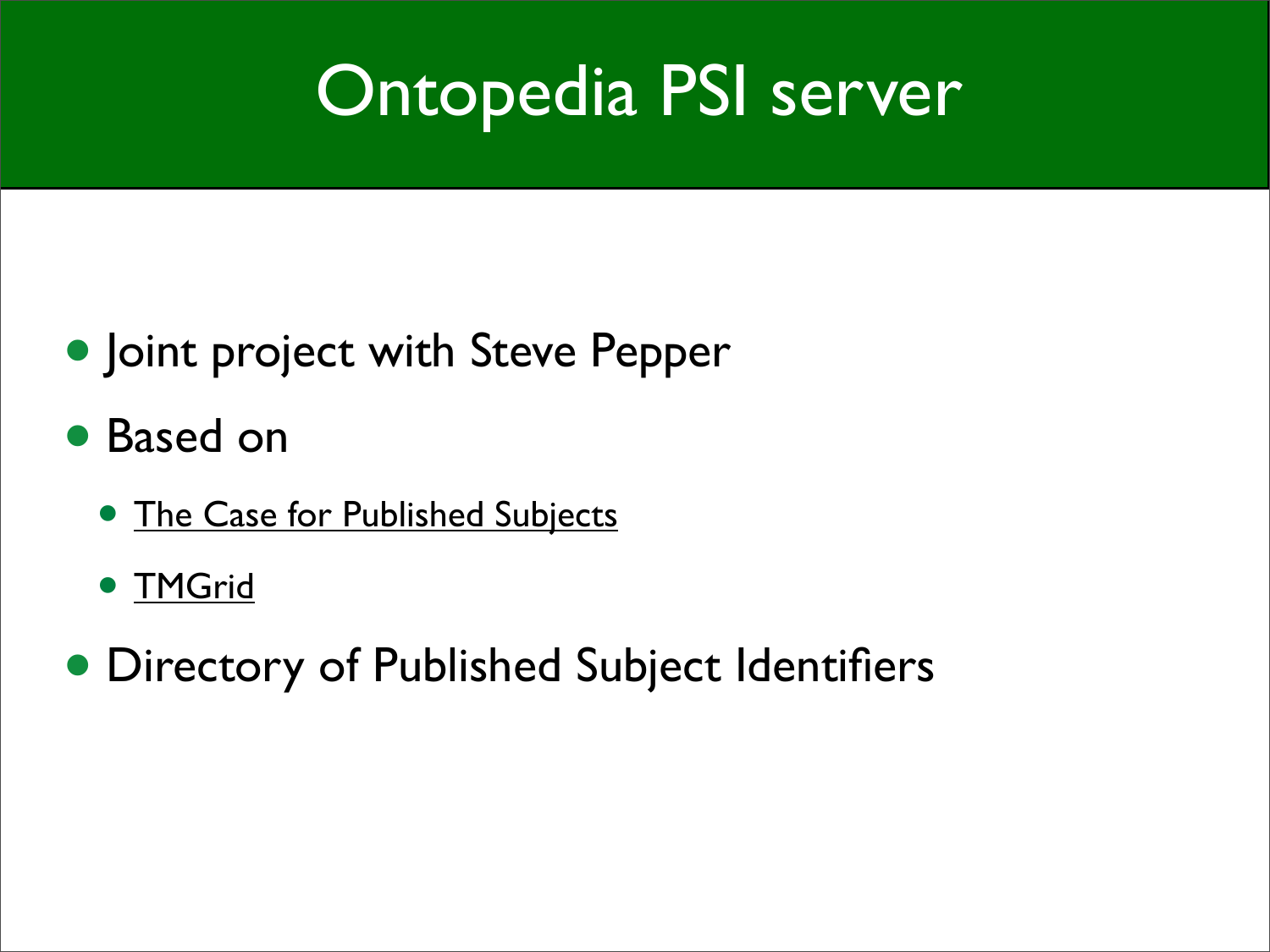#### Ontopedia PSI server

#### • Demo

• <http://psi.ontopedia.net/>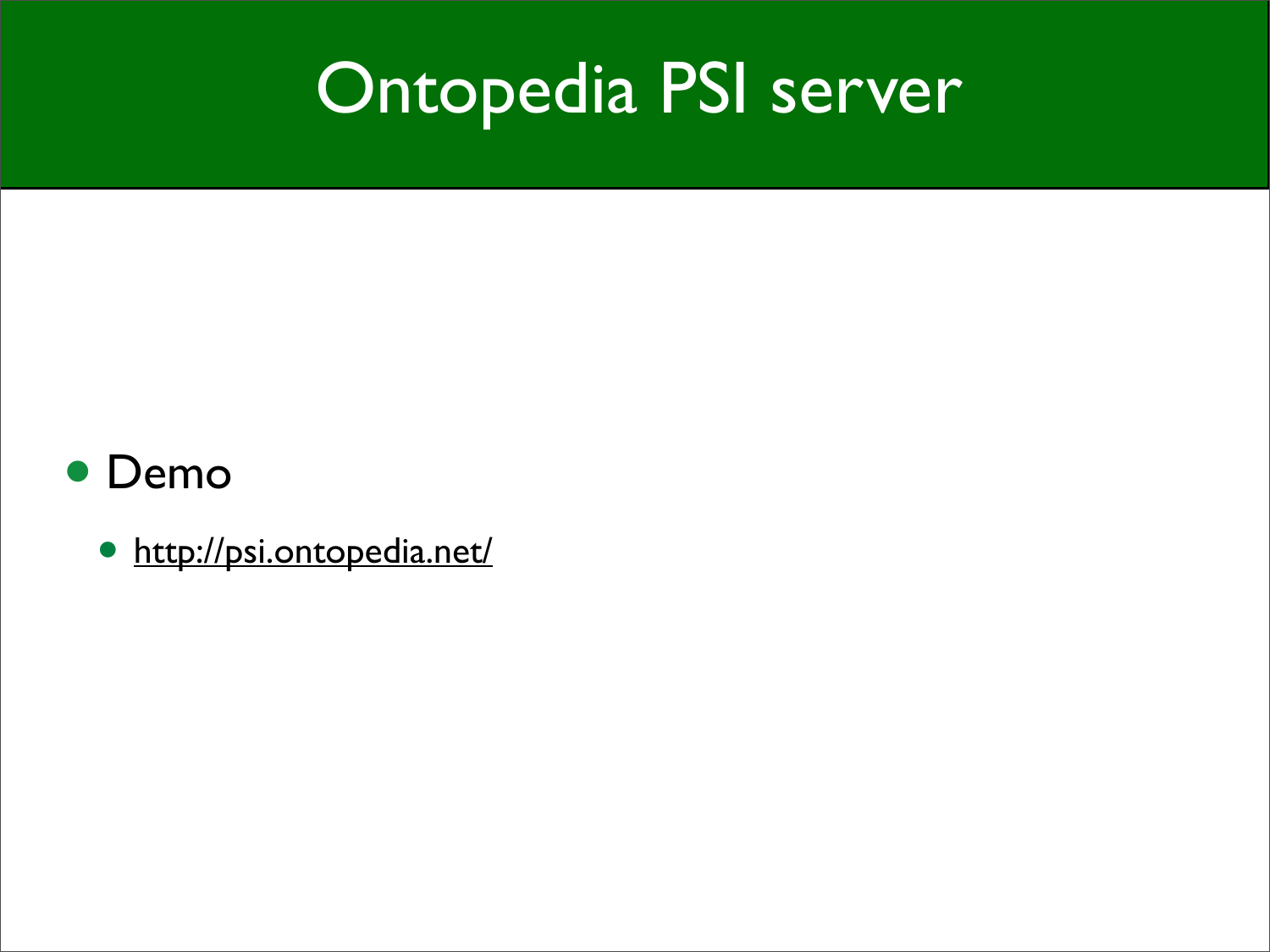## Doublin Core and Blogging Ontologies

- "Subject-centric" utilizes Dublin Core and basic Blogging ontology
	- **[Expressing Dublin Core Metadata Using Topic Maps](http://www.jtc1sc34.org/repository/0884.htm) ISO** recommendation draft
	- [http://www.ontopedia.net/pepper/papers/DCinTopicMaps.pdf](http://Steve%20Papper)
- Demo in Omnigator and Vizigator
	- [http://www.ontopedia.net/omnigator/models/topic\\_nontopoly.jsp?](http://www.ontopedia.net/omnigator/models/topic_nontopoly.jsp?tm=subject-centric.xtm&id=id_d13864244f388d31a24c79ad3f1603dd) [tm=subject-centric.xtm&id=id\\_d13864244f388d31a24c79ad3f1603dd](http://www.ontopedia.net/omnigator/models/topic_nontopoly.jsp?tm=subject-centric.xtm&id=id_d13864244f388d31a24c79ad3f1603dd)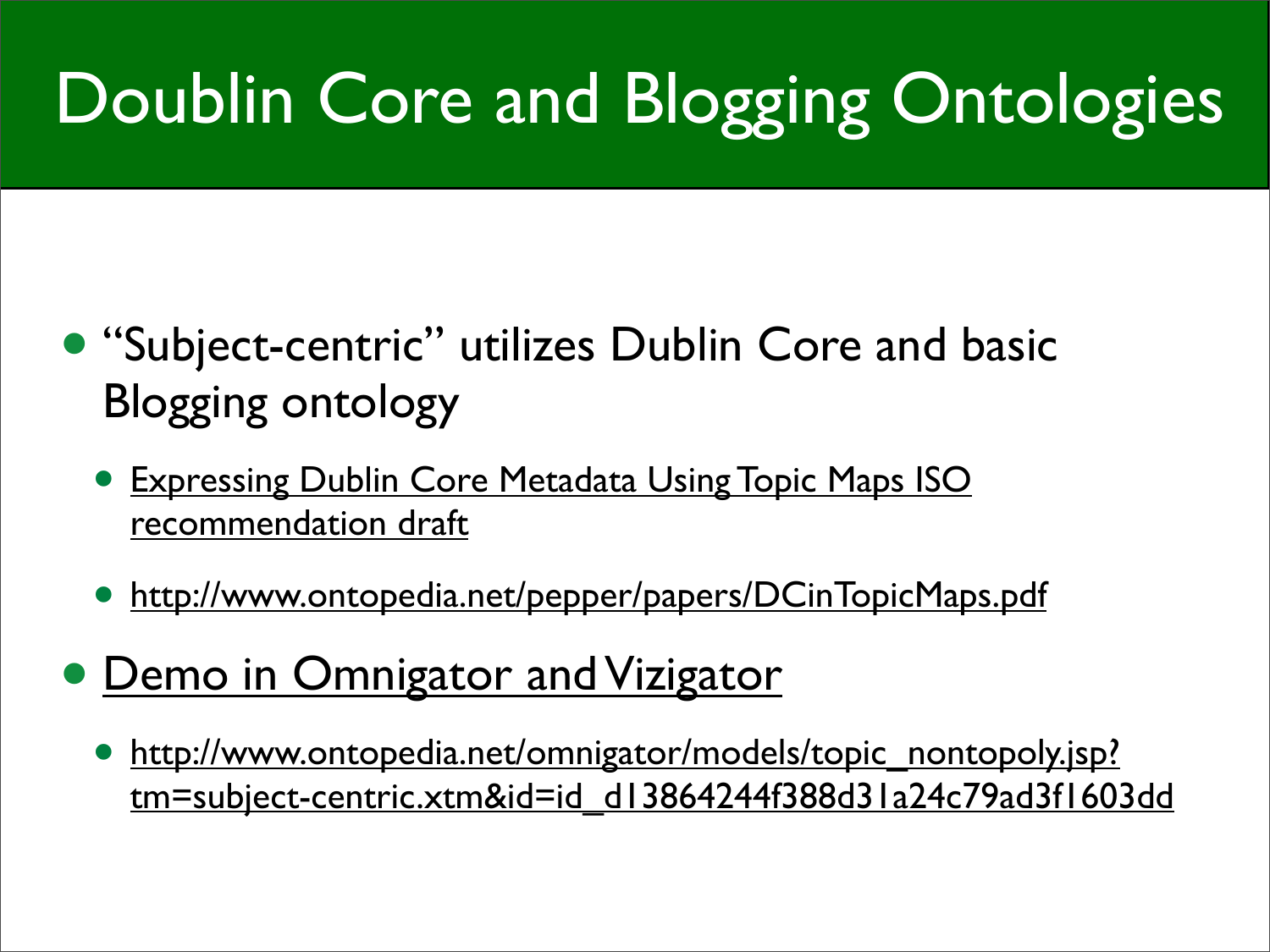#### Ontology Diagram

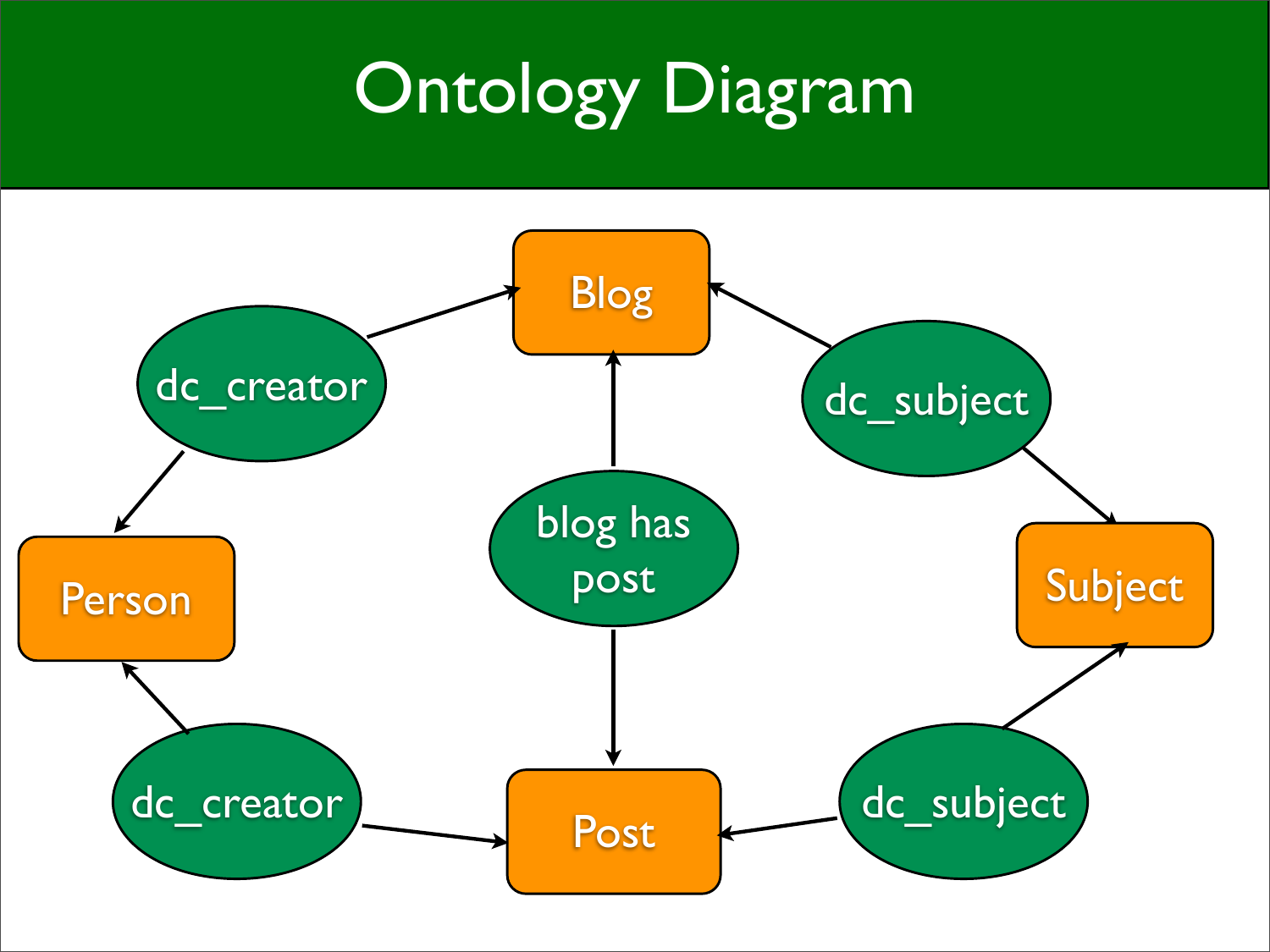#### Subject Stream

- Subject-centric blog aggregator
- Demo
- Let's create it!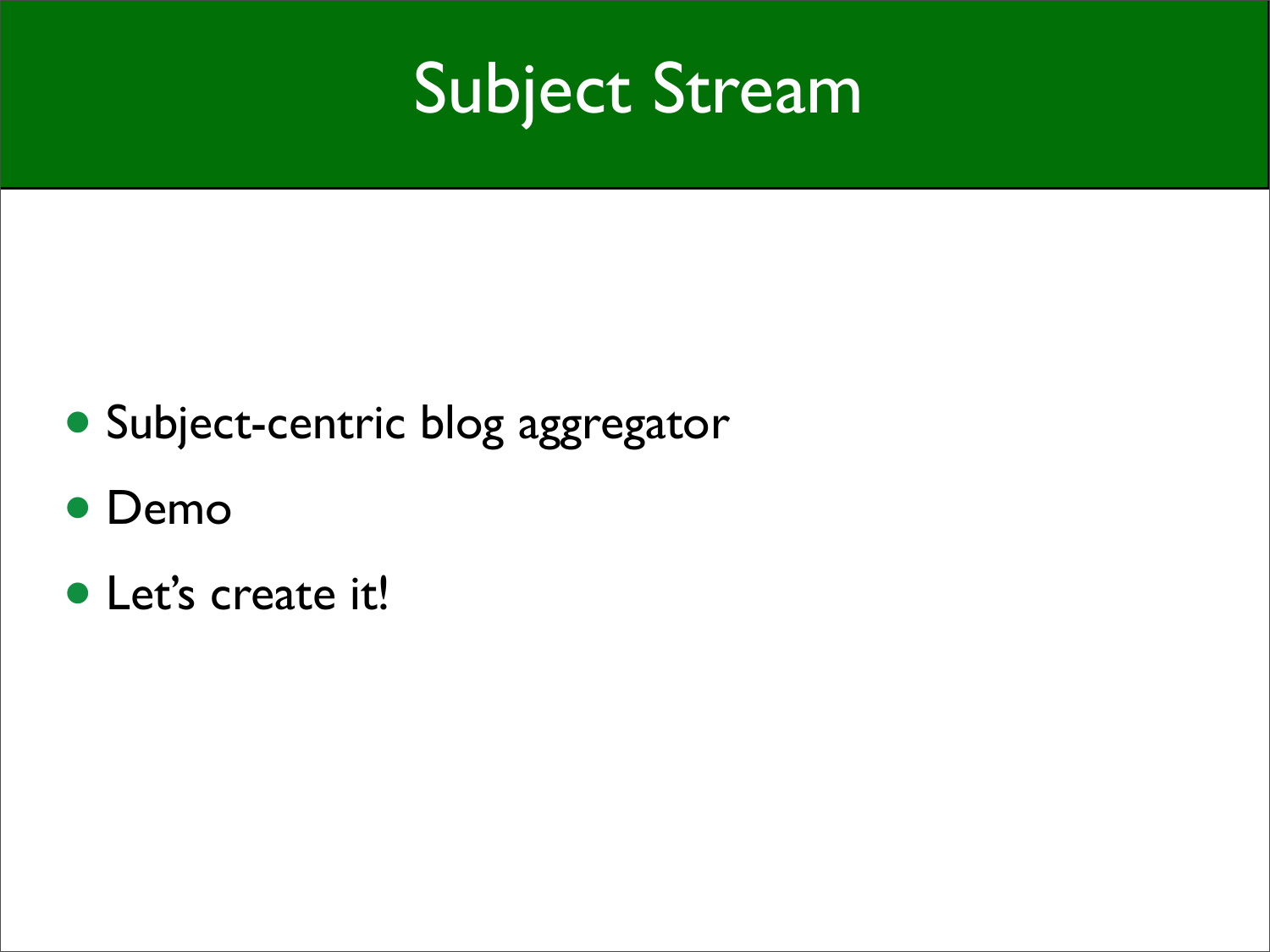## Topic Maps Grid (TMGrid)

- Presentation on Extreme Markup in 2006
	- [http://homepage.mac.com/dmitryv/TopicMaps/TMGRID/](http://homepage.mac.com/dmitryv/TopicMaps/TMGRID/TopicMapsGrid.pdf) [TopicMapsGrid.pdf](http://homepage.mac.com/dmitryv/TopicMaps/TMGRID/TopicMapsGrid.pdf)
- **From Topic Maps theory to building distributed topic** maps infrastructure
- We are on the way of implementing these ideas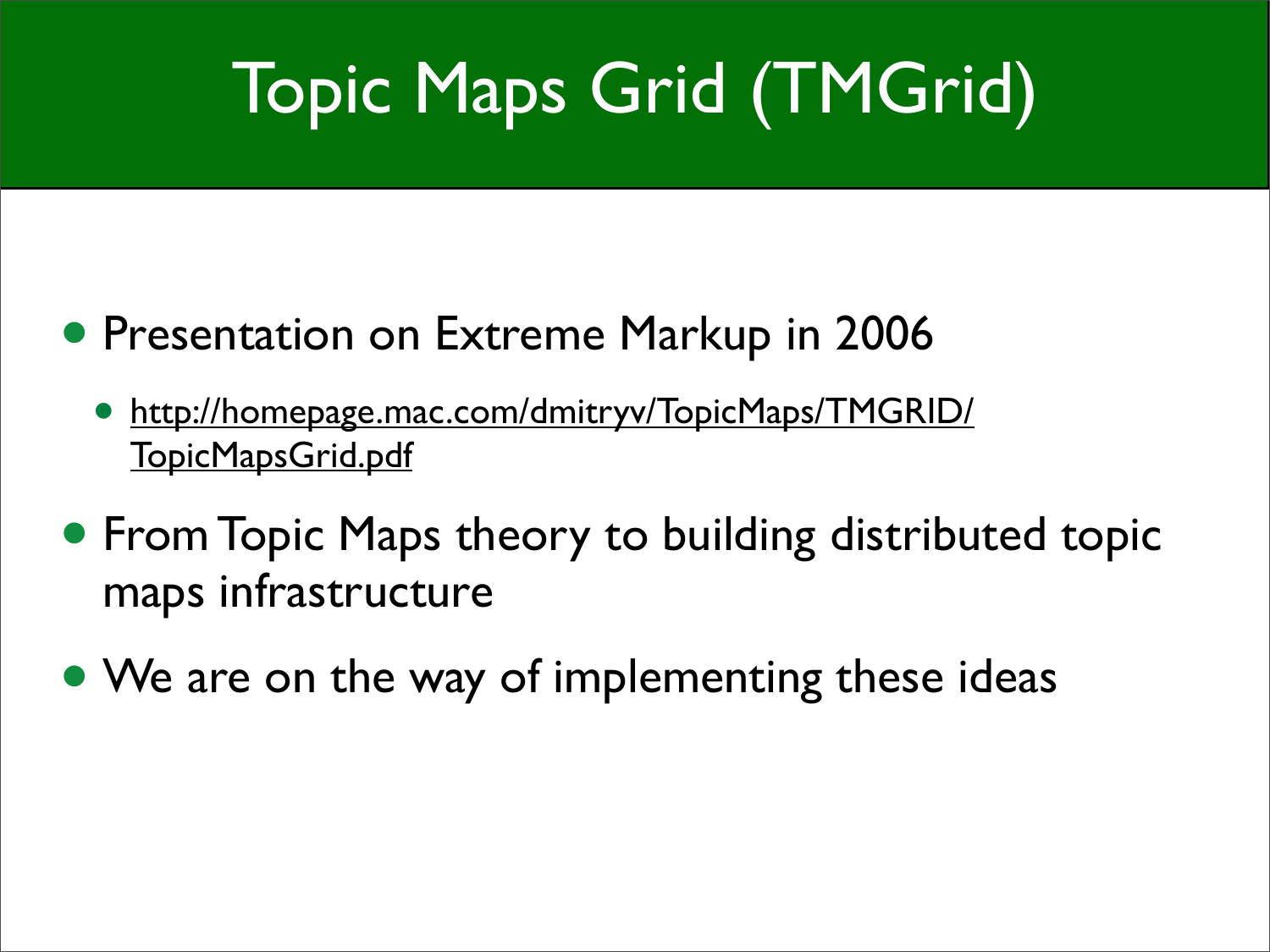### Topic maps: Typical Implementation

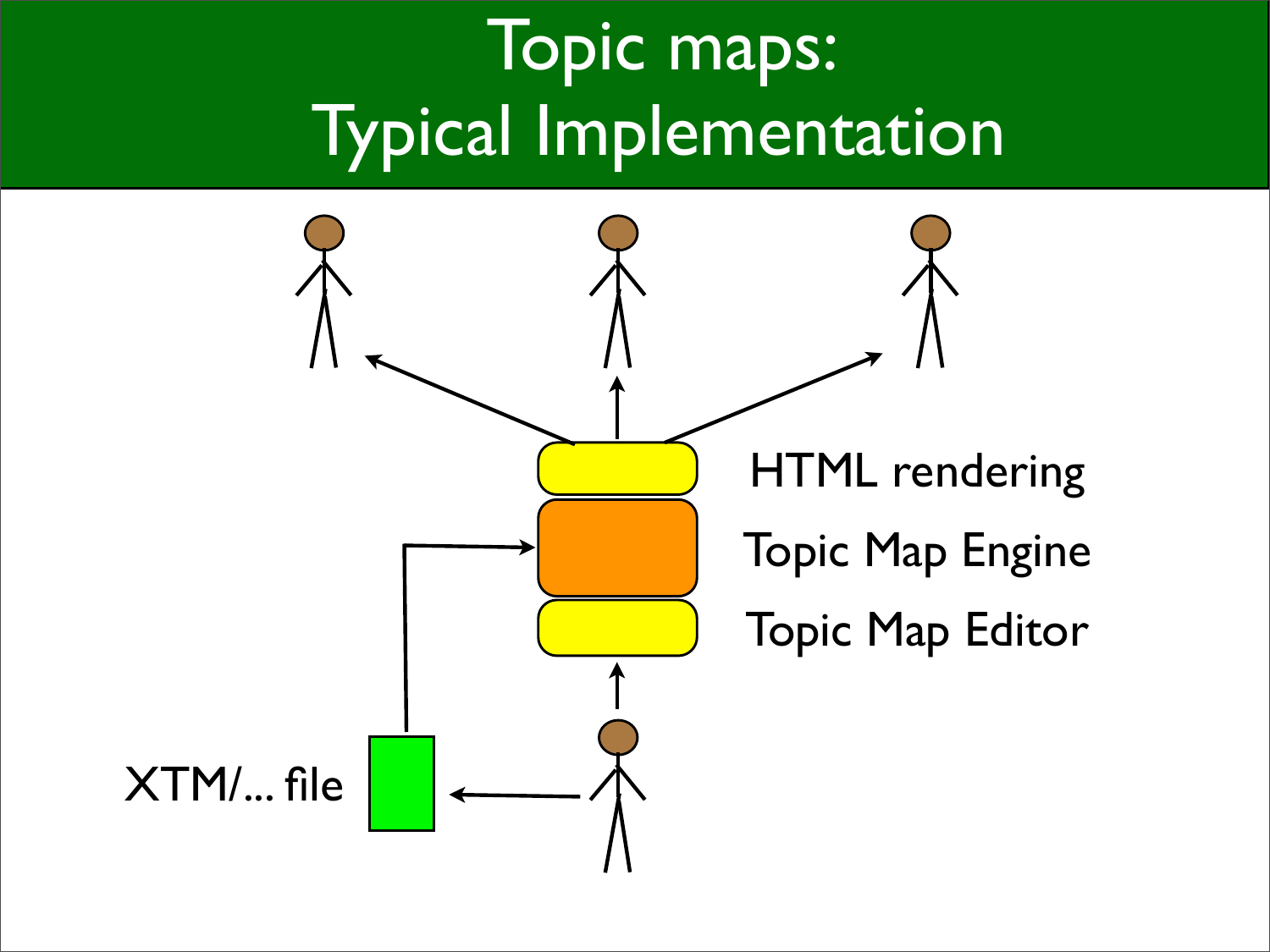### Topic Maps Grid

- Cooperating system of services covering different aspects of providing and consuming information based on Topic Maps paradigm
- Each service has well defined contract
- Relatively easy to implement
- Can be re-used for building required activities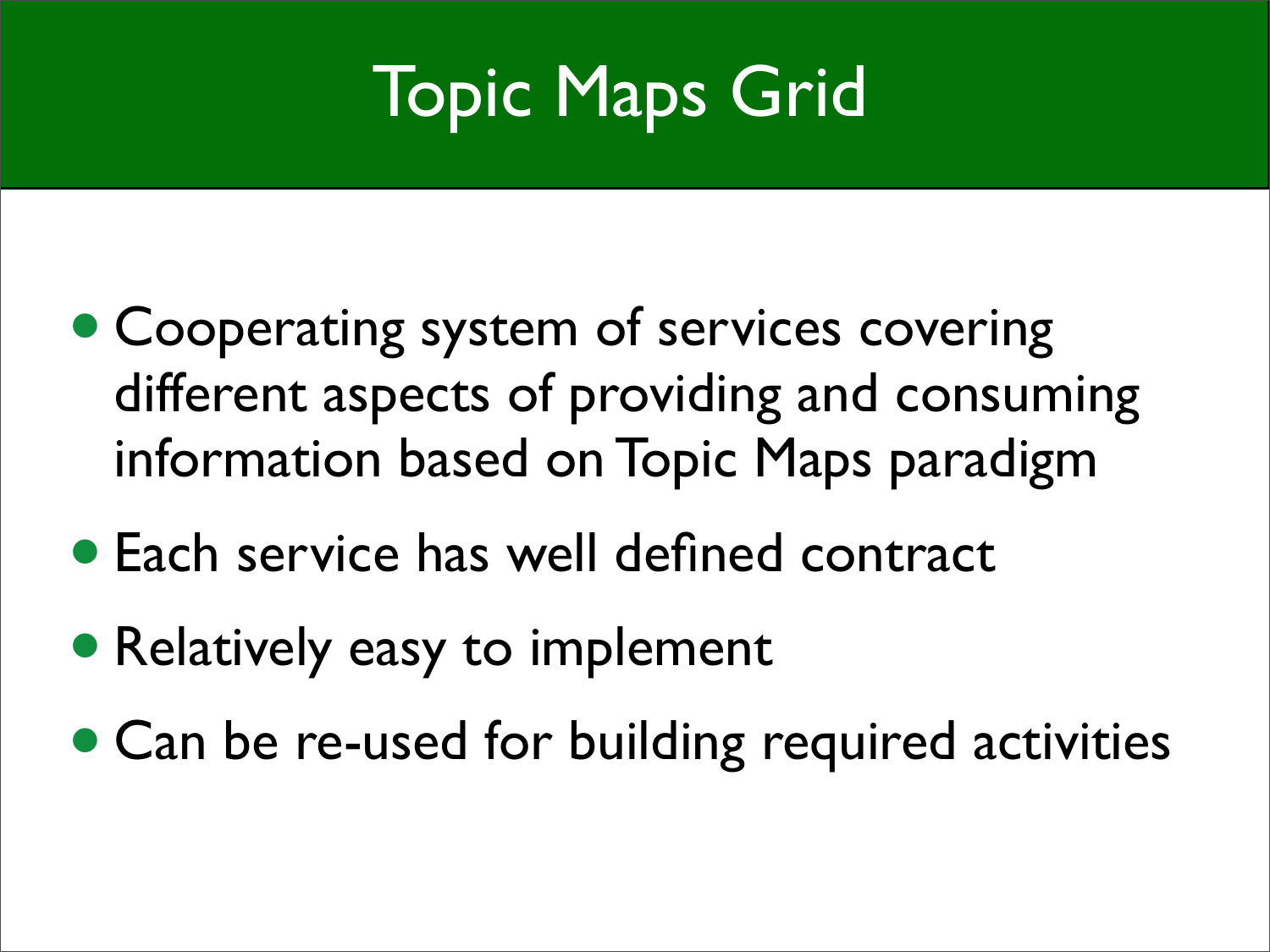#### Consumers and Providers

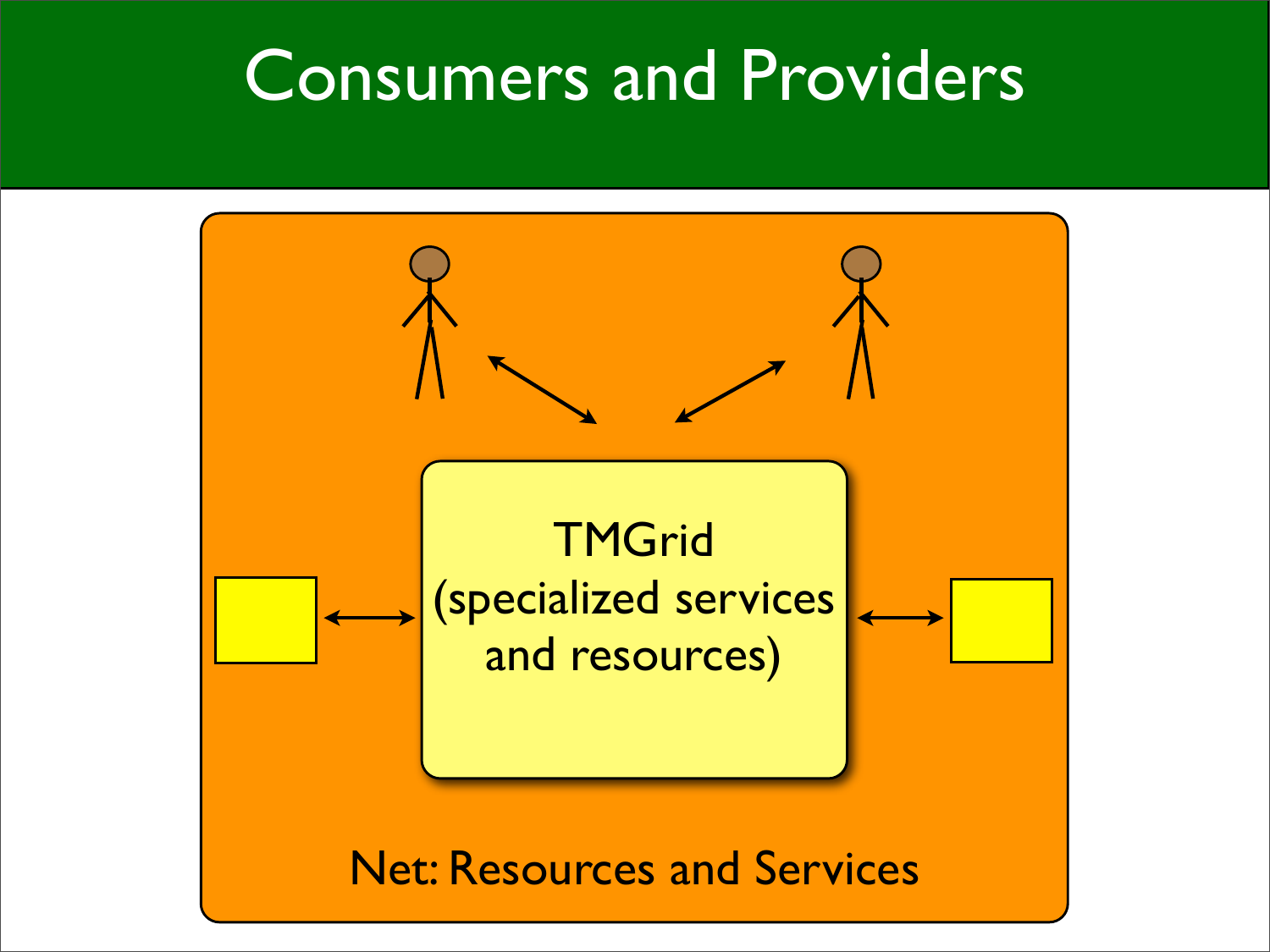#### **TMGrid**

- Leveraging ideas of SOA/REST
	- composite applications
- and Grid computing
	- effective usage of distributed environment (storage, services)
- It is not about one centralized "database"
	- even nice one like [Freebase](http://www.freebase.com/)
- Support for Presentation and User interaction layer
- Personal topics of interest
- Support for "what if scenarios", fictitious contexts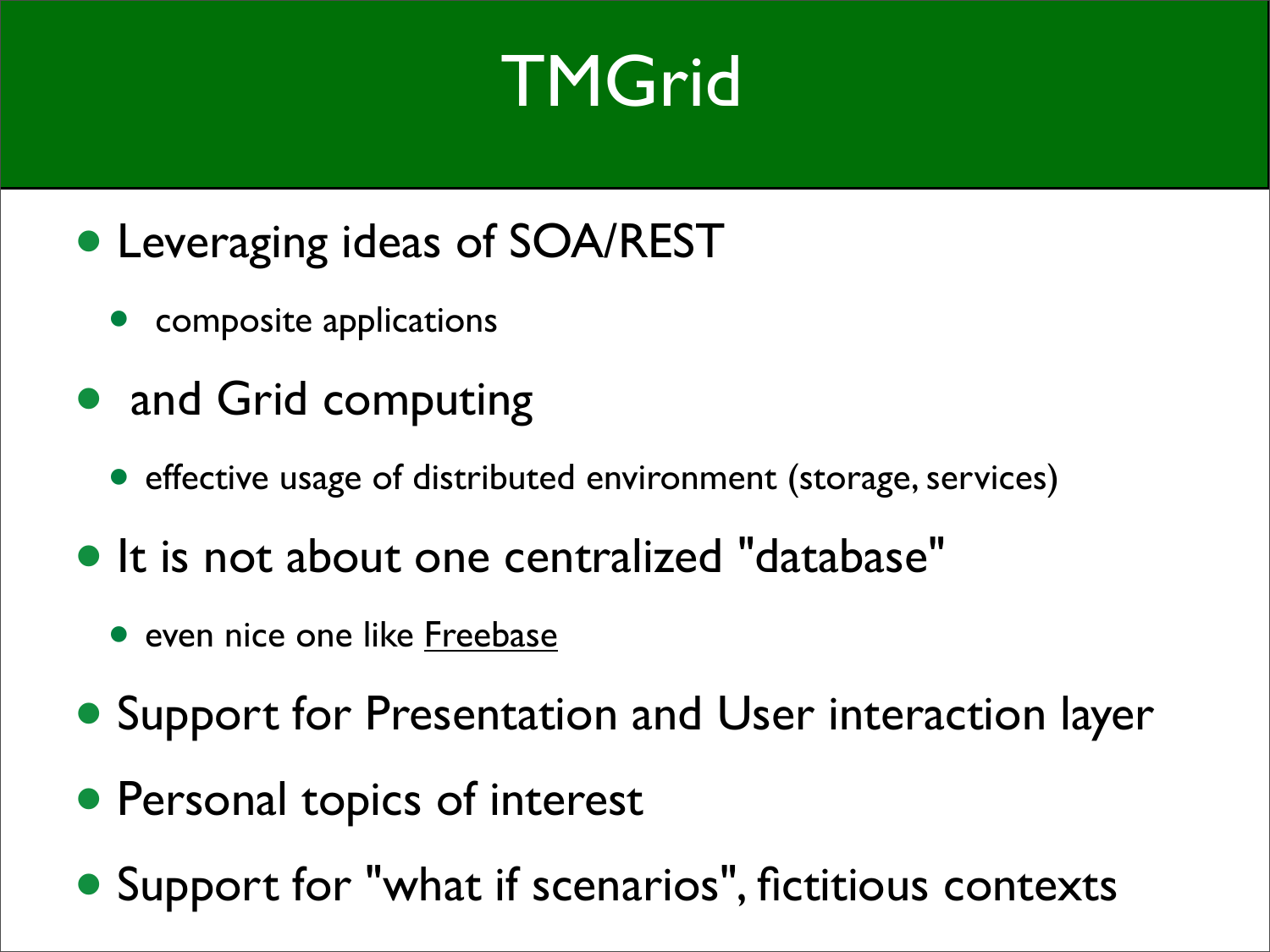#### TMGrid services

- native Topic Maps publishers
- gateways
- transformers
- validators
- aggregators
- directory
- provenance
- my topics
- portal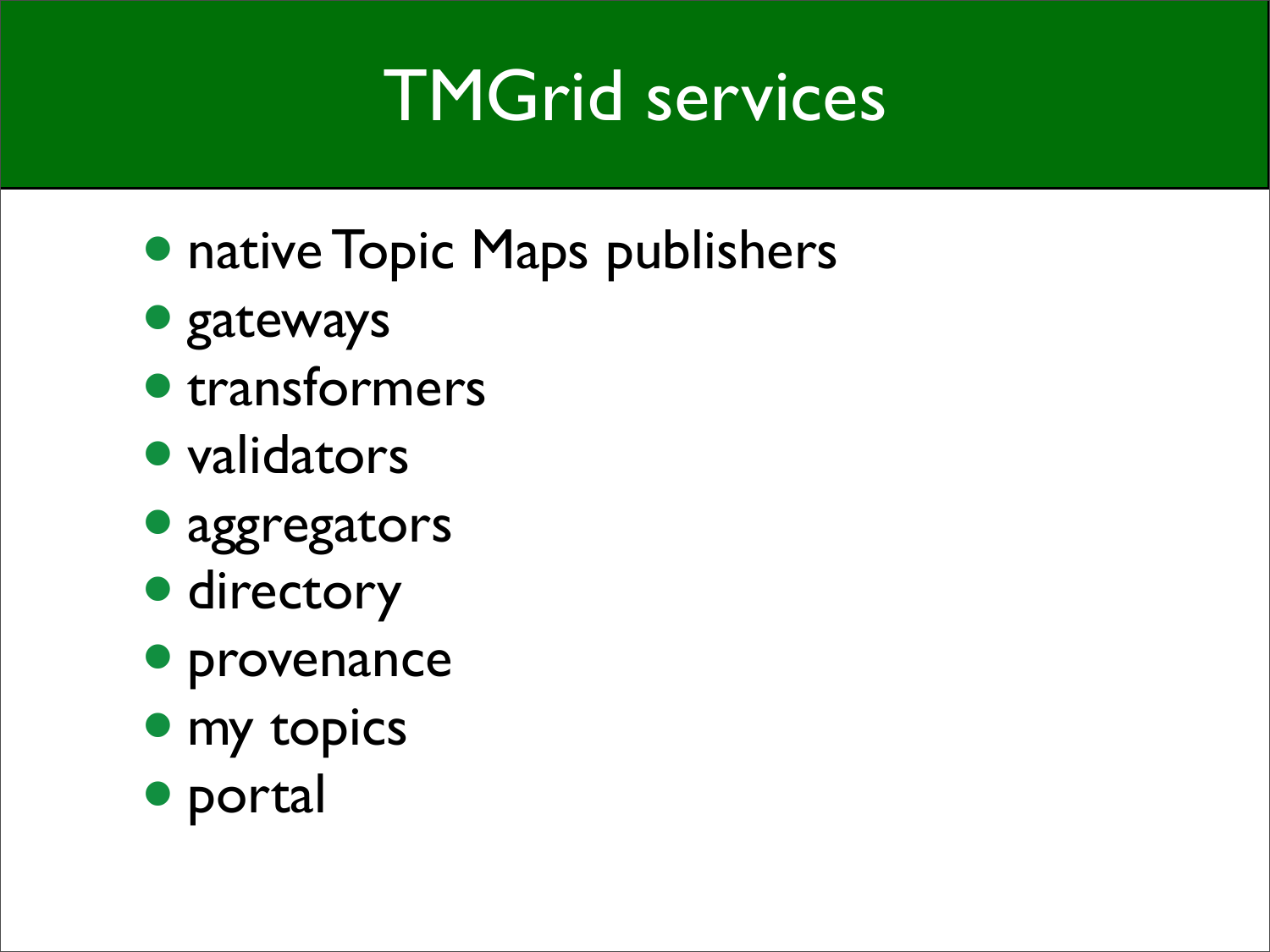#### Fundamental activities on TMGrid

- Creating topics with Published Subject Identifiers (PSIs) for events, people, locations etc., with Subject Locators for resources on the Net
- Mapping between PSIs produced by different PSI providers
- Making assertions about topics (often as a result of interpretation of existing texts)
- Using topics and assertions for solving various problems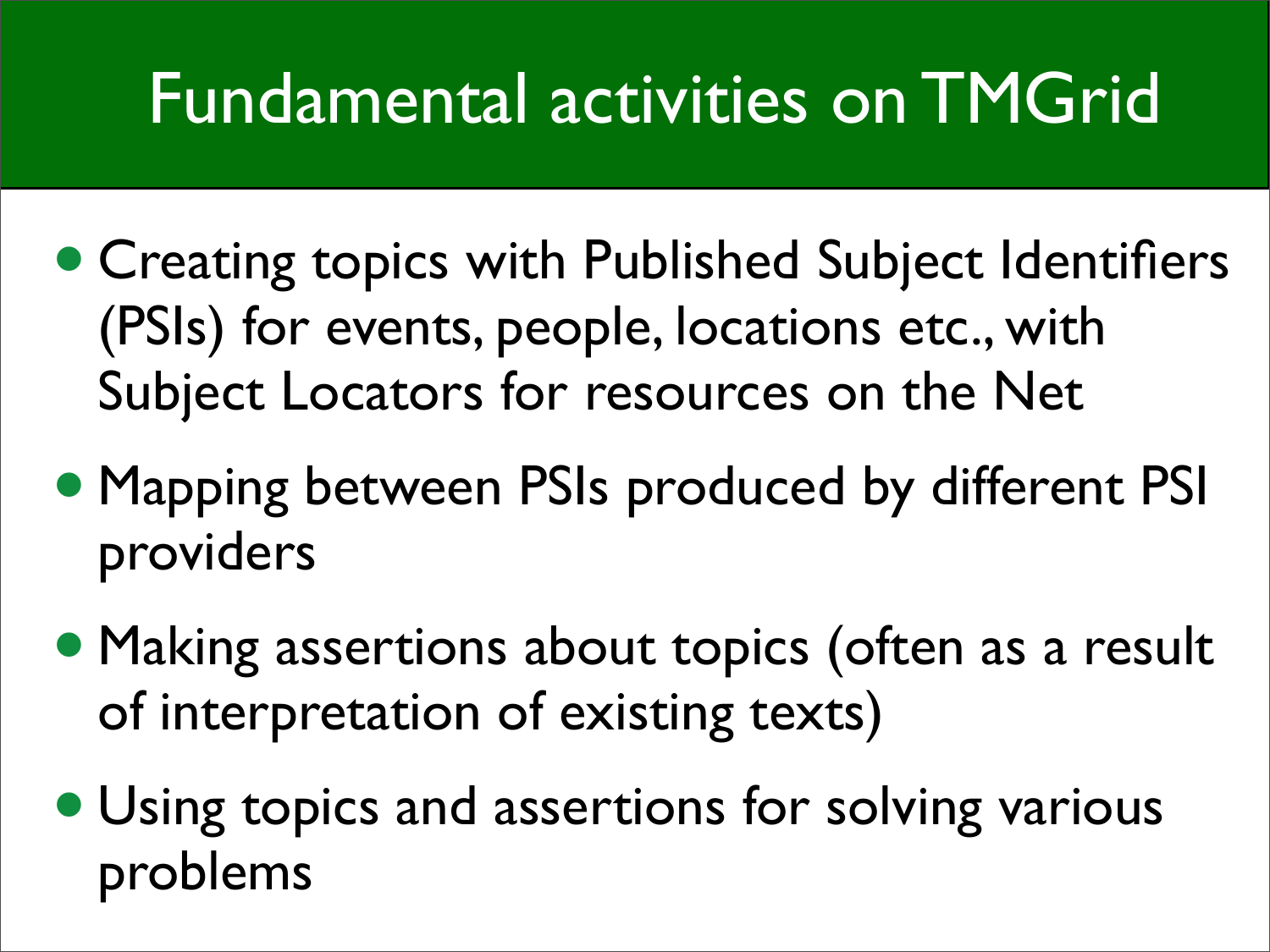Publishing alternatives: "Export as XTM"

- Small assertion sets can be published as XTM files
- Example: "Export as XTM"
- These assertion sets can be consumed by TMGrid aggregators
- and registered in TMGrid directory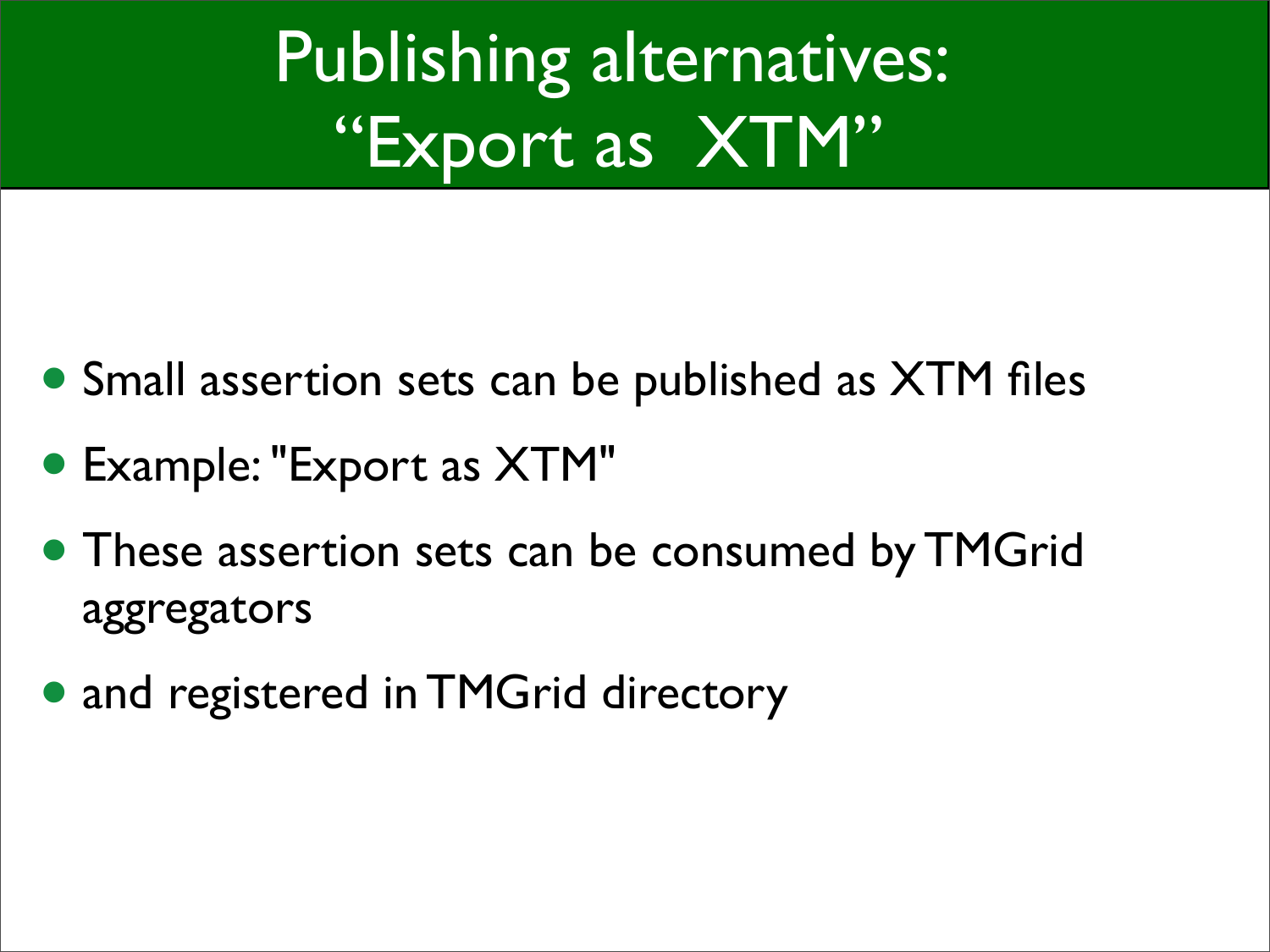Publishing alternatives: What about changes?

- Topic Map aggregators can reload small topic maps from time to time, but...
- Possible solution:
	- publish XTM file with versions (snapshots)
	- add Atom feed with topic map fragments for updates
- Aggregator can process Atom feed and "re-play" updates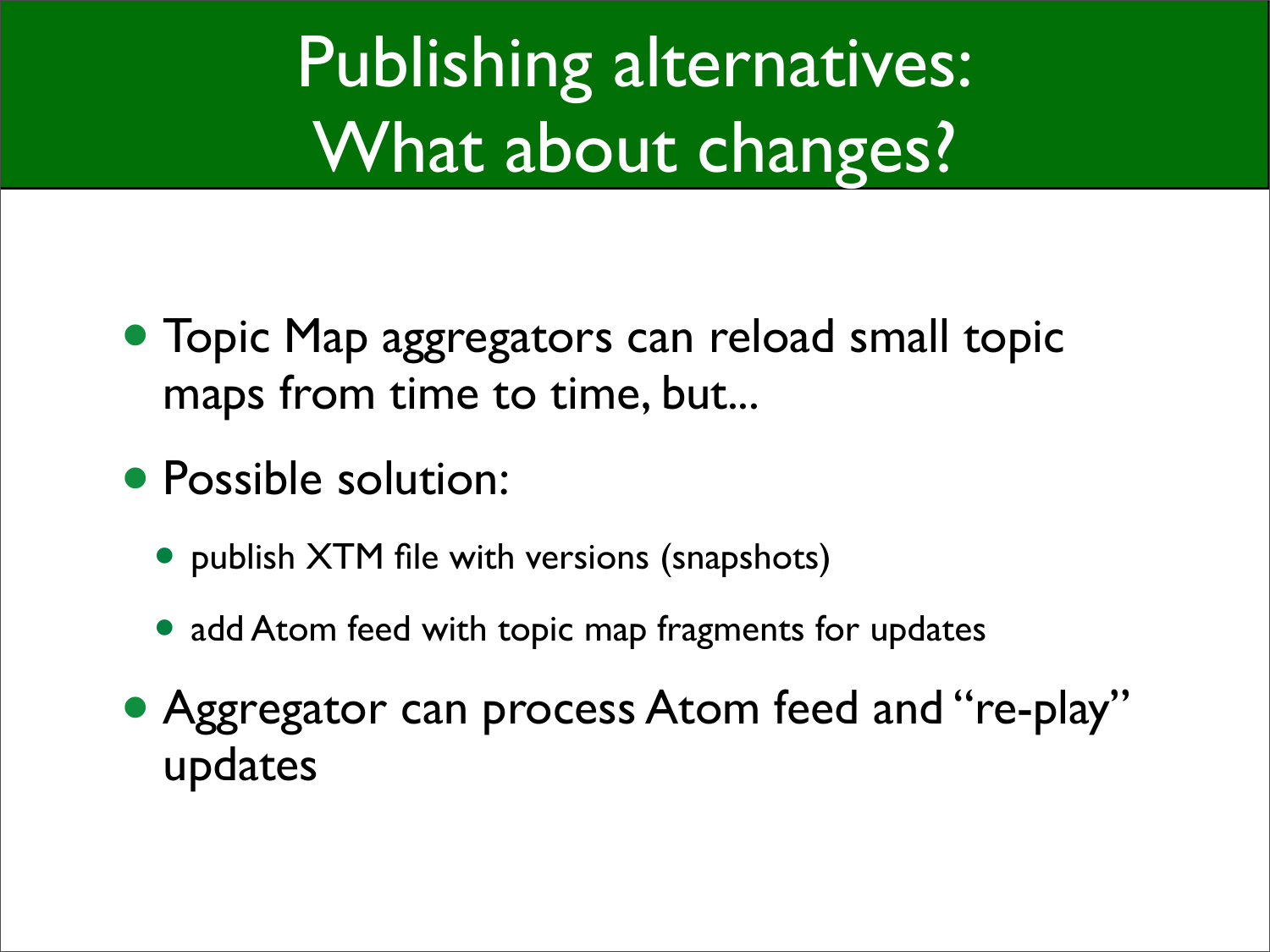### Publishing Alternatives: large assertion sets

- Become a "Dynamic Publisher" which supports:
	- request/response
	- transactions recording
	- pub/sub functionality
- Use one of the gateways
- Use native Topic Map server
- Dynamic Publishers use topic map fragments for communication with TMGrid Aggregators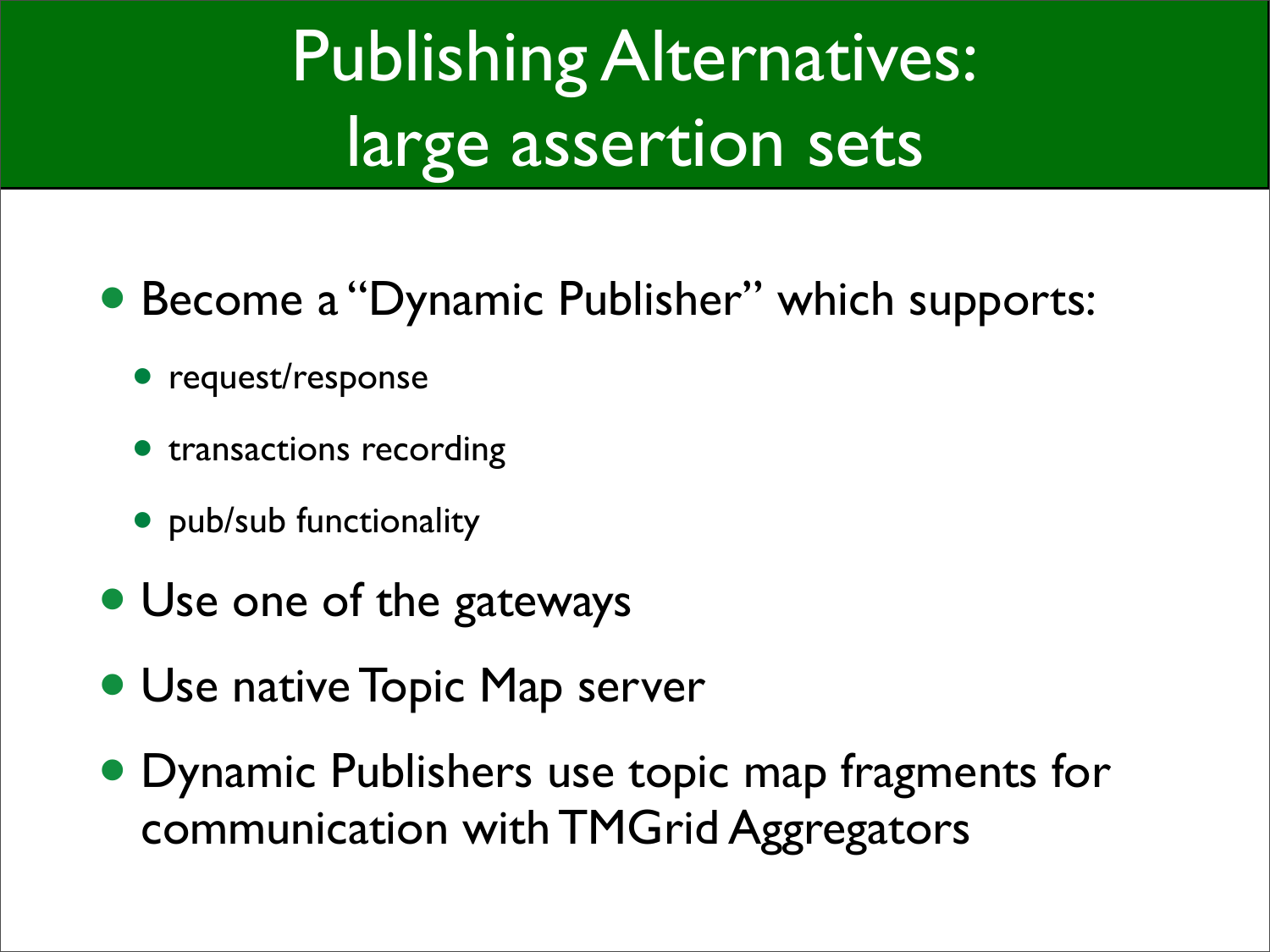## TMGrid gateway types

- Relational database
- RSS/Atom
- Wiki
- RDF
- Domain specific XML (including Web 2.0)
- OpenCyc
- IRC, Jabber, IM channels

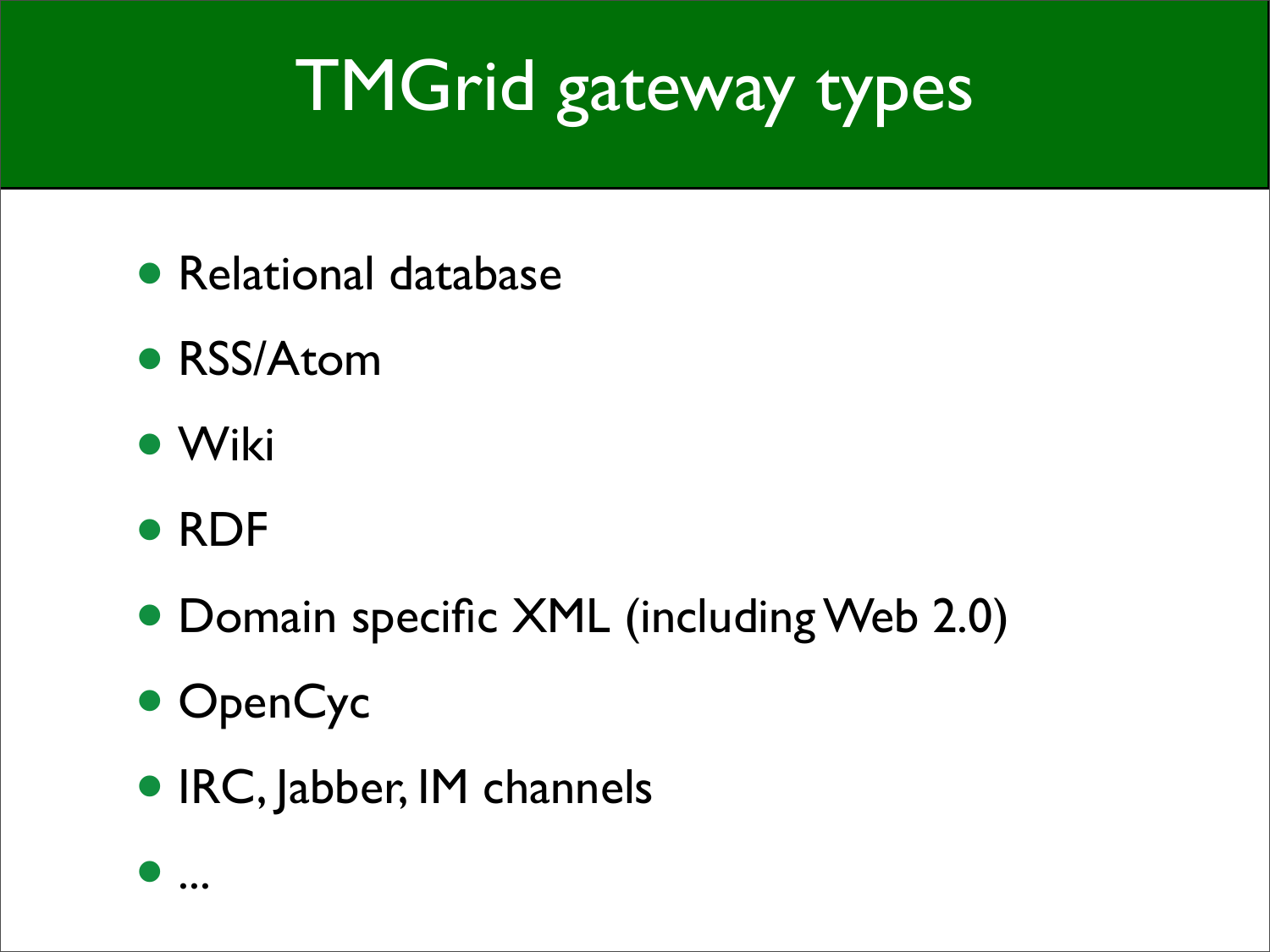#### TMGrid database gateway

- Implements gateway to existing databases
	- (mostly in relational form)
- Often is installed "close to database server"
- We would like to do configuration, not programming
- Often includes factual information enriched by mapping to ontology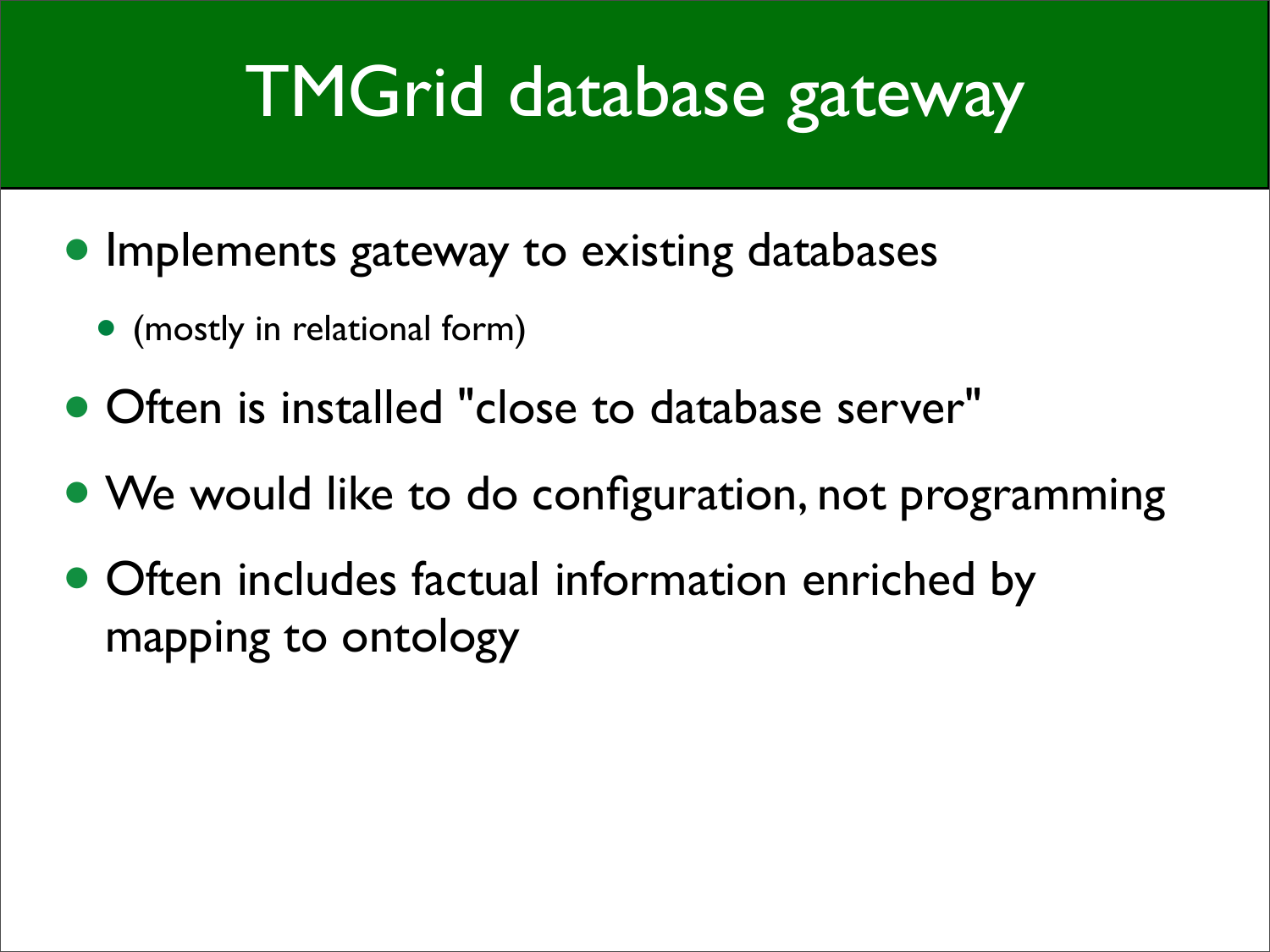## Database gateway: Ontology reverse engineering

- In most of cases relational databases have "hidden" ontology
	- If we are lucky, we have related UML diagrams
- It is required to do "ontology reverse engineering":
	- identify types
	- occurrences/properties
	- associations
- •Identification schema should be clarified and mapped to PSIs (local -> global)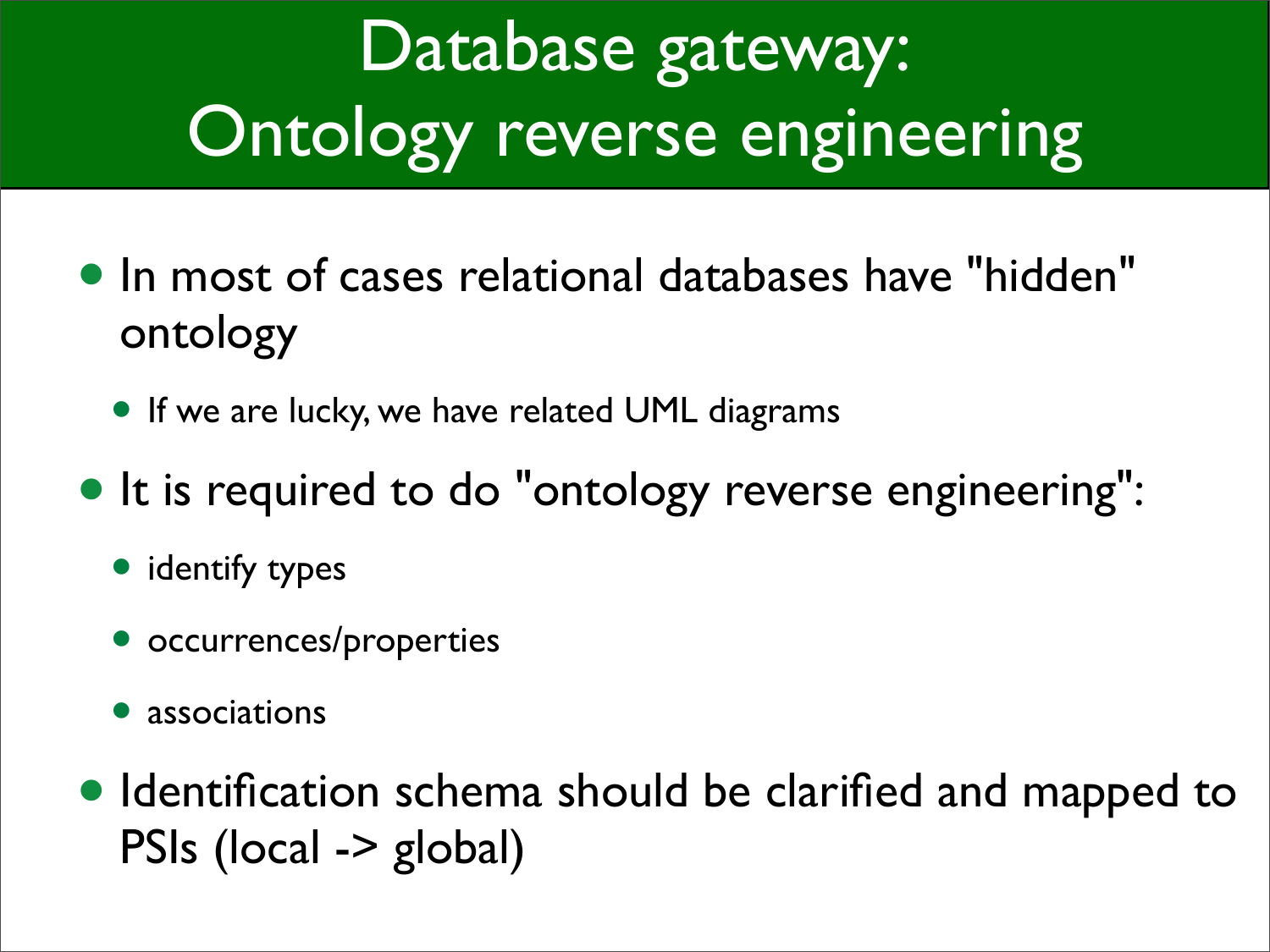#### RDF Gateway

- It is optimized for integration of RDF-based resources and distributed networks such as SemanticGrid
- Can be located close to RDF server/storage or it can call RDF server/storage remotely
- Mapping should be based on recommendations from W3C RDF/Topic Maps Interoperability Task Force
	- "A Survey of RDF/Topic Maps Interoperability Proposals" W3C Working Draft, March 29th 2005,
	- new work item in WG3
- Preferable solution: "semantic mapping"
	- vs. "object mapping"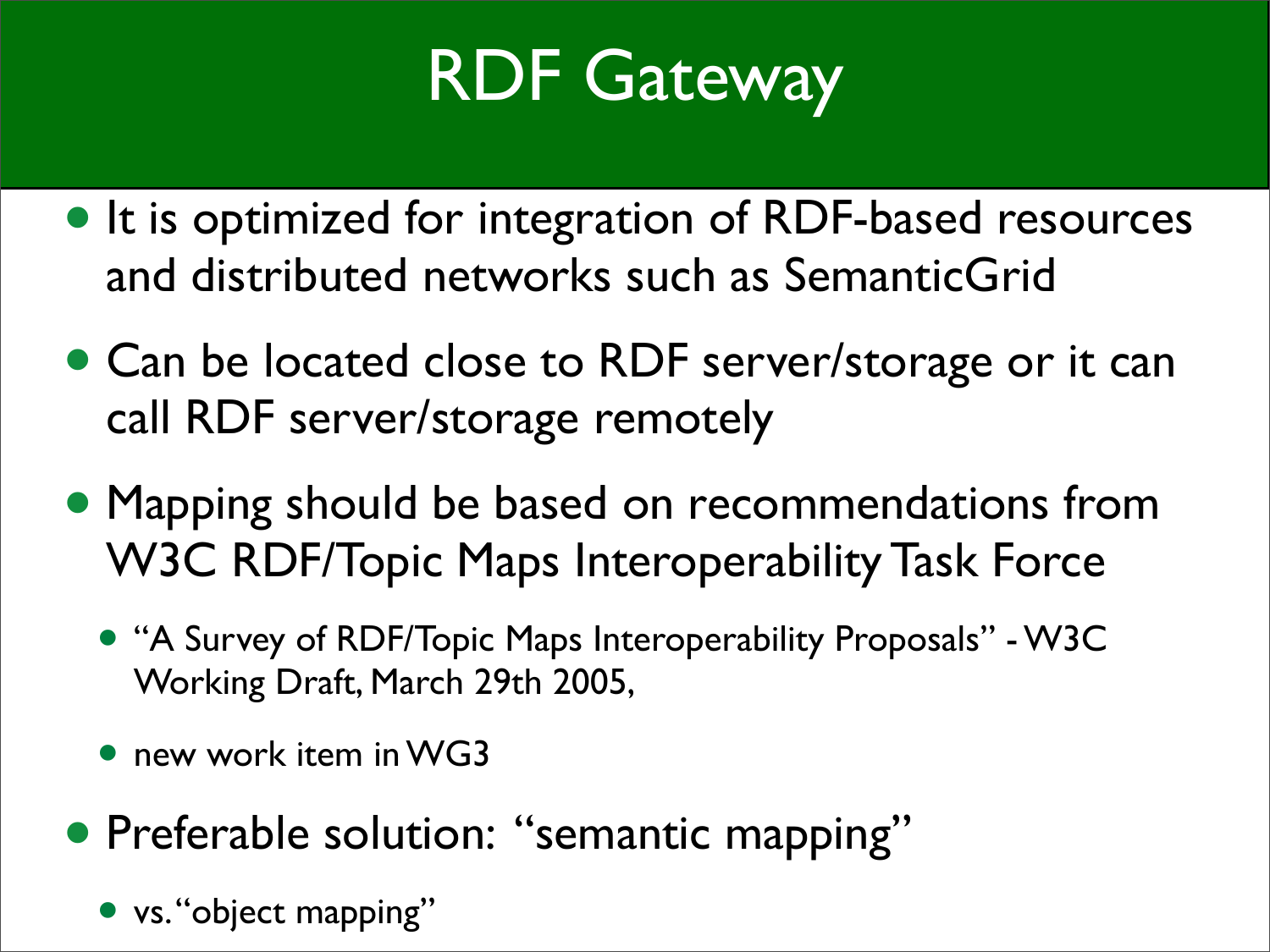### RSS gateway

- RSS (in combination with gateway) is probably the easiest way to contribute to TMGrid
- RSS has a "category" element which can be used to create occurrences related to specific topics
- Example:

```
<item>
 ... 
    <category domain="some domain PSI">
       some topic PSI
    </category>
 ...
```
</item>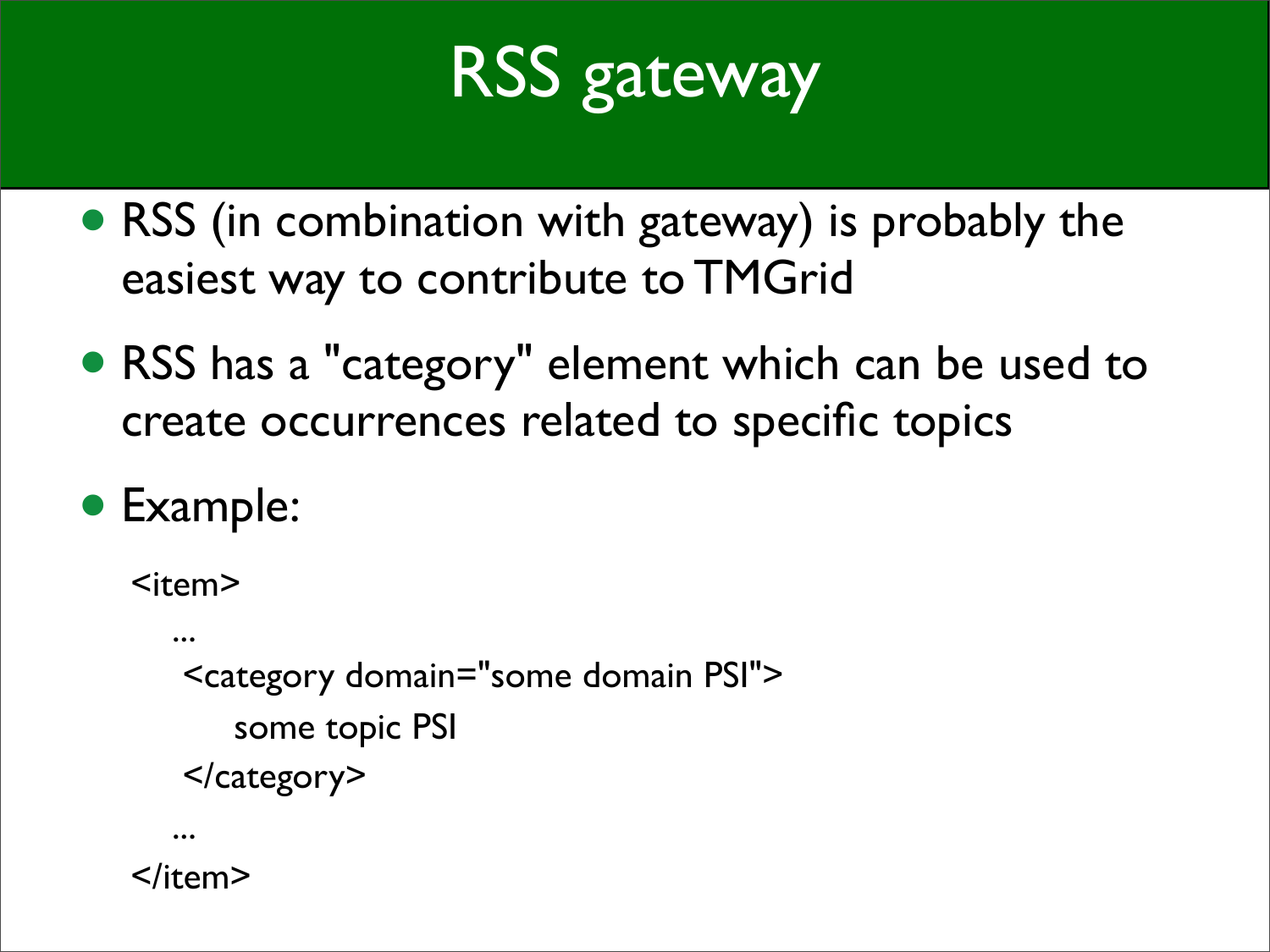### RSS gateway: using extensibility

- We can create a module with some TM specific vocabulary which allows to specify additional information such as occurrence type and scope
- RSS module also can be used to attach TM fragments (metadata and/or resource interpretation)
- One of the interesting activities:
	- read an article
	- create topic map interpretation (summary)
	- publish interpretation as an item in RSS/TM feed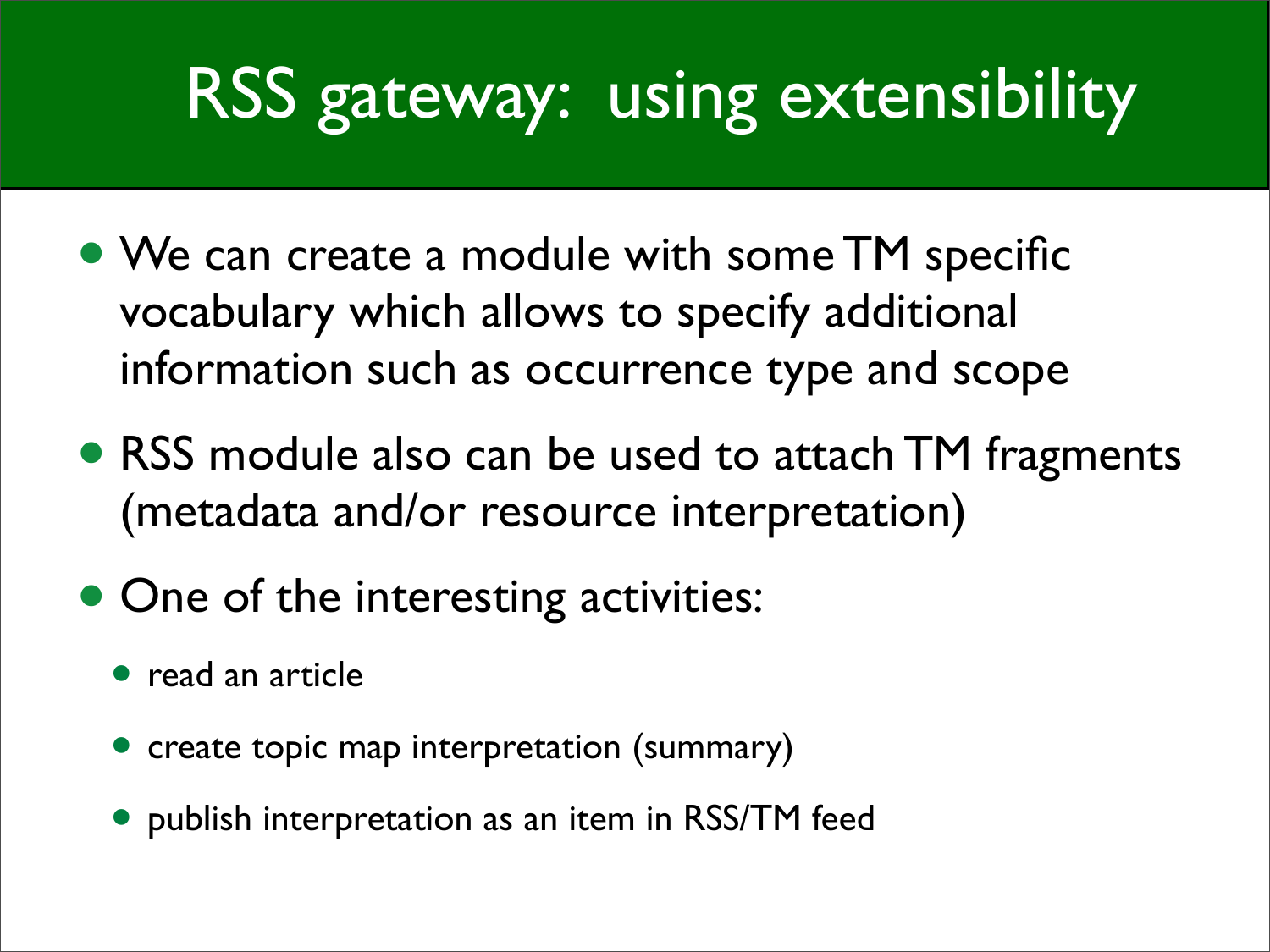#### Atom feed gateway

- Atom feeds have more semantic commitments (vs. RSS)
- Explicit representation of people (author, contributor), posts, feeds, subjects
- It is easy to convert to XTM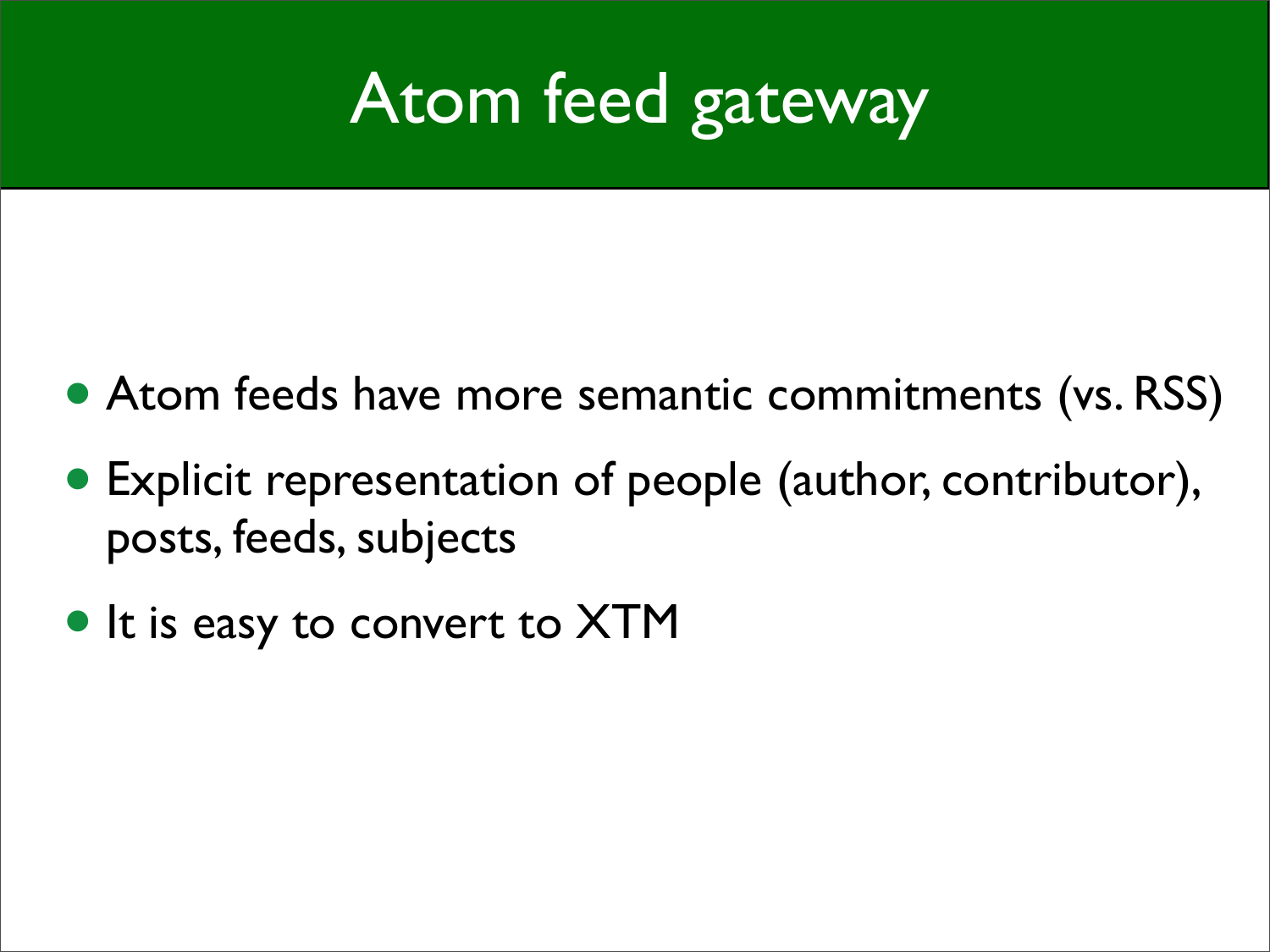

- Wiki can be a very important source for contributing information to TMGrid.
- Wikipedia allows to create structured content ("facts")
	- Infoboxes
	- <http://dbpedia.org>
- New generation of wiki/topic maps integrated tools
	- Occurrences can keep wiki-like markup
		- "Subject-centric" uses Textile, for example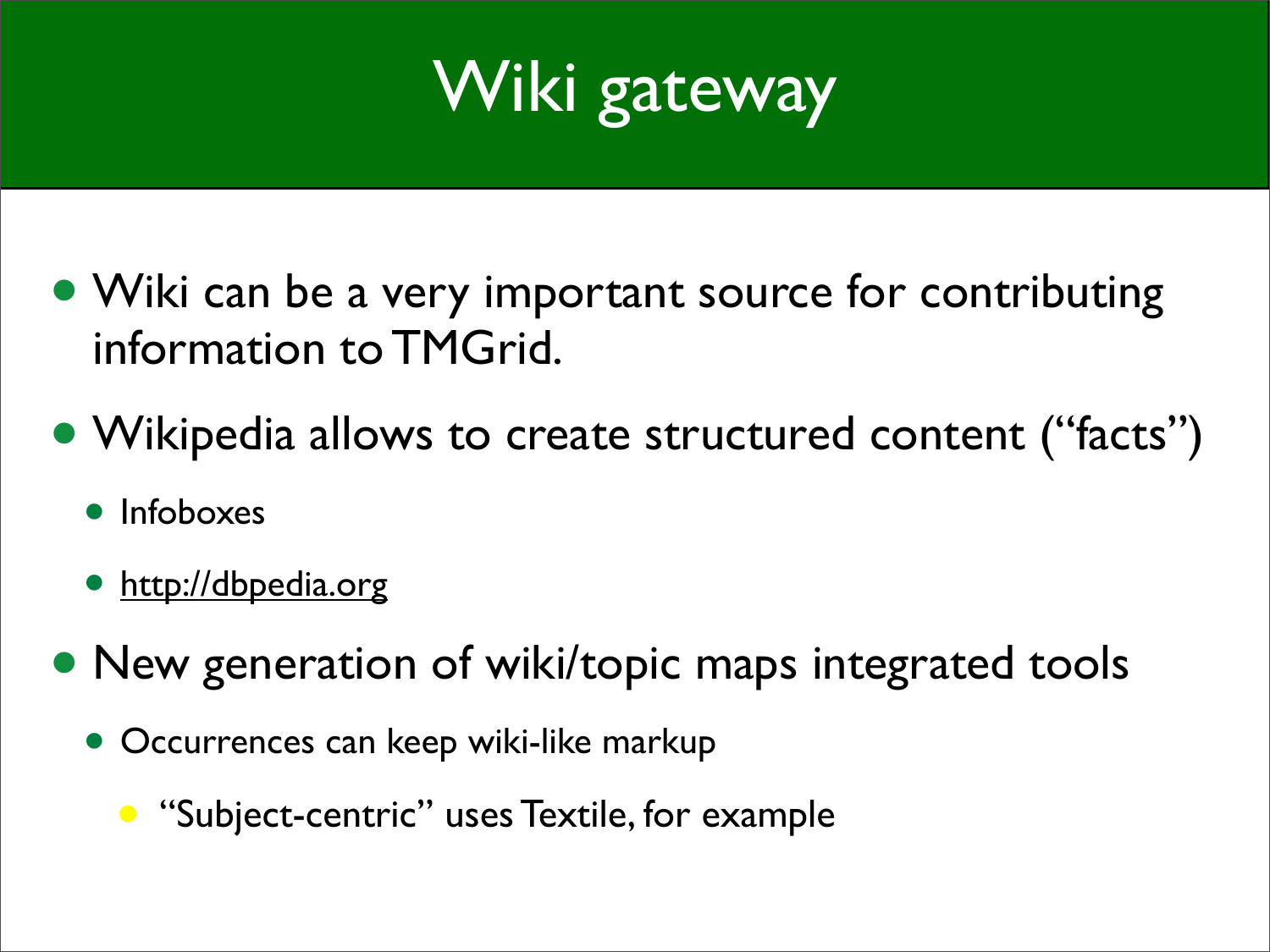## TMGrid Aggregator: basics

- Aggregation by "coping and merging"
- Aggregation with filtering and transformation
	- it is possible to define quite complex relationships between sources and results of aggregation
- "On the fly" aggregation of fragments
	- coping may not be optimal for huge assertion sets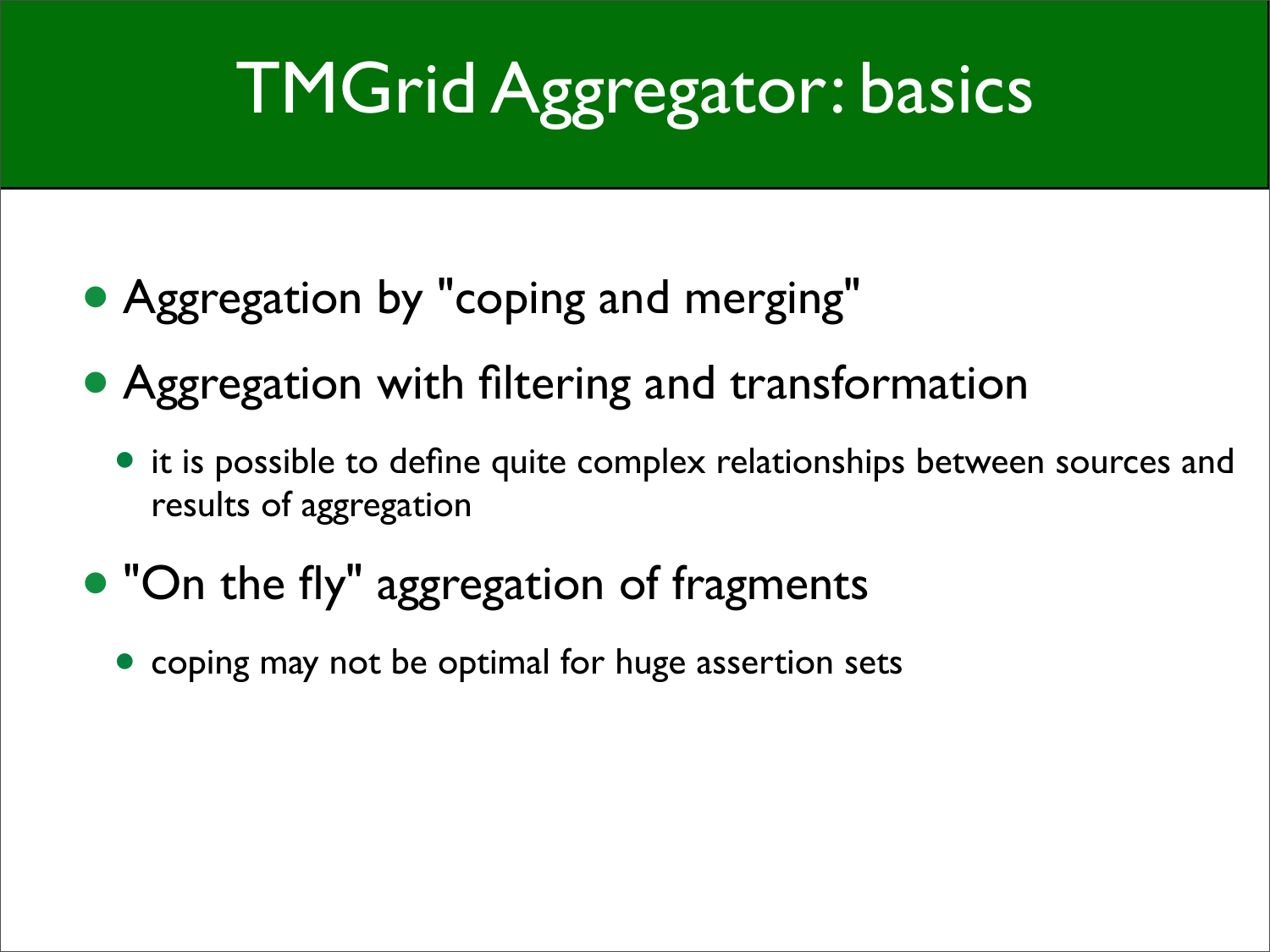#### Simple "copy and merge" aggregation

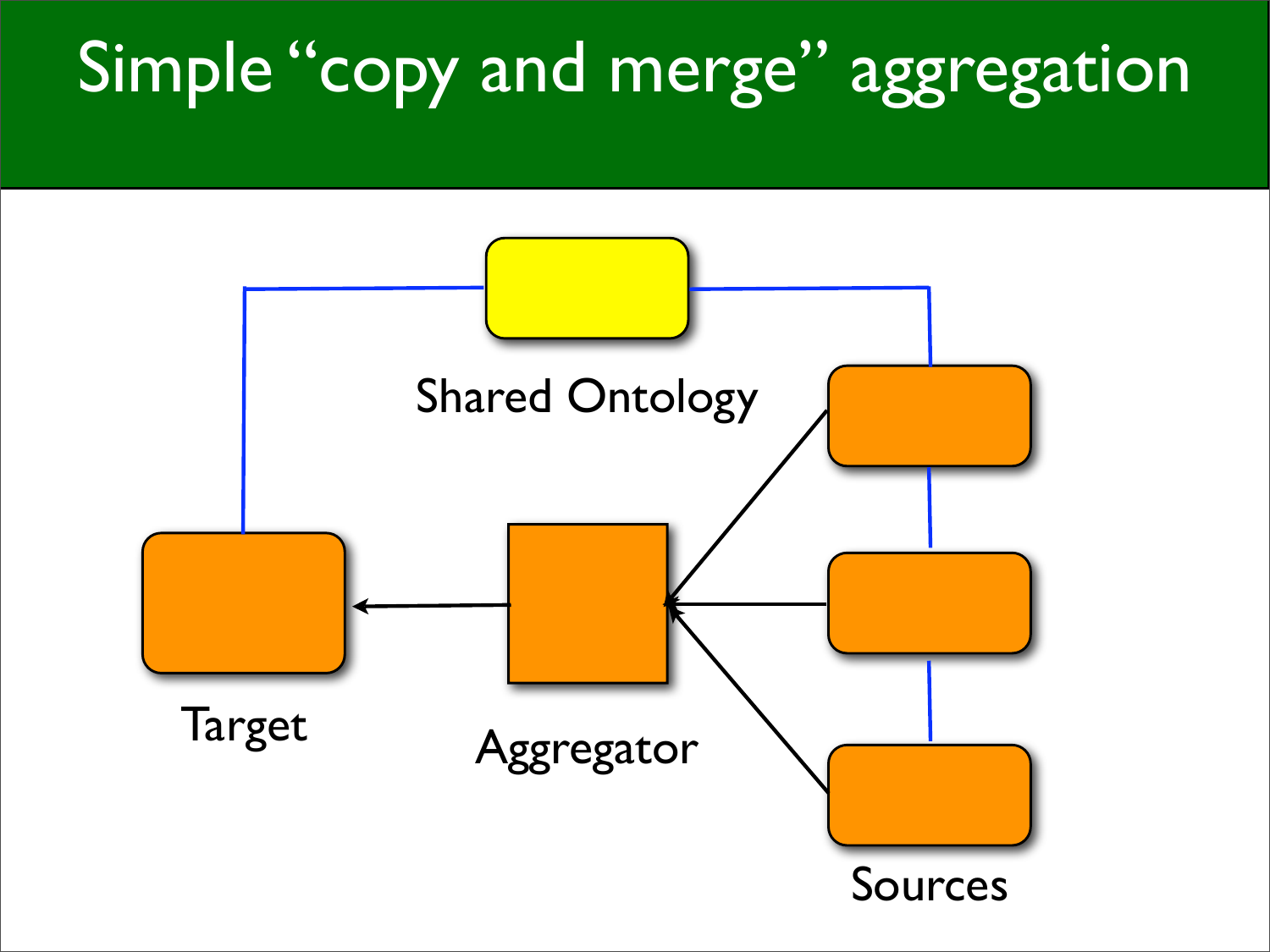#### Filtering and transformation

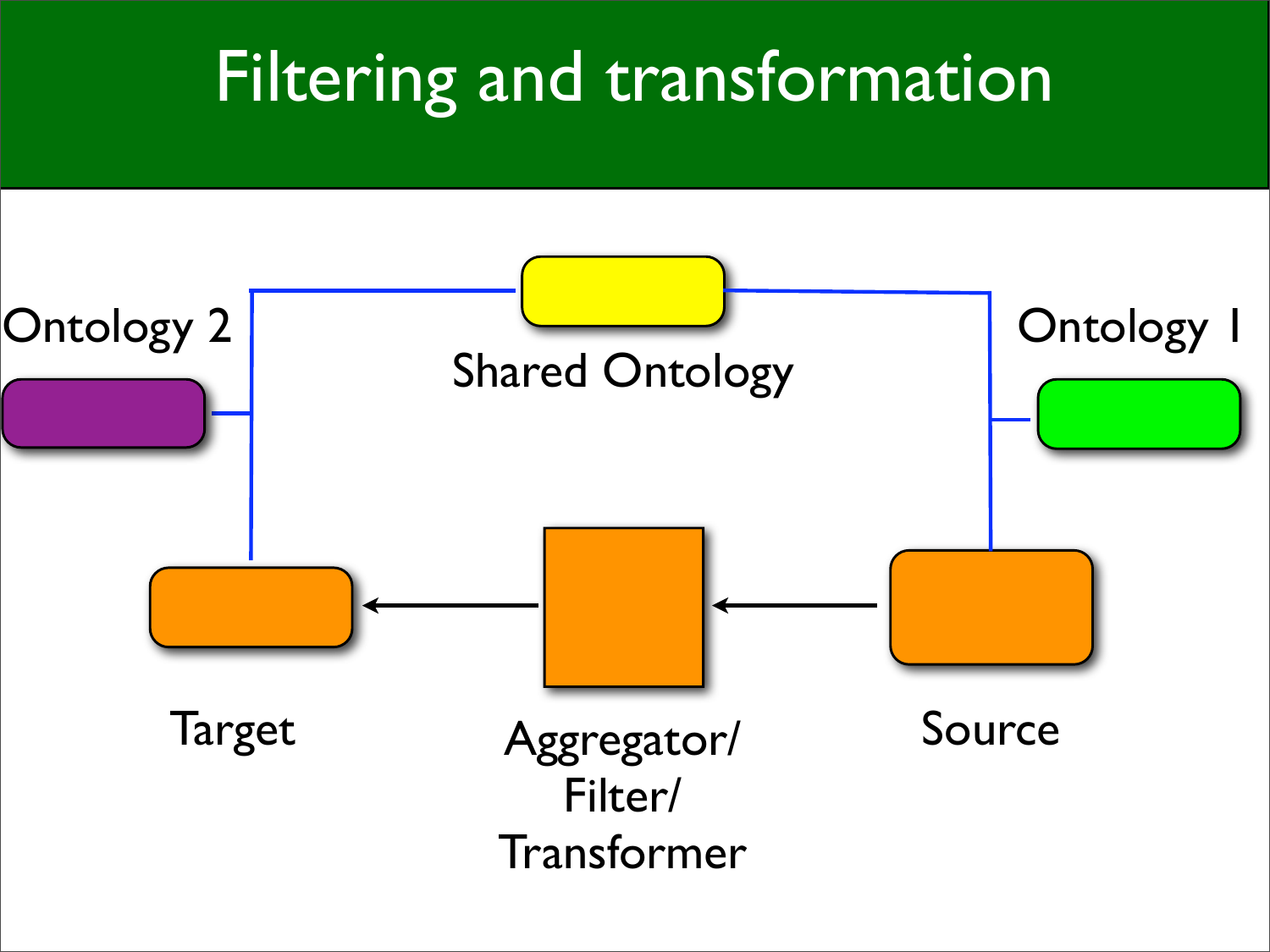#### Fragment-based filtering and transformation

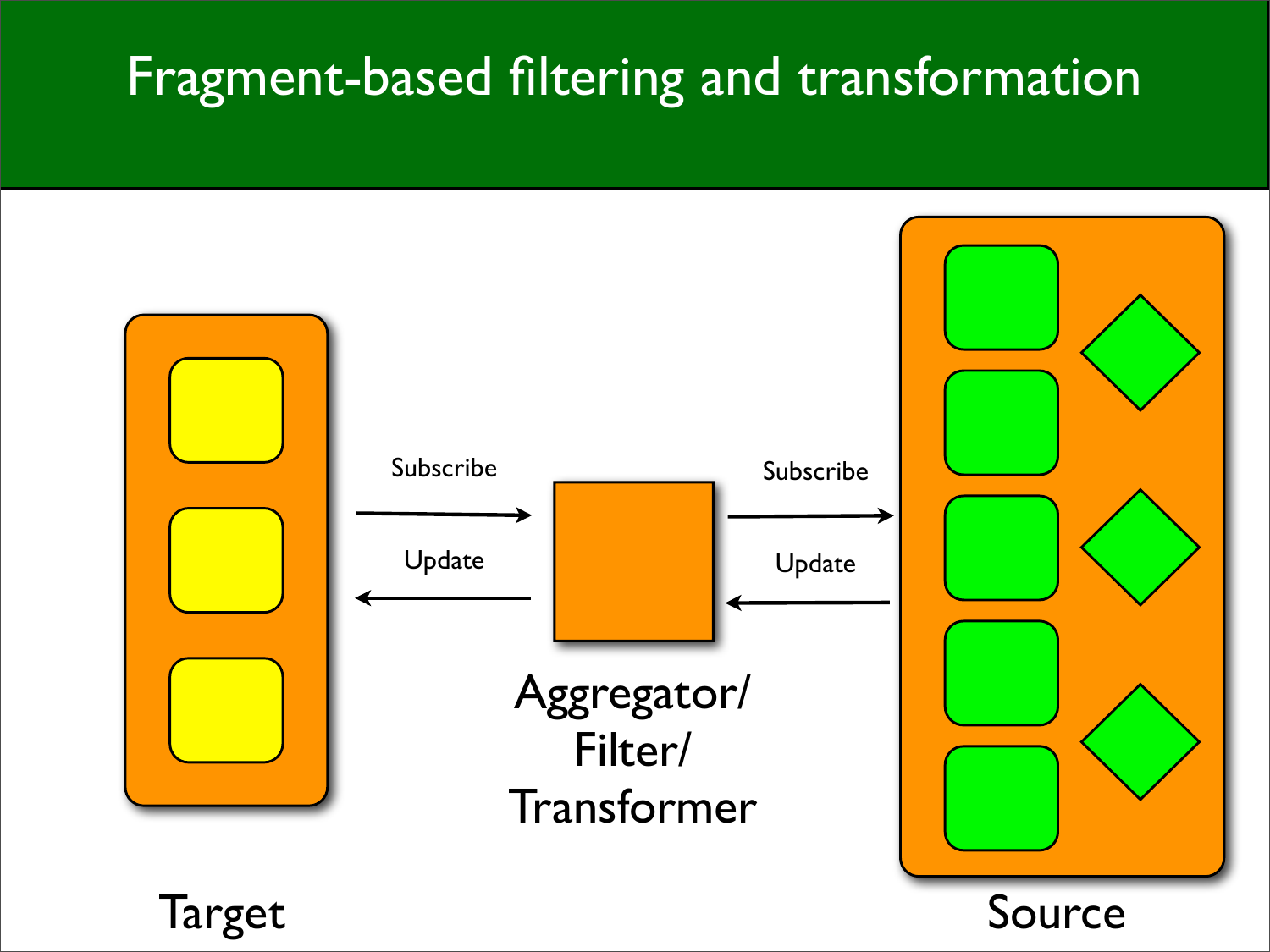### "On the fly" aggregation

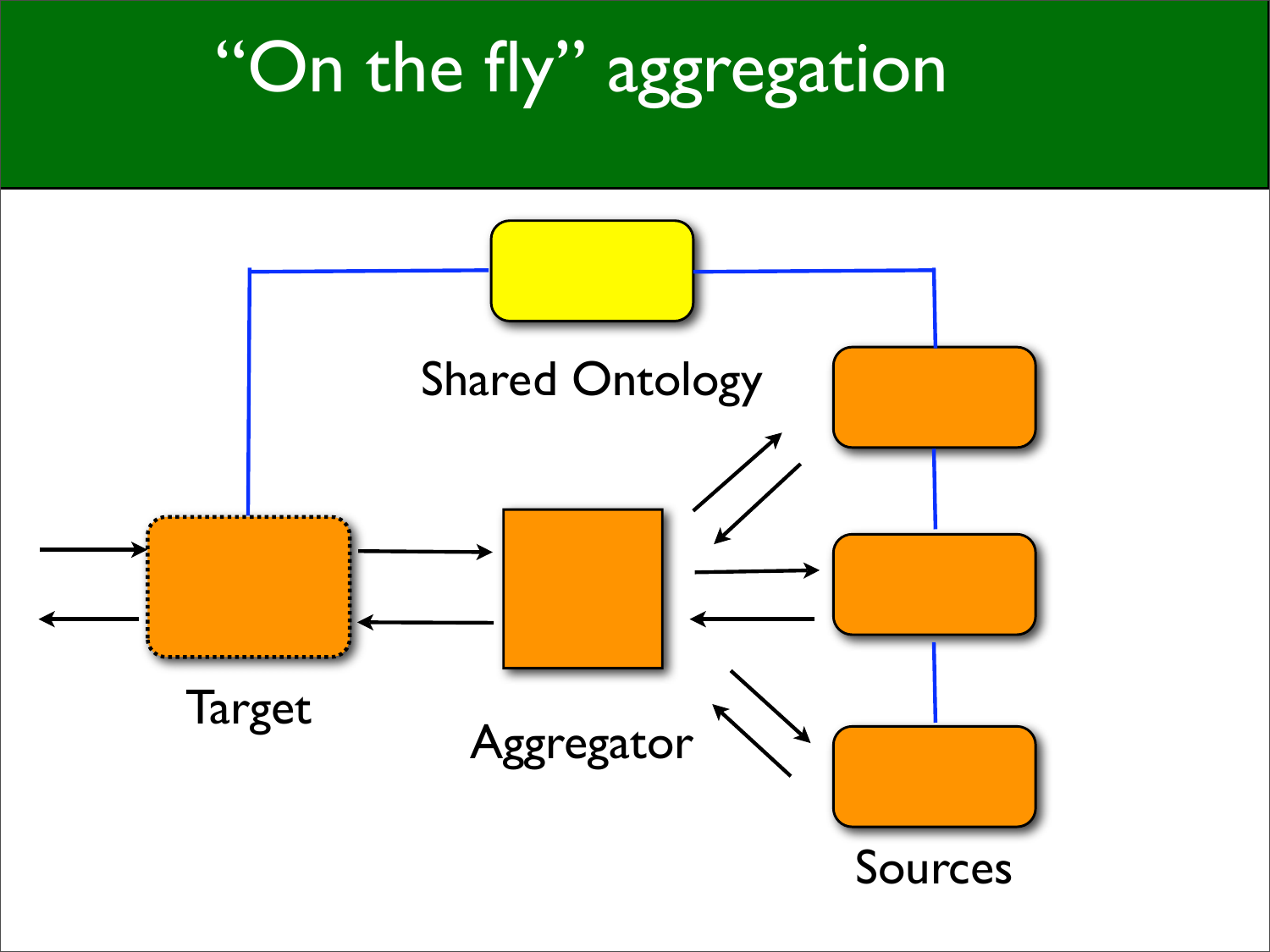### TMGrid Directory

- Repository of Published Subject Identifiers (PSI)
- Is a "map of maps"
	- repository of topic maps and other assertion sets (including available metadata)
- Repository of different services on the TMGrid (gateways, aggregators, transformers ...)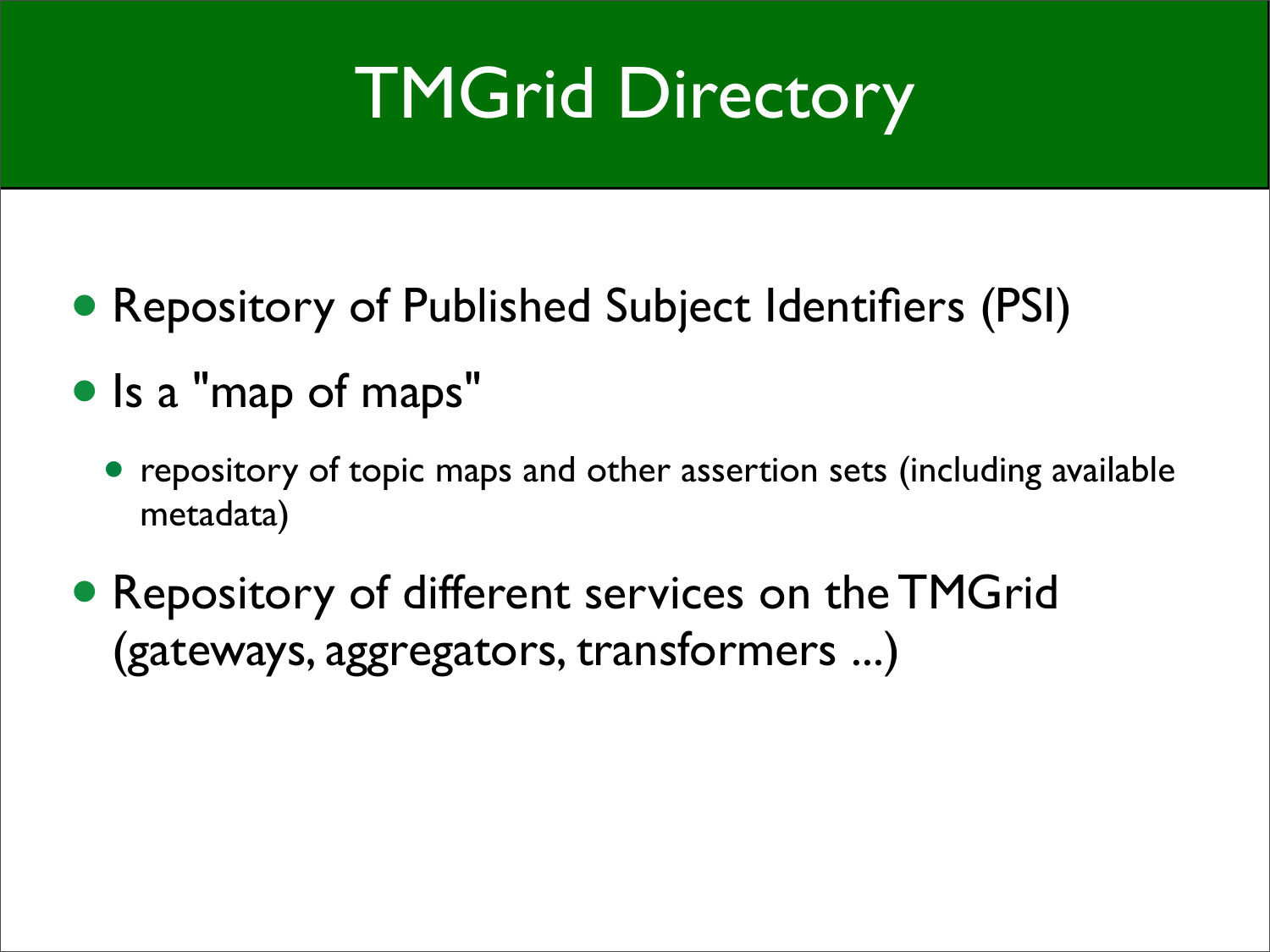#### Directory: Assertion Set

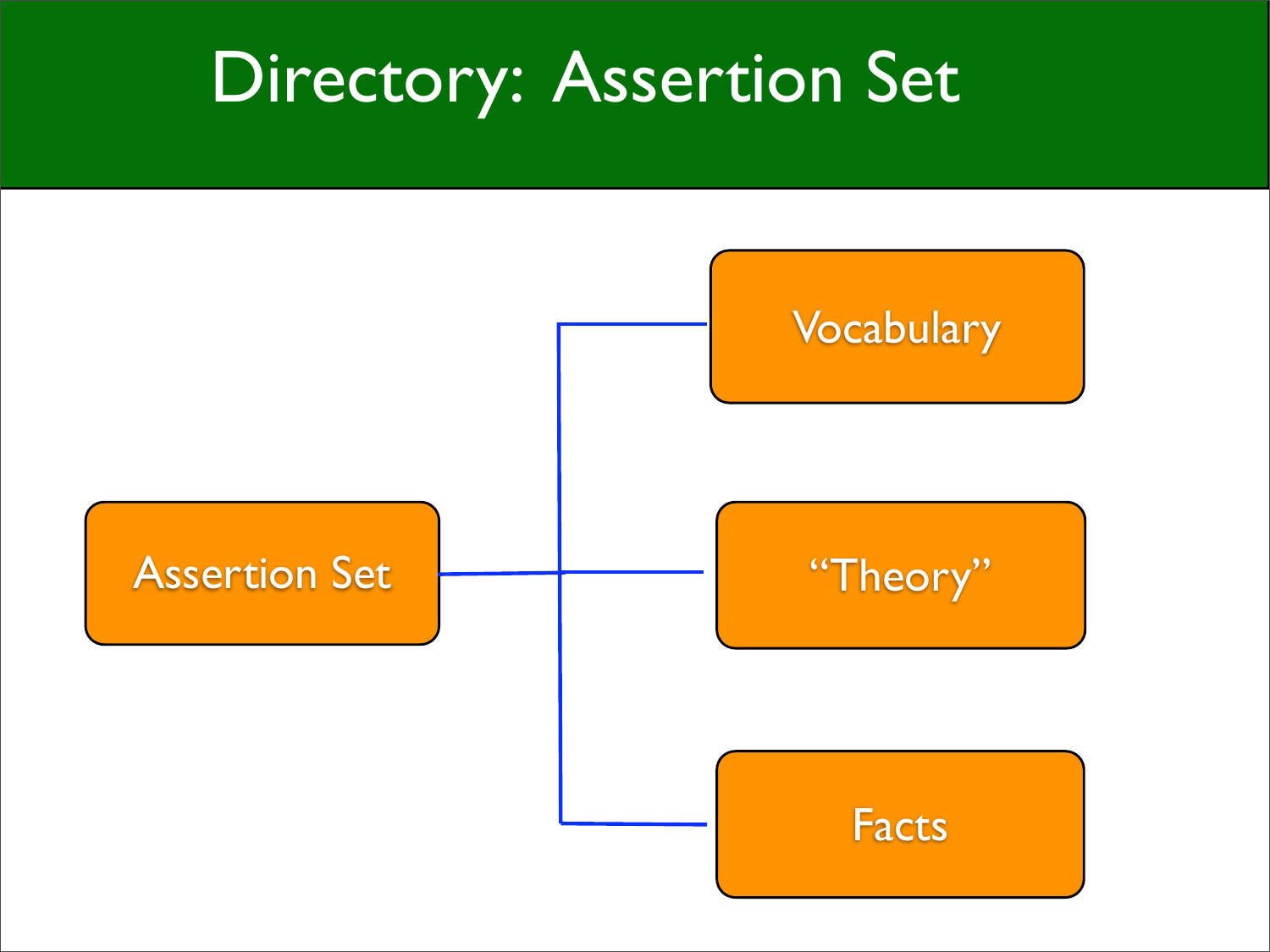#### Directory: Assertion Set

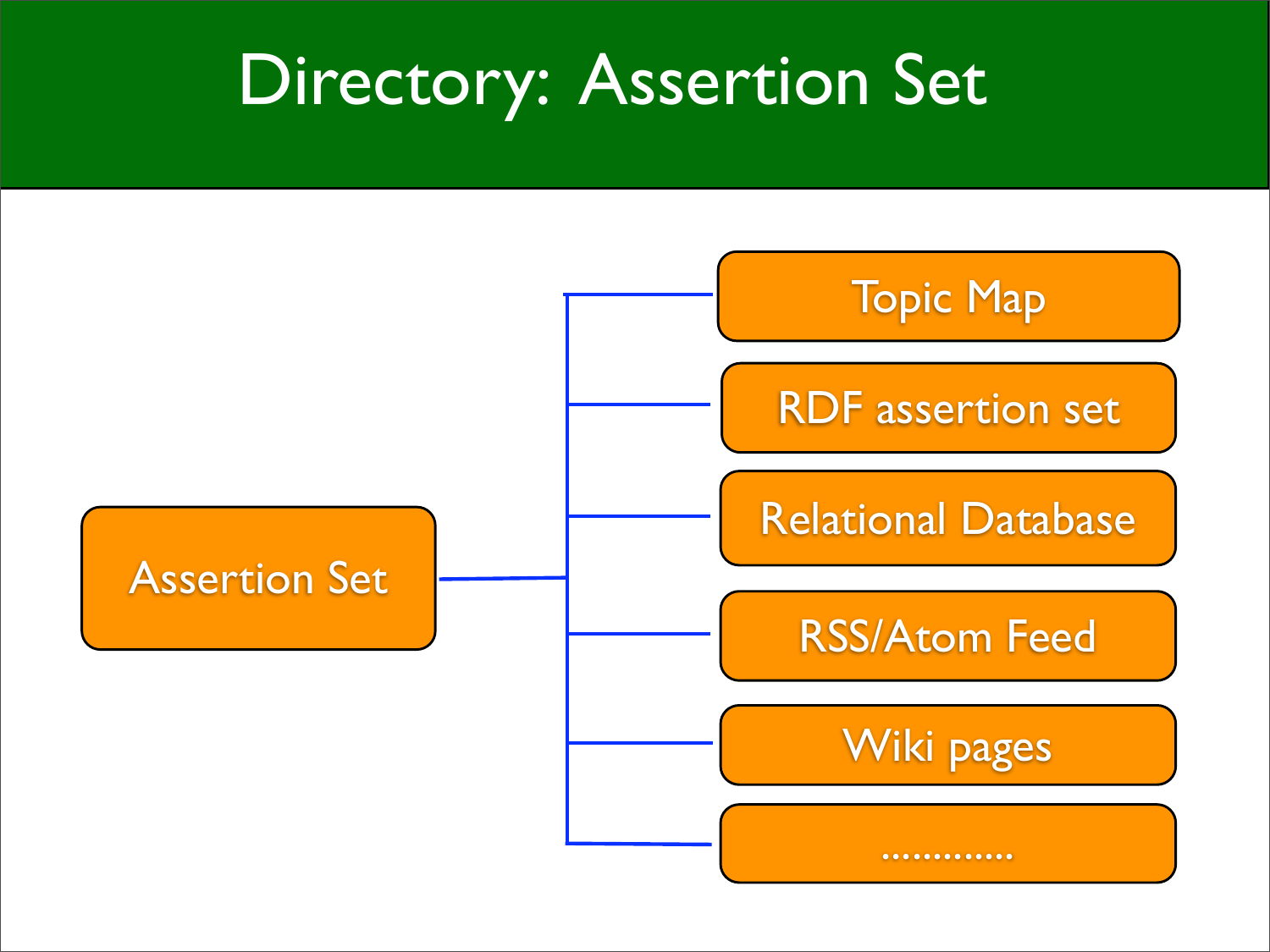#### Directory: Subjects

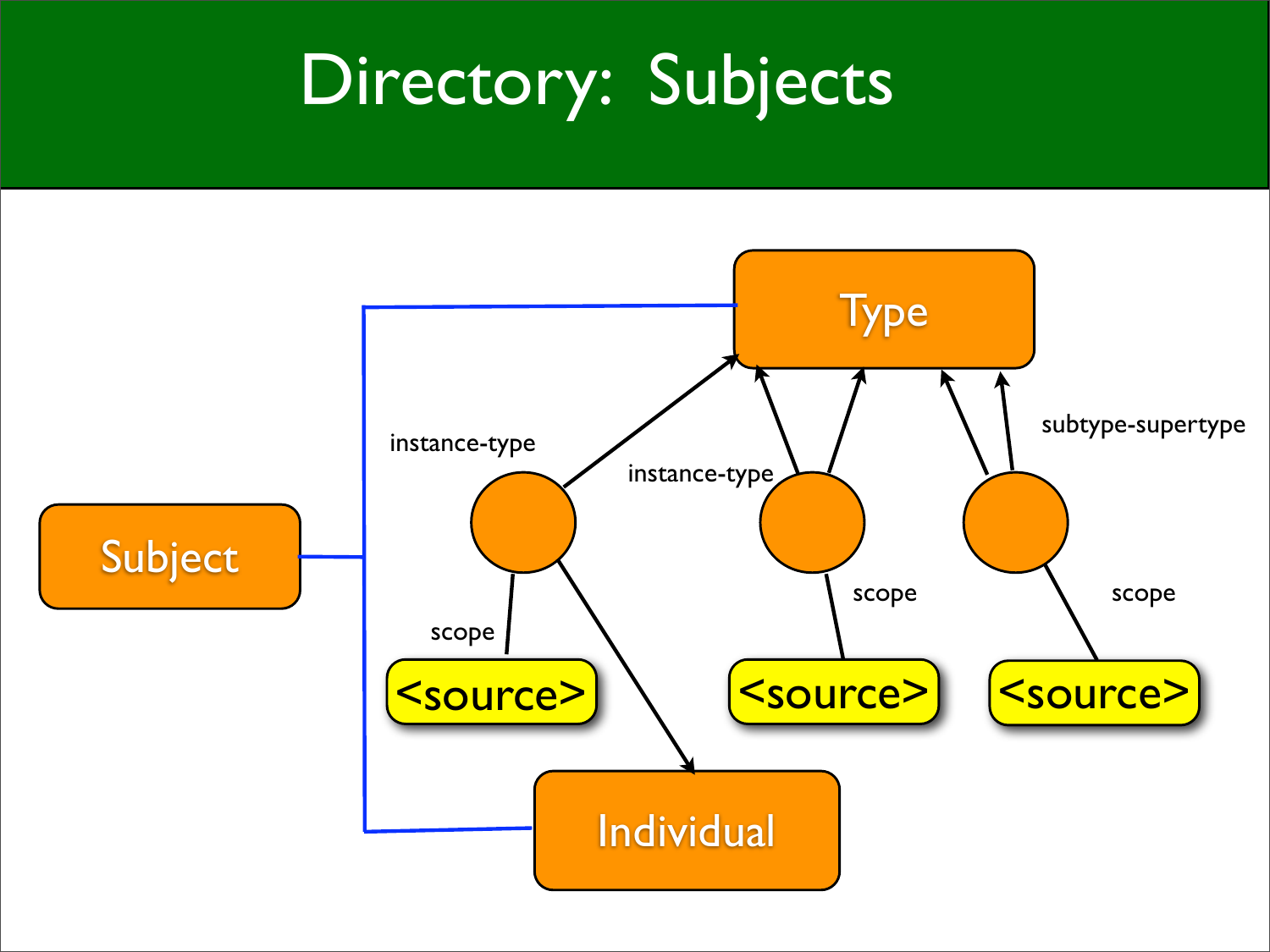#### Directory: Services

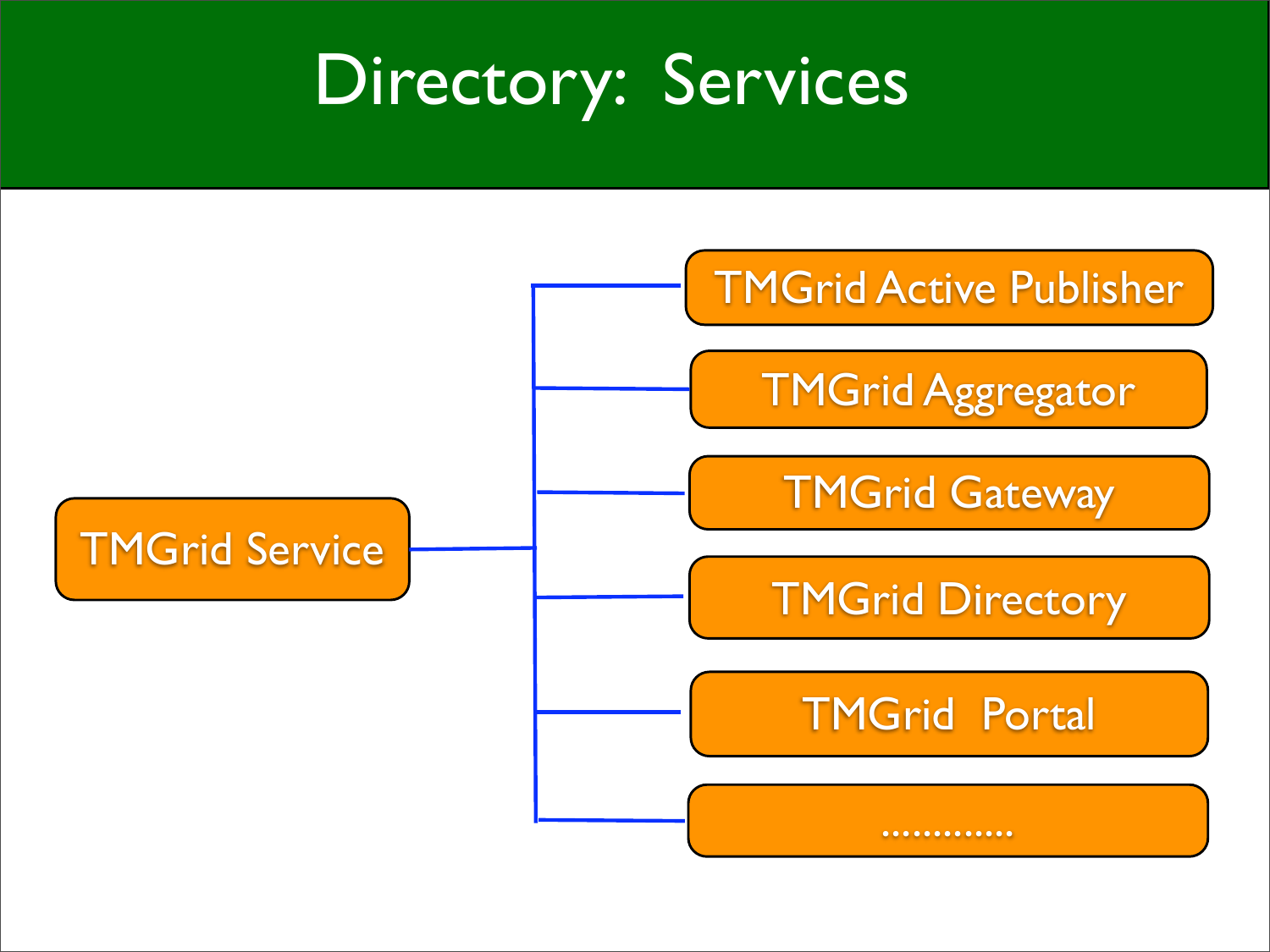#### TMGrid Directory

- allows to find PSIs of different topics
- allows to identify sources of information for specific individual topics or types (identified by PSIs)
- keeps track of "who knows what"
	- what kinds of instances are described in specific sources
	- what kinds of assertions
- allows to find topic map related services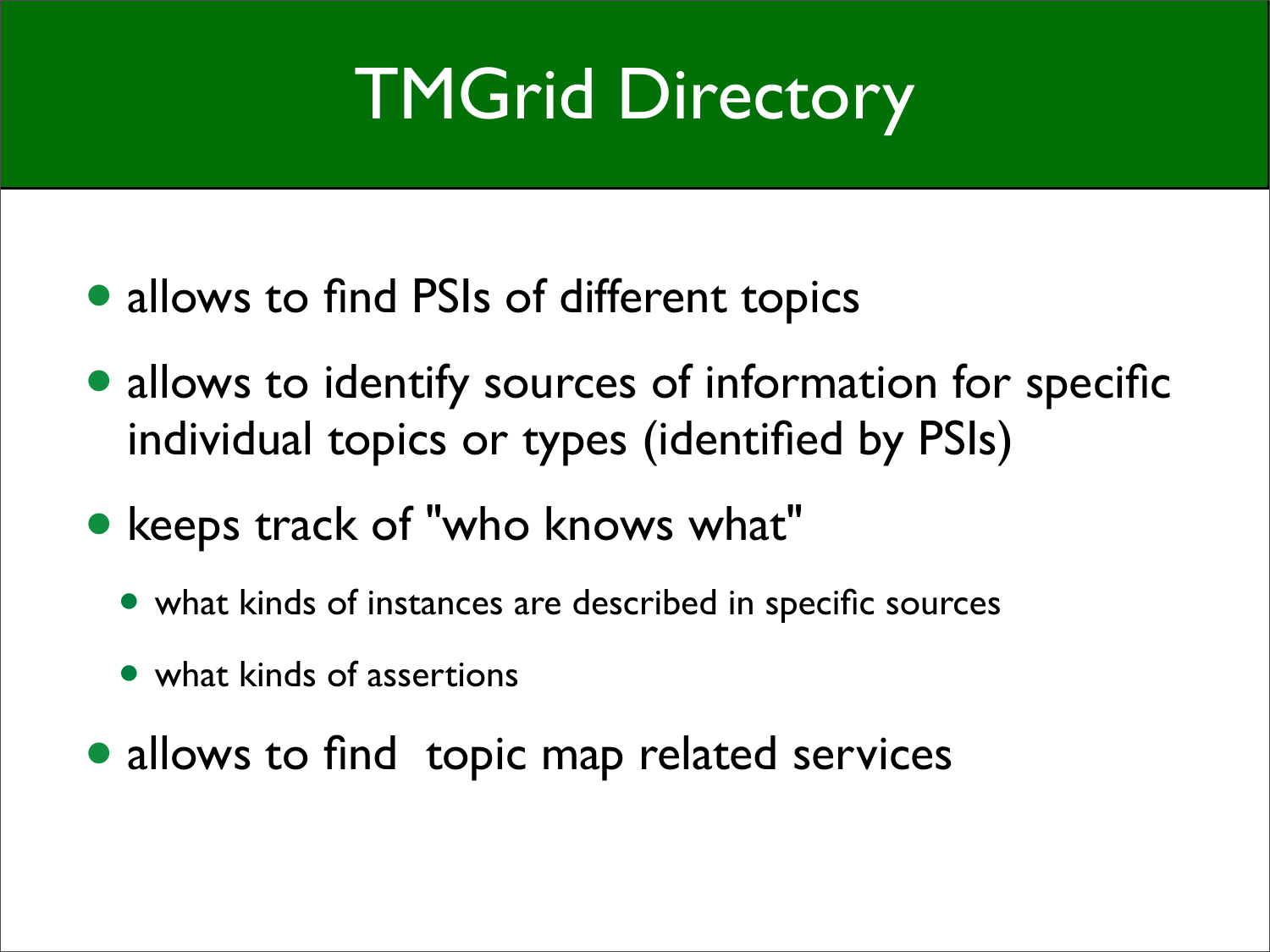### TMGrid Portal

- Provides navigation, browsing and rendering facilities, user interaction layer
- Should be implemented as a system of sub-services
- Subject-centric, implements 360˚ view for subjects, also can include dashboards with summaries
- Search, faceted navigation should help findability
- Has topic map editor (general or based on custom forms, based on fragments)
- It should be sensitive to "new" information (like RSS/ Atom)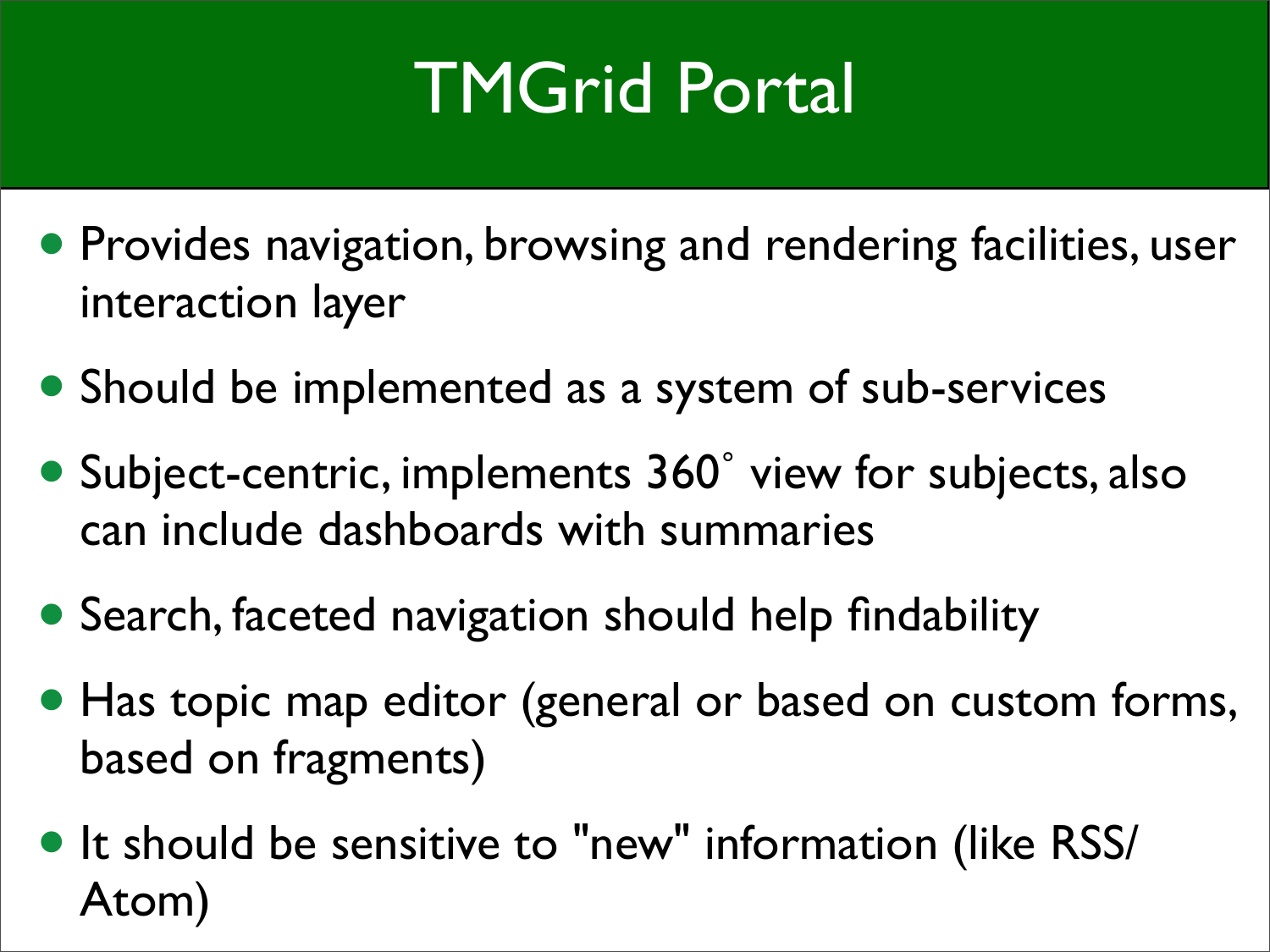#### TMGrid Portal: integration points

- Integration with directory for smart search (topics, documents, assertion sets/topic maps)
- Aggregation is outsourced to Aggregators
- **Integration with My Topics service. User can select** some topics and organize them based on personal preferences
- Integration with Provenance service: Portal can present, help to navigate provenance information
- Support for offline component and roaming (user can take favorite topics on a laptop, sync later with the grid, users can use multiple computers)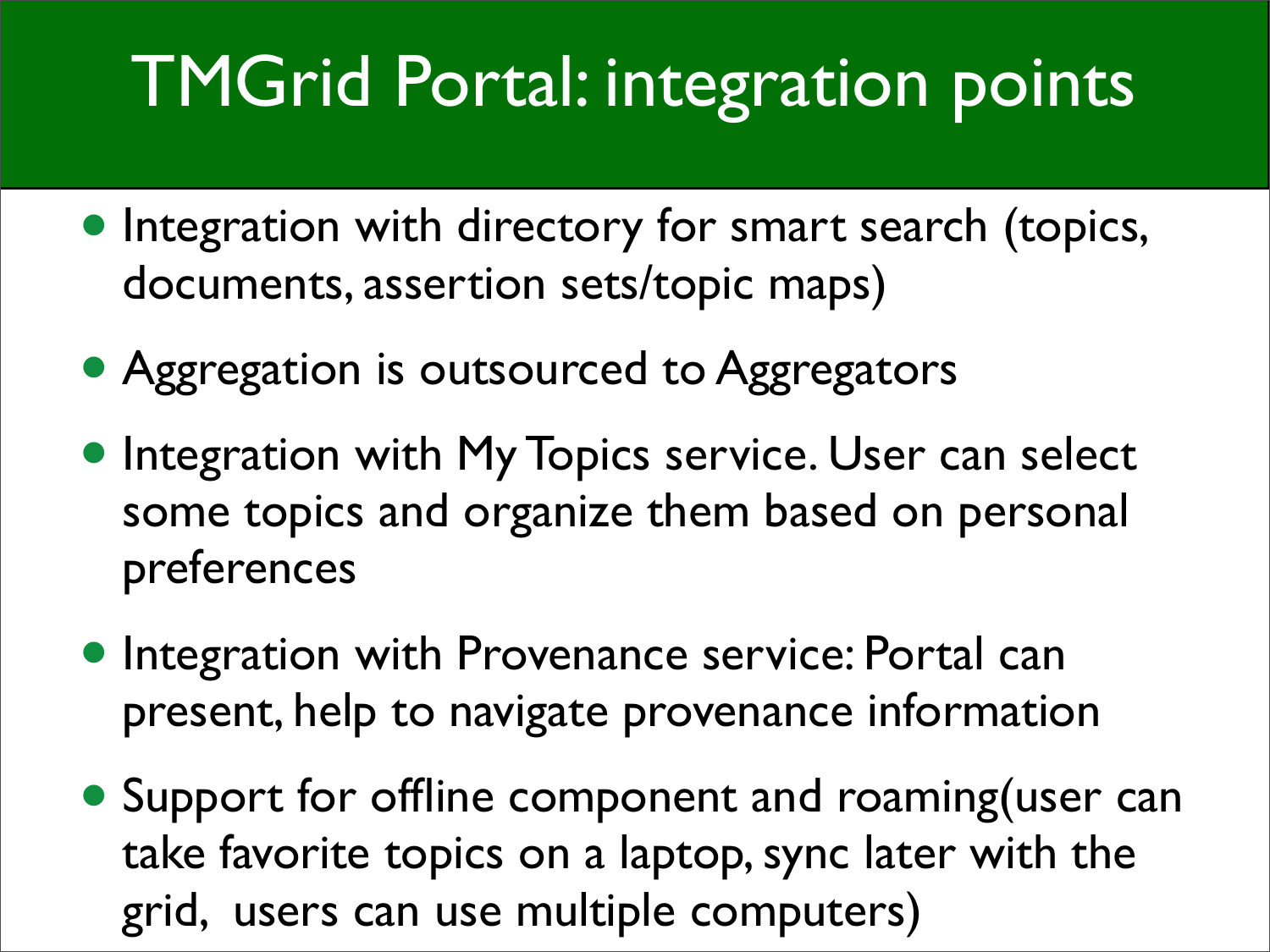## TMGrid My Topics

- TMGrid must be able to scale to billions of topics. It is a serious problem for efficient browsing, search and navigation
- Users should be able to specify and manage set of topics of personal interest
- My Topics may support context sensitivity. Users can wear different "hats" during the day, so different topics can be in the focus of attention
- May use usage/activity statistics: unused topics become less and less active, topic activation can be propagated to related topics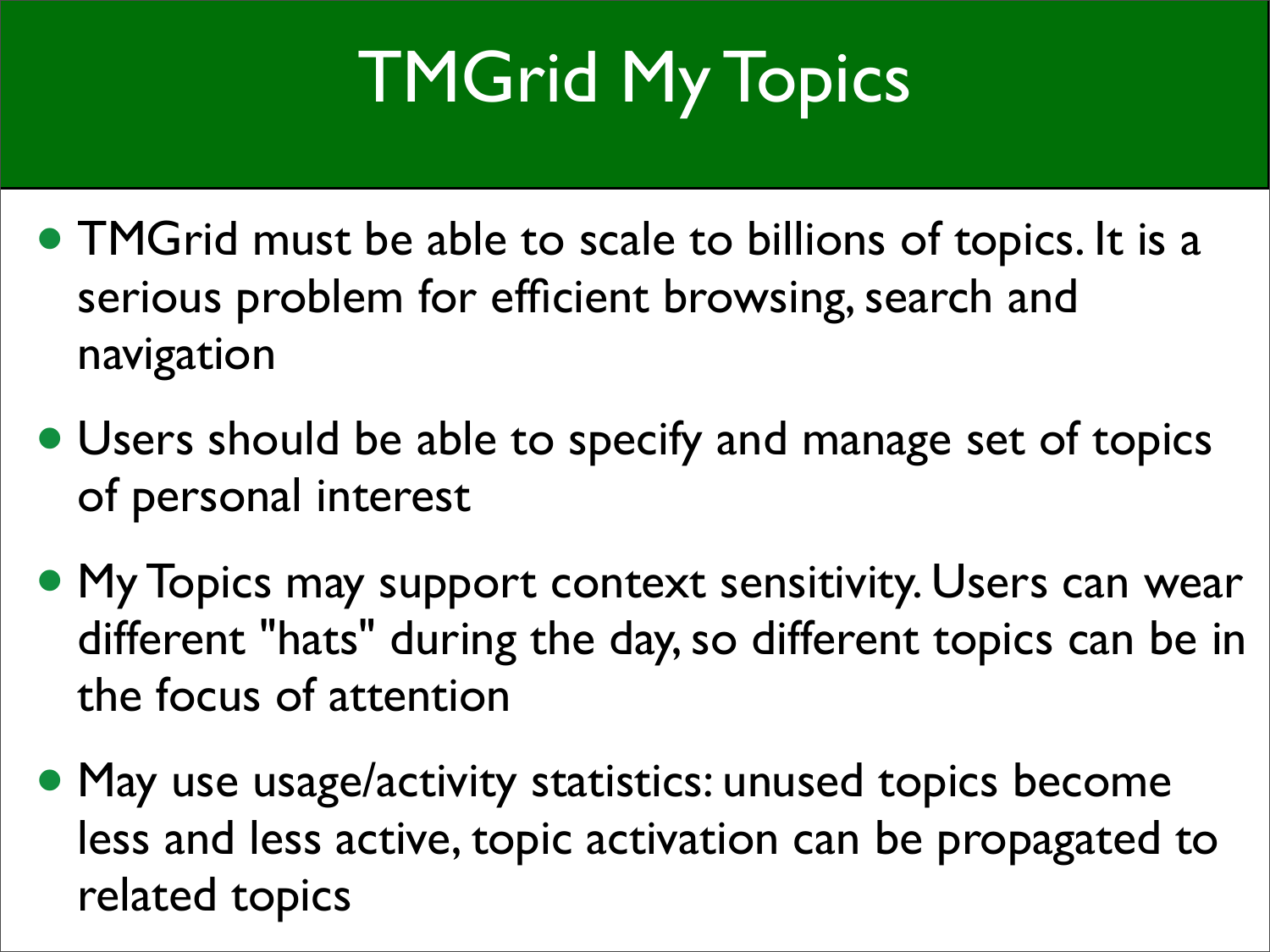#### TMGrid Provenance

- This service is responsible for managing data/info provenance
- Topic map based inference engines, editors, gateways can use this service to record provenance information for different assertions
- It makes sense to have it as a separate service, optimized for recording, querying and presenting provenance information to the users
- It can be distributed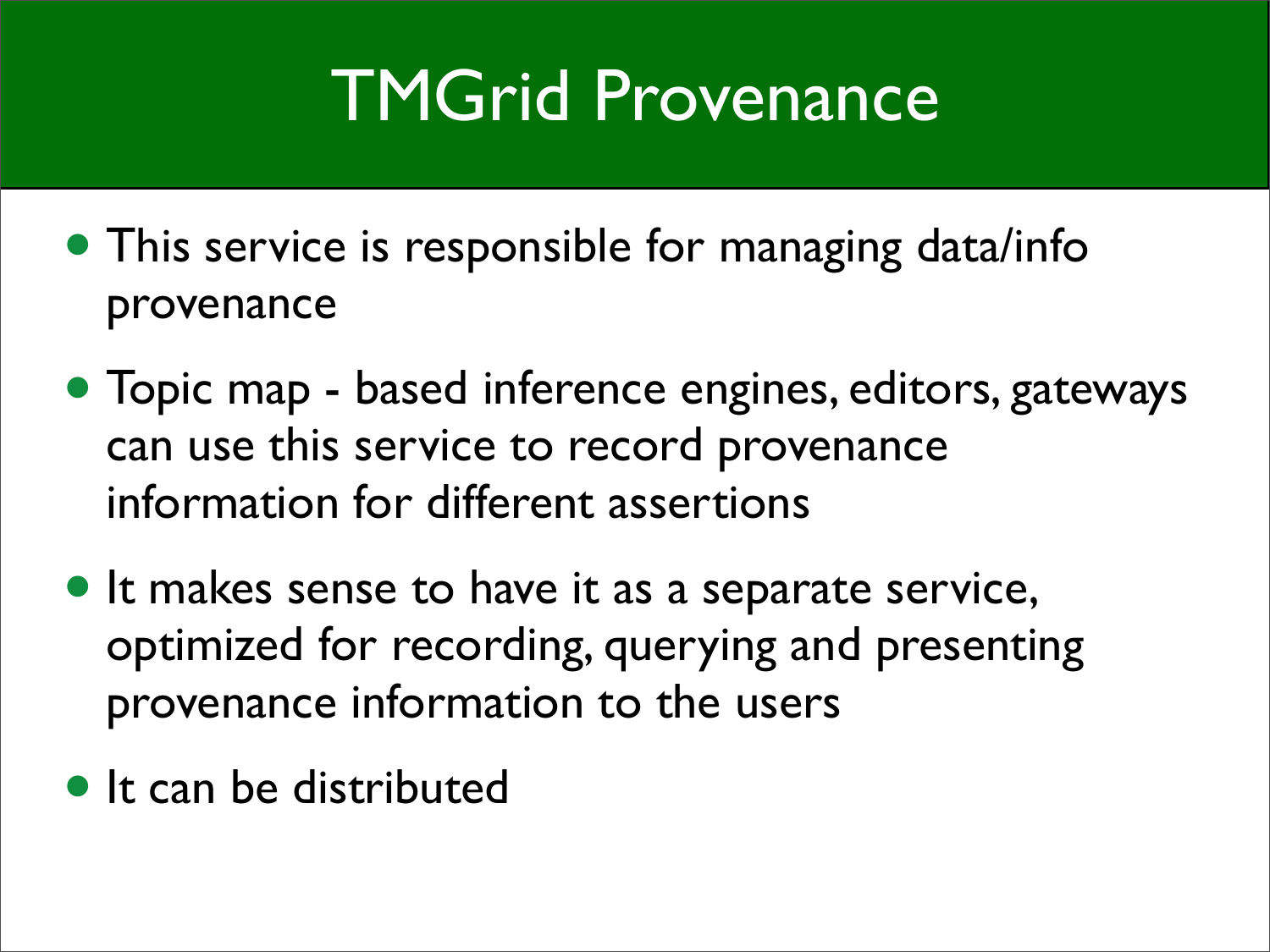## Why Grid?

- virtualization of data (kind of data grid)
- virtualization of services (kind of service grid)
- distributed inference (kind of computational grid)
	- "what if" scenarios
	- Example: create a topic map that is based on specific ontology,
	- inherits some factual assertion sets,
	- and have some additional assertions
		- example: person  $X$  is the same as person  $Y$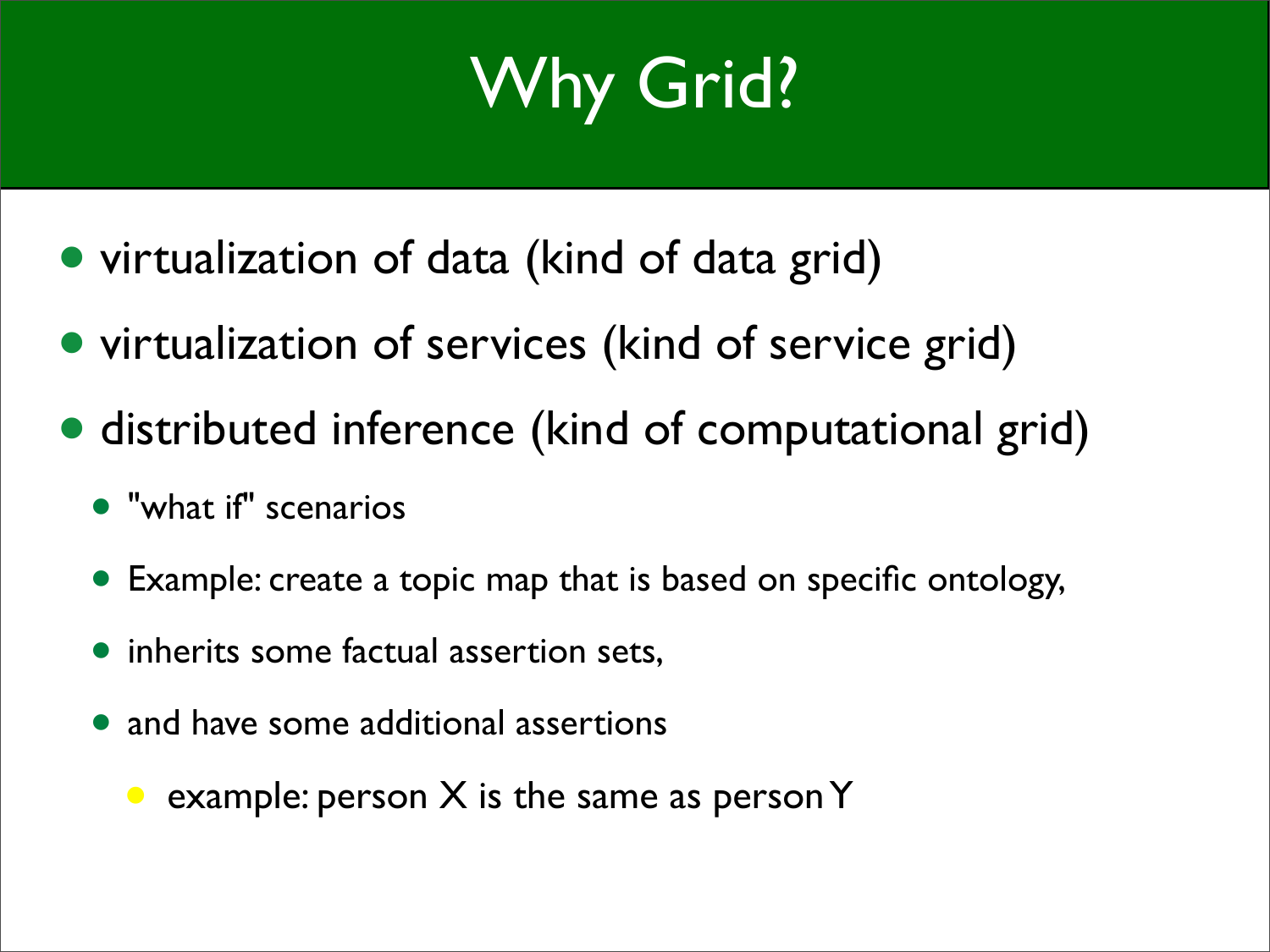#### TMGrid vs. Web 2.0

- general assertion model + explicit ontologies vs. custom domain specific XML
- universal merging vs. custom connections between different applications
- TMGrid should have gateways that allow to map domain specific vocabularies to topic map constructs (semantic mapping)
- But... it is better to start with domain ontology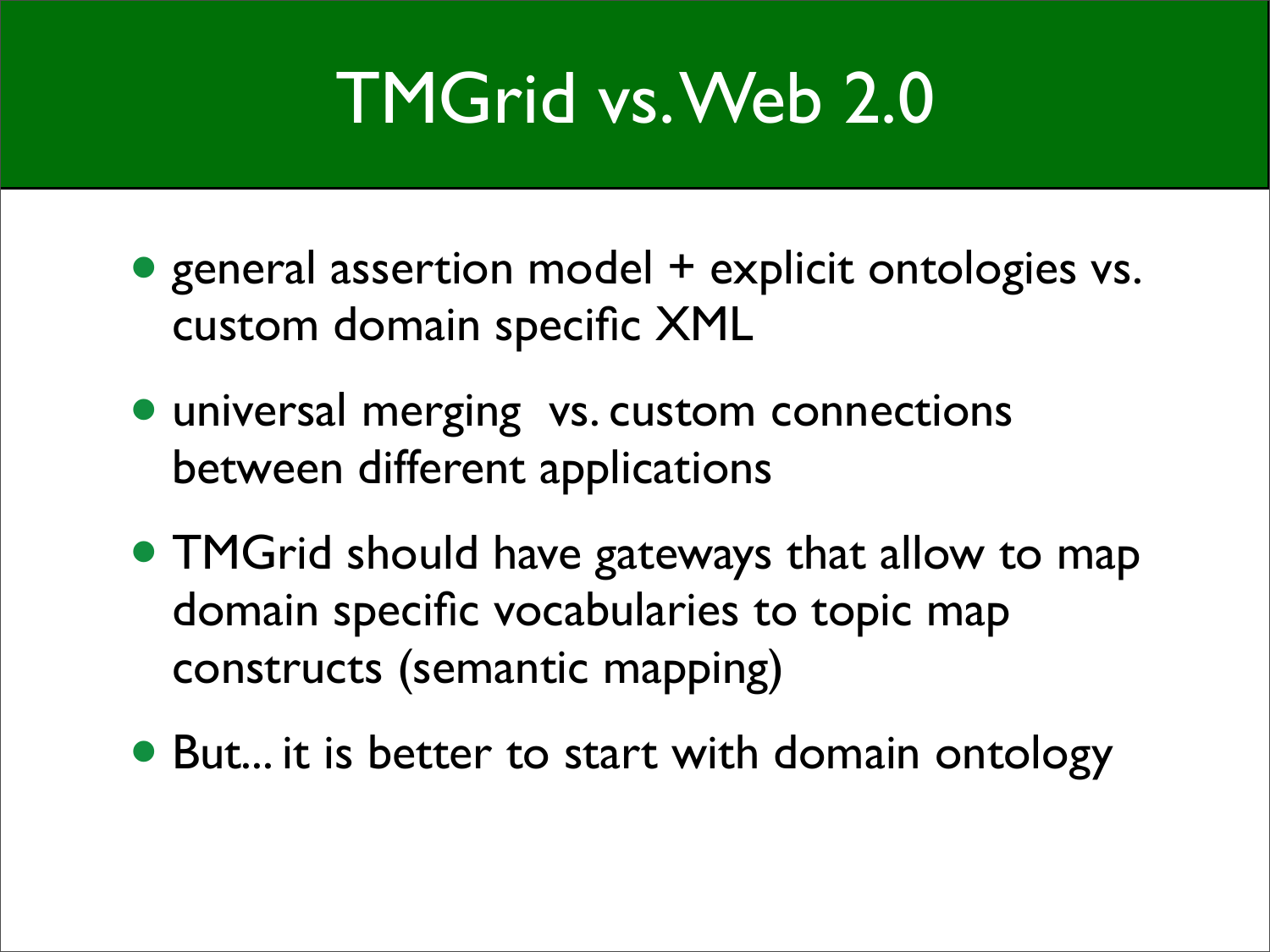#### TMGrid vs. RDF-based grids

#### • "right" level of basic semantic commitments

- **•** it works without additional schemas
- instance, type-subtype in TM core (vs. RDFS, OWL, SKOS?,...)
- automatic access to both sides of binary relationships
- no need for inference/propogation/triggers
- not only binary relationships
- automatic support of symmetric relationships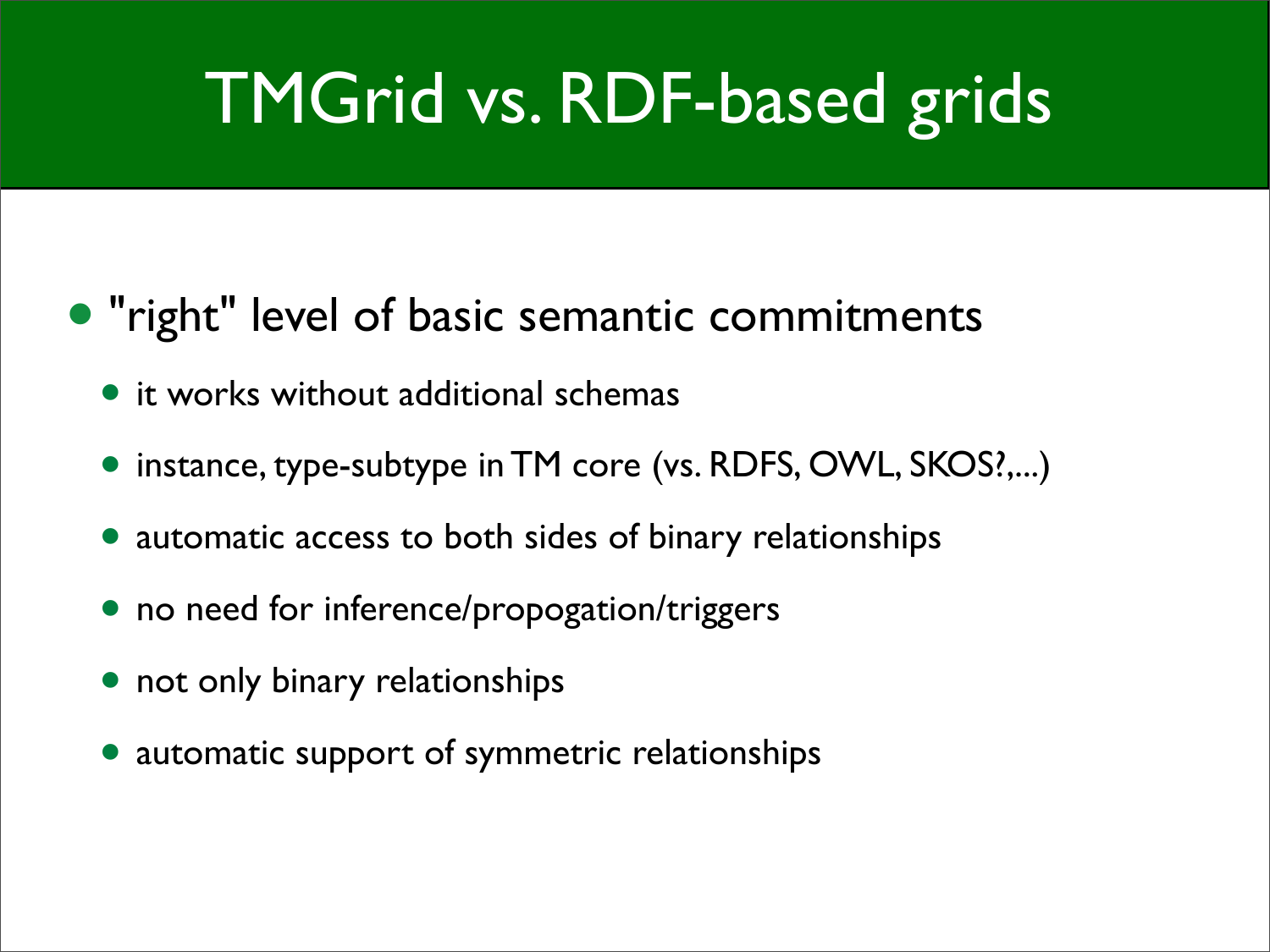### TMGrid vs. RDF-based grids

- native representation of contextual information
	- Example: Apple has a product: 12' PowerBook G4 (scope: 2003-2006)
	- not only time any contexts can be defined
	- ability to add/shift assertion context
		- example: add "source" into context and merge
	- can be implemented as a service
- clear concept of subject identity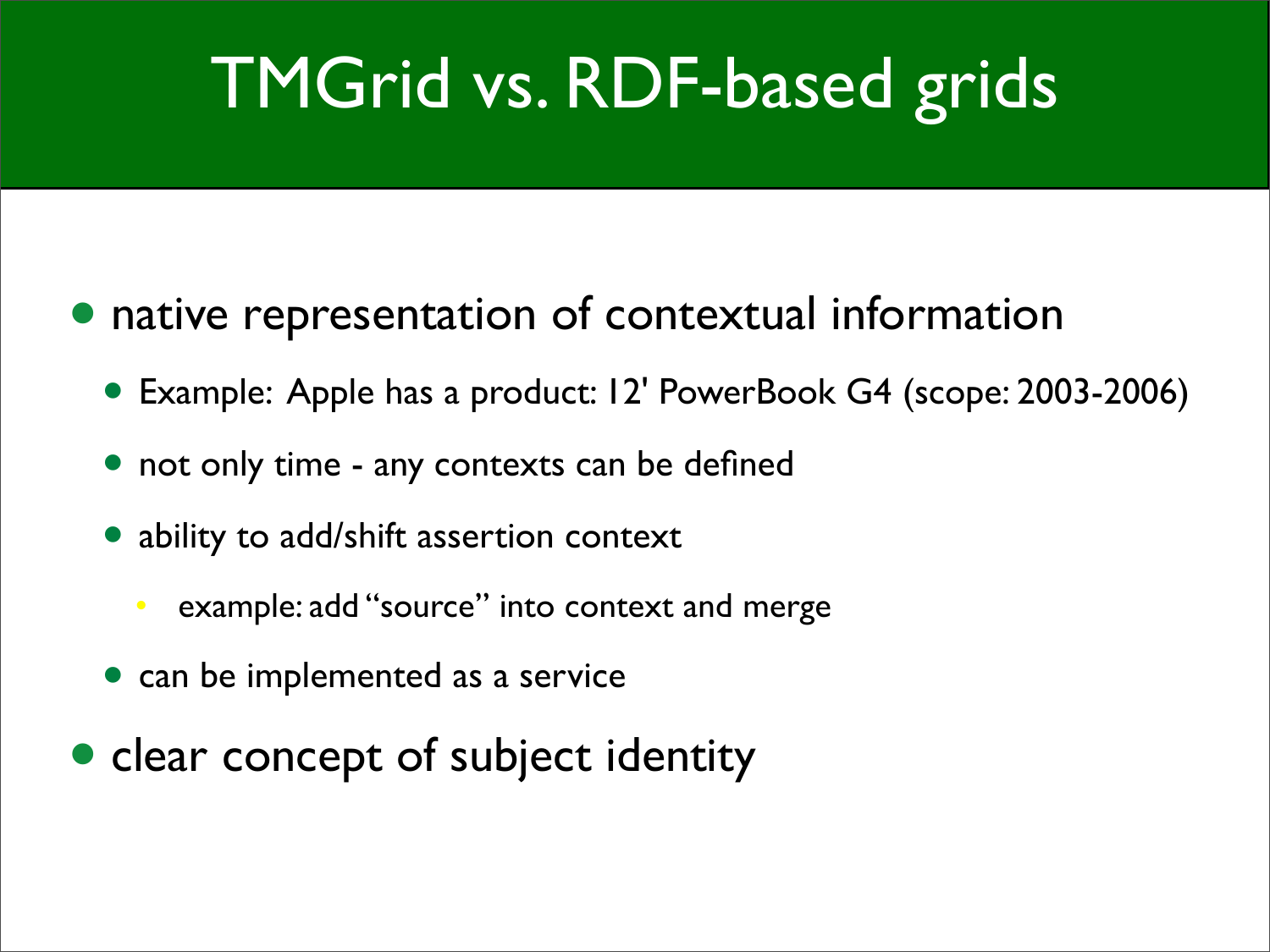## TMGrid vs. contemporary desktops, personal information managers, RSS

- Subject-centric vs. application/document-centric
- TMGrid desktop: explicit representations of topics such as people, events, projects, tasks ....
- TMGrid desktop: subject-centric faceted navigation and search
- duality of subjects and resources
	- often we search for topics, not "documents"
- applications expose functions which can be used to work with different topics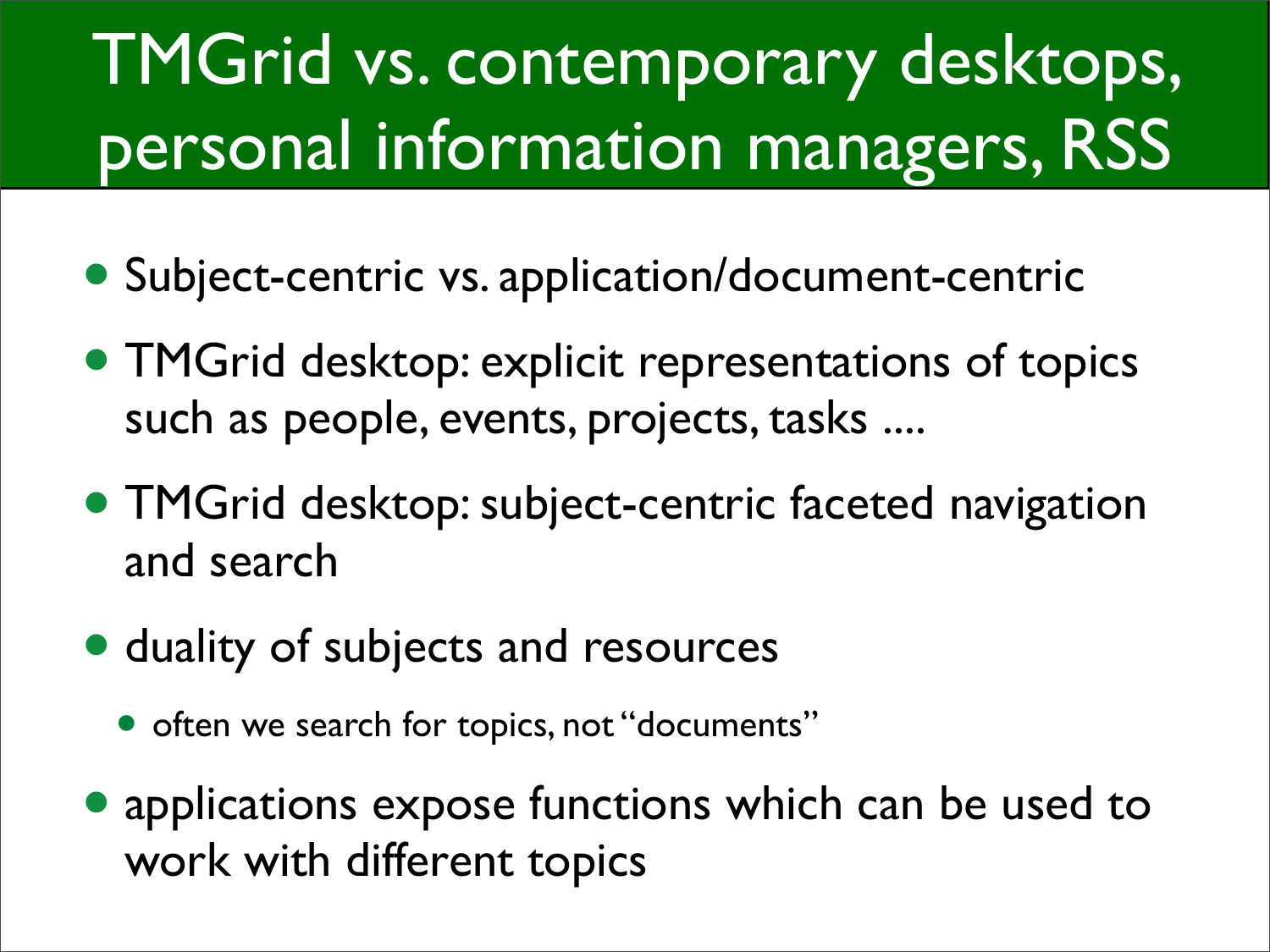#### Summary: TMGrid benefits

- Effective and user friendly infrastructure for producing, consuming and sharing information
- Efficient usage of distributed infrastructure
- More simple services, ability to leverage existing functionality, "plug-and-play"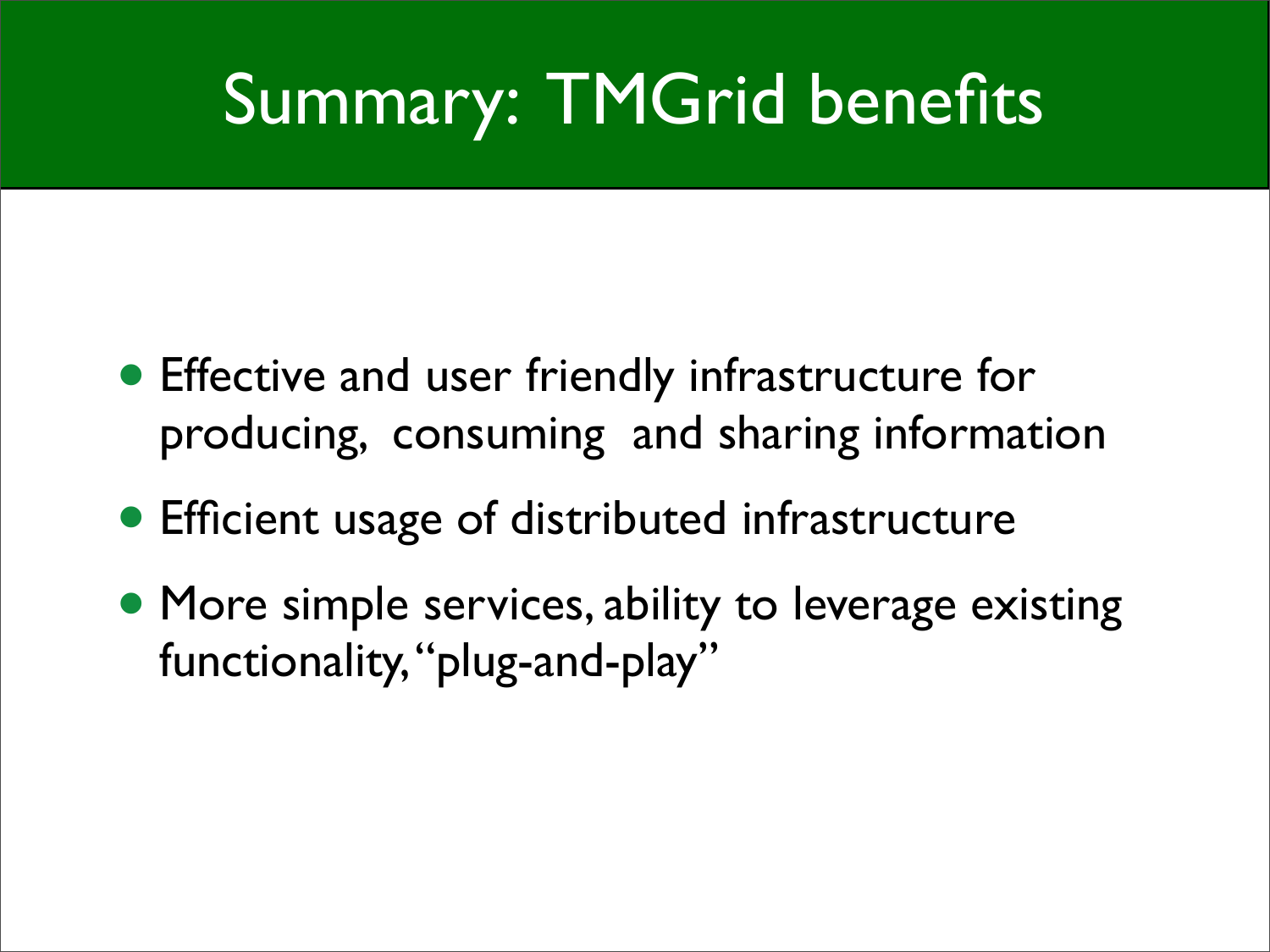## The near future of TMGrid and Subject-centric blogging

- Progress in entity extraction and understanding the meaning of texts
- Online services for text analysis
	- Reuters
		- ClearForest
		- [http://opencalais.mashery.com/](http://opencalais.mashery.com)
	- TextWise
		- [http://www.semantichacker.com/](http://www.semantichacker.com)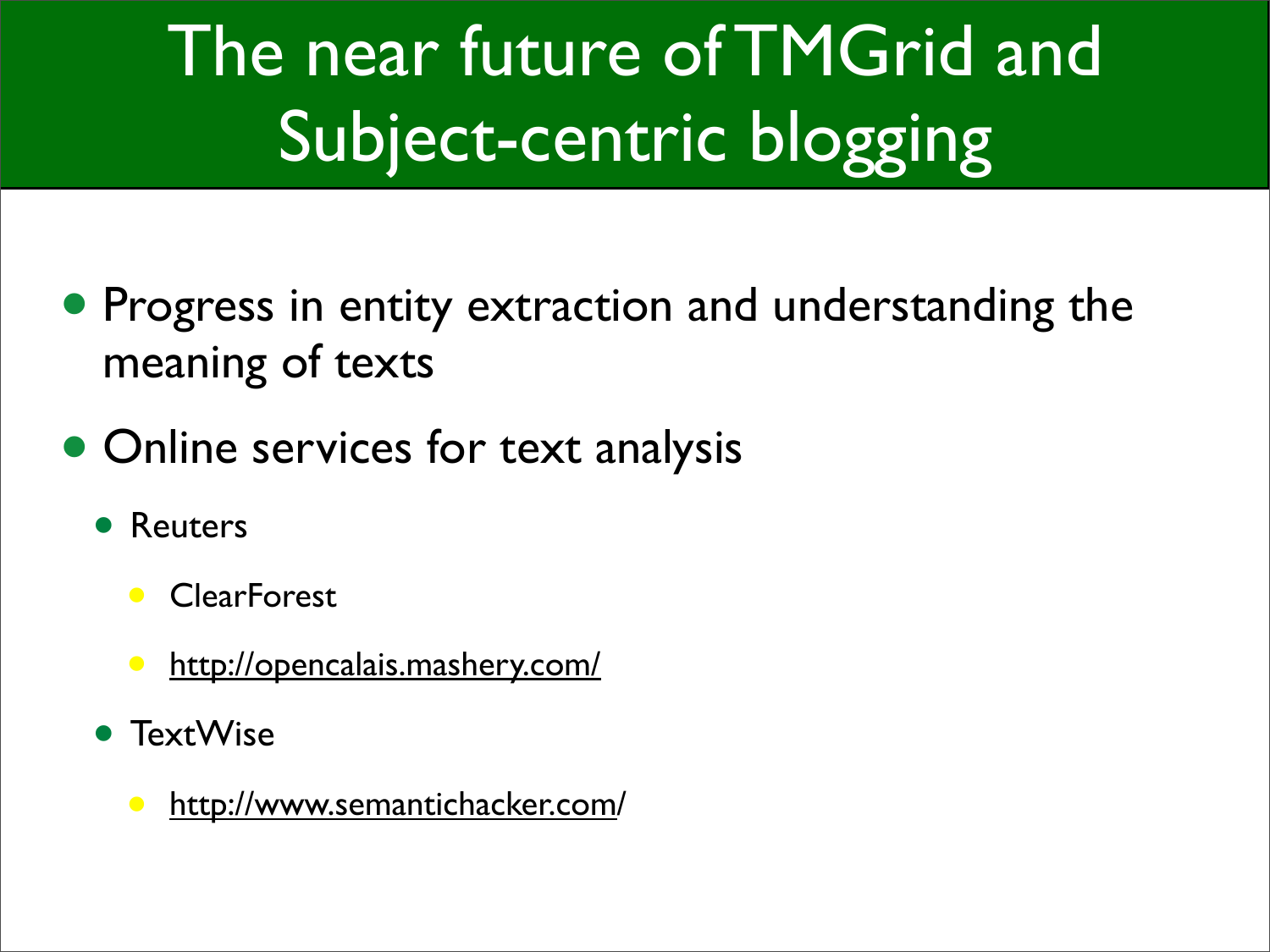#### Generating assertions from text

- Text analysis/understanding tools can generate assertions.
- These assertions can be reviewed by humans
- Topic Maps provide simple standard based mechanism to record these assertions (at different stages of processing)
- Batch processing mode
	- Create text then run it through text analysis service
	- Provide ability to review results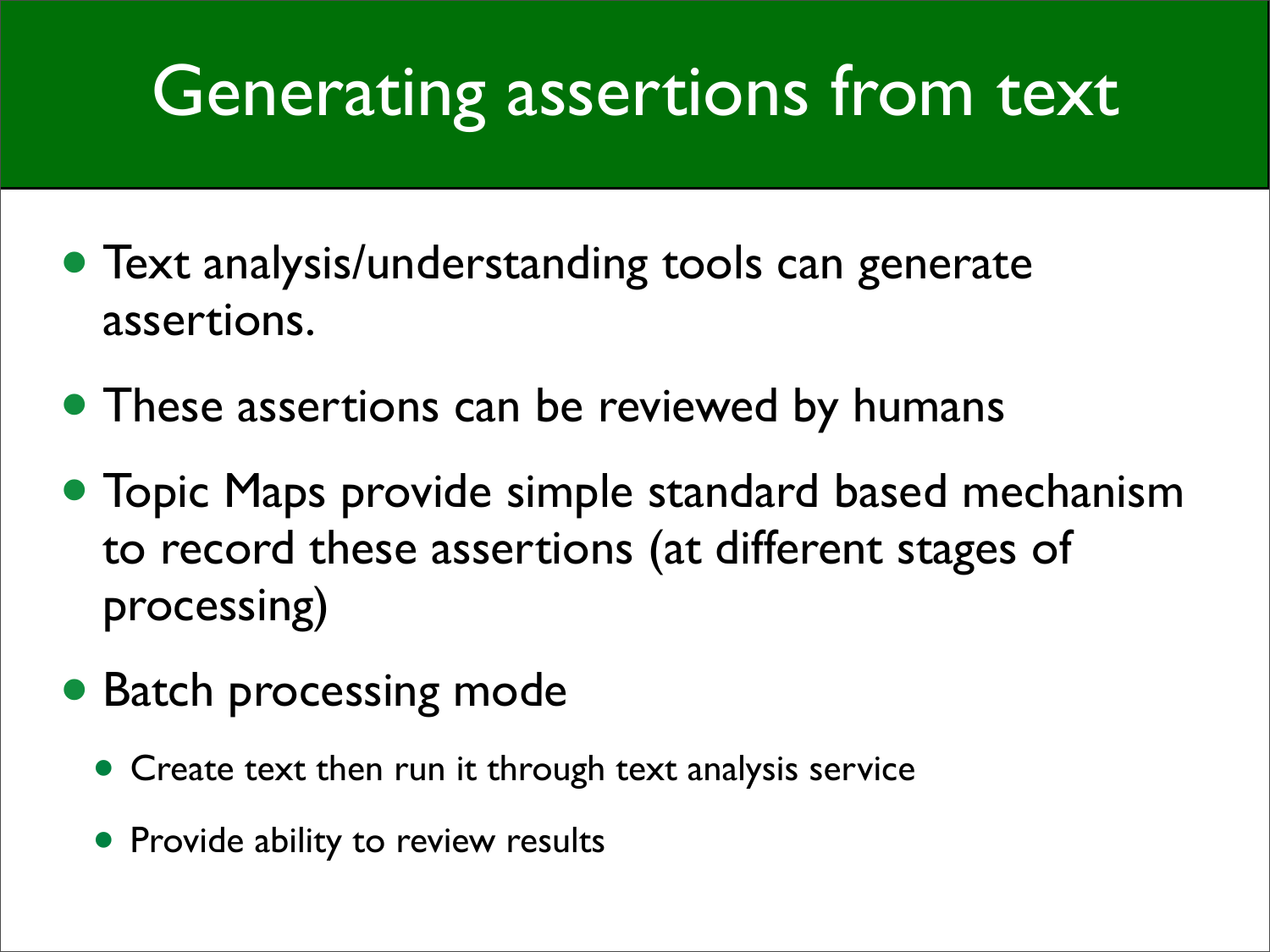#### Integration with authoring tools

- Generate assertions "on the fly" during text authoring
	- Side bar with identified subjects and assertions
	- "real time" interpretation
- Integration with personal and global PSI servers
	- we can define subjects that are important for us and "tune" interpretation
- One of the approaches:
	- Each PSI has a related "agent" that knows how to recognize presence of specific PSI in a text
	- Combination of content and model driven recognition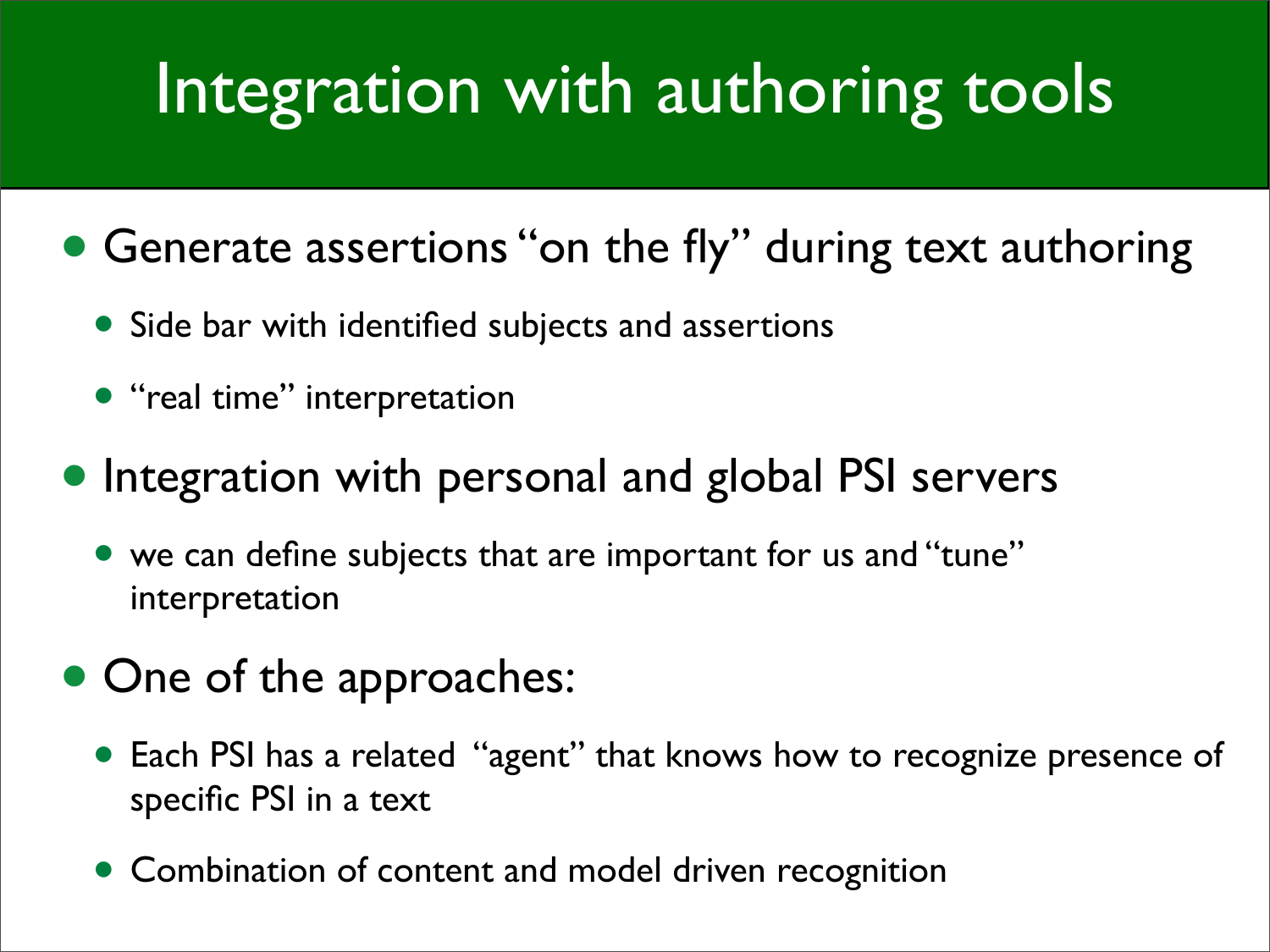### New generation of user interfaces: Multi-touch

- Jeff Han (Perceptive Pixel)
	- **[Link to video](http://link.brightcove.com/services/link/bcpid713271701/bclid713073346/bctid709364416)**
- Apple iPhone and iPod Touch
	- [http://www.apple.com/iphone/features/index.html#touch](http://www.apple.com/iphone/features/index.html%23touch)
- Microsoft Surface
	- <http://www.microsoft.com/surface/index.html>